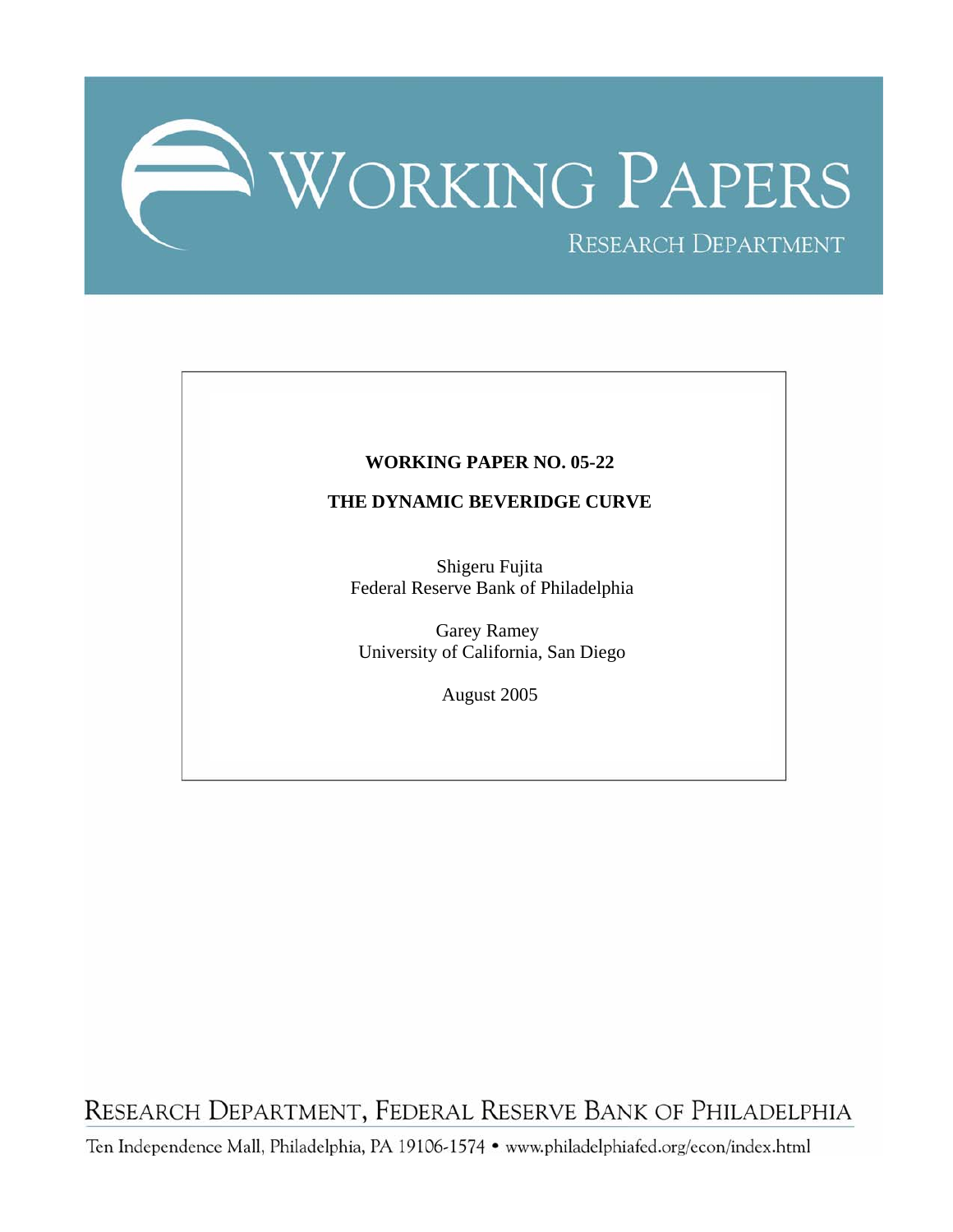# The Dynamic Beveridge Curve

Shigeru Fujita and Garey Ramey<sup>∗</sup>

August 2005

#### Abstract

In aggregate U.S. data, exogenous shocks to labor productivity induce highly persistent and hump-shaped responses to both the vacancy-unemployment ratio and employment. We show that the standard version of the Mortensen-Pissarides matching model fails to replicate this dynamic pattern due to the rapid responses of vacancies. We extend the model by introducing a sunk cost for creating new job positions, motivated by the well-known fact that worker turnover exceeds job turnover. In the matching model with sunk costs, vacancies react sluggishly to shocks, leading to highly realistic dynamics.

JEL codes: E32, J63, J64

Keywords: Unemployment, Vacancies, Labor Adjustment, Matching

<sup>∗</sup>Fujita: Federal Reserve Bank of Philadelphia; e-mail: shigeru.fujita@phil.frb.org. Ramey: University of California, San Diego; e-mail: gramey@ucsd.edu. For helpful comments, we are grateful to Valerie Ramey and Wouter den Haan. Michael Conlow provided research assistance. The views expressed here are those of the authors and do not necessarily reflect those of the Federal Reserve Bank of Philadelphia or the Federal Reserve System. This paper is available free of charge at www.philadelphiafed.org/econ/wps/index.html.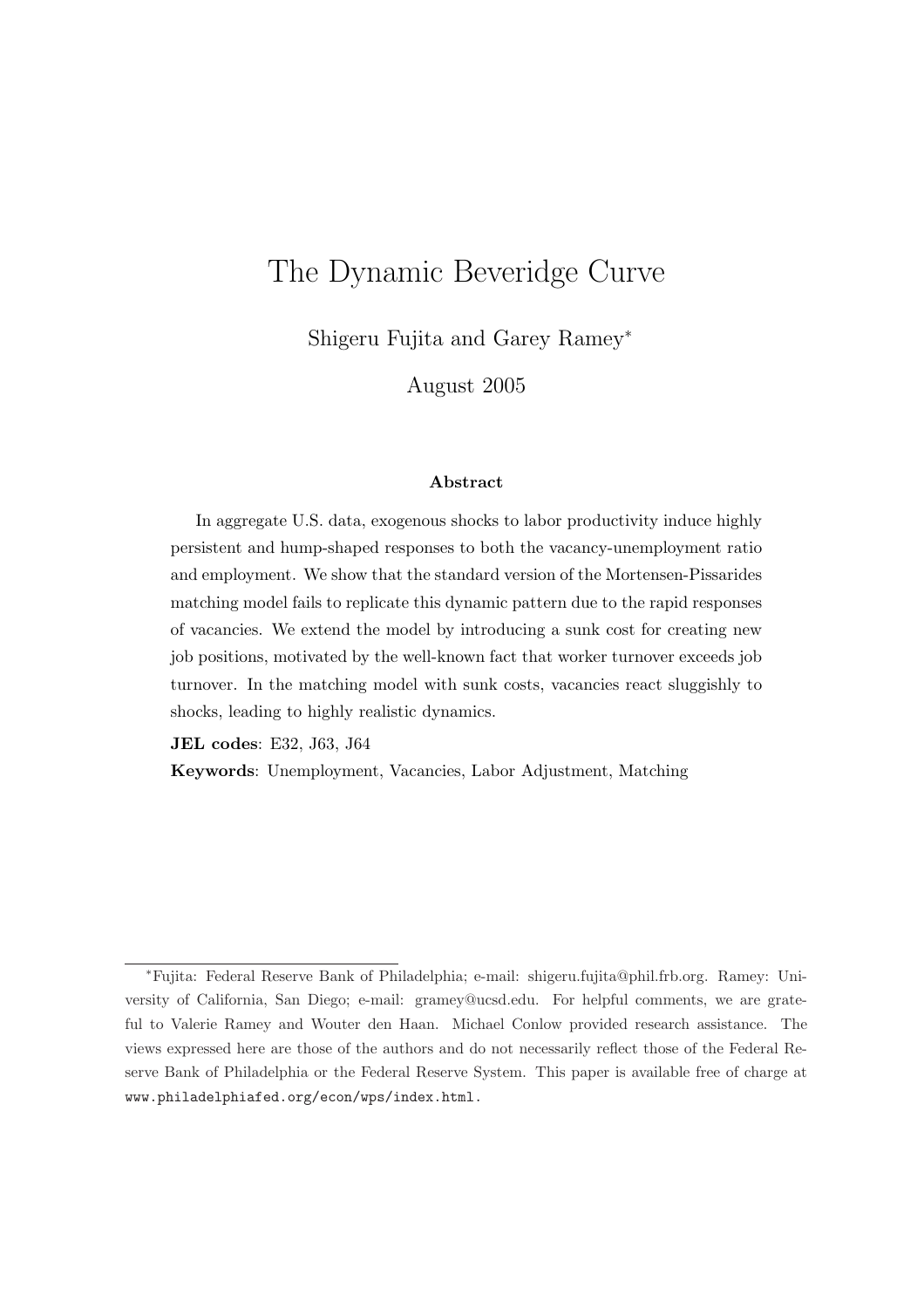# 1 Introduction

The Mortensen-Pissarides job matching model has become the standard framework for analyzing macroeconomic labor adjustment. Recent research has focused on the ability of this model to explain various empirical facts about unemployment and job  $vacancies.<sup>1</sup>$  A largely overlooked question concerns whether the model can account for the dynamic characteristics of labor market adjustment over the business cycle. For example, aggregate employment is widely viewed as a lagging indicator of the business cycle by policy makers and business analysts. Business cycles are also linked to a characteristic pattern of unemployment and vacancy movements. As shown in Figure 1, this pattern involves long counterclockwise loops in the space of vacancies and unemployment, with the vacancy-unemployment ratio rising in booms and falling in recessions.<sup>2</sup>

It is reasonable to imagine that the Mortensen-Pissarides model captures these features of aggregate labor market adjustment, since it incorporates a sluggish labor reallocation process that generates qualitatively plausible movements in unemployment and vacancies.<sup>3</sup> This paper shows, however, that the model in its standard form cannot account for the cyclical pattern of unemployment and vacancies when calibrated to U.S. data, nor can it capture the associated dynamics of employment adjustment. Modifying the model by introducing a sunk cost for the creation of new job positions,

<sup>1</sup>For example, recent papers by Costain and Reiter (2005), De Bock (2005), Hagedorn and Manovskii (2005), Krause and Lubik (2004), Hall (2005), Rudanko (2005), Shimer (2005) and Silva and Toldeo (2005) evaluate the model's ability to account for the volatility of unemployment and vacancies given plausible shocks to labor productivity, while Bastos (2004), Fujita (2003), Fujita (2004), Menzio (2004) and Yashiv (2005) consider other aspects of the model. See also Cole and Rogerson (1999) and Mortensen (1994).

<sup>&</sup>lt;sup>2</sup>The negative empirical relationship between unemployment and vacancies is known as the Beveridge curve in recognition of the contribution of W.H. Beveridge. For a background discussion on the Beveridge curve, see Abraham (1987), Blanchard and Diamond (1989), Jackman, Layard, and Pissarides (1989) and the references therein. Bleakley and Fuhrer (1997) provide an updated empirical evaluation of the Beveridge curve. In this paper we focus on the dynamic characteristics of vacancy-unemployment relationship at business cycle frequencies.

<sup>3</sup>Pissarides (2000) (pp. 26-33) provides a qualitative analysis of the the dynamic properties of the model.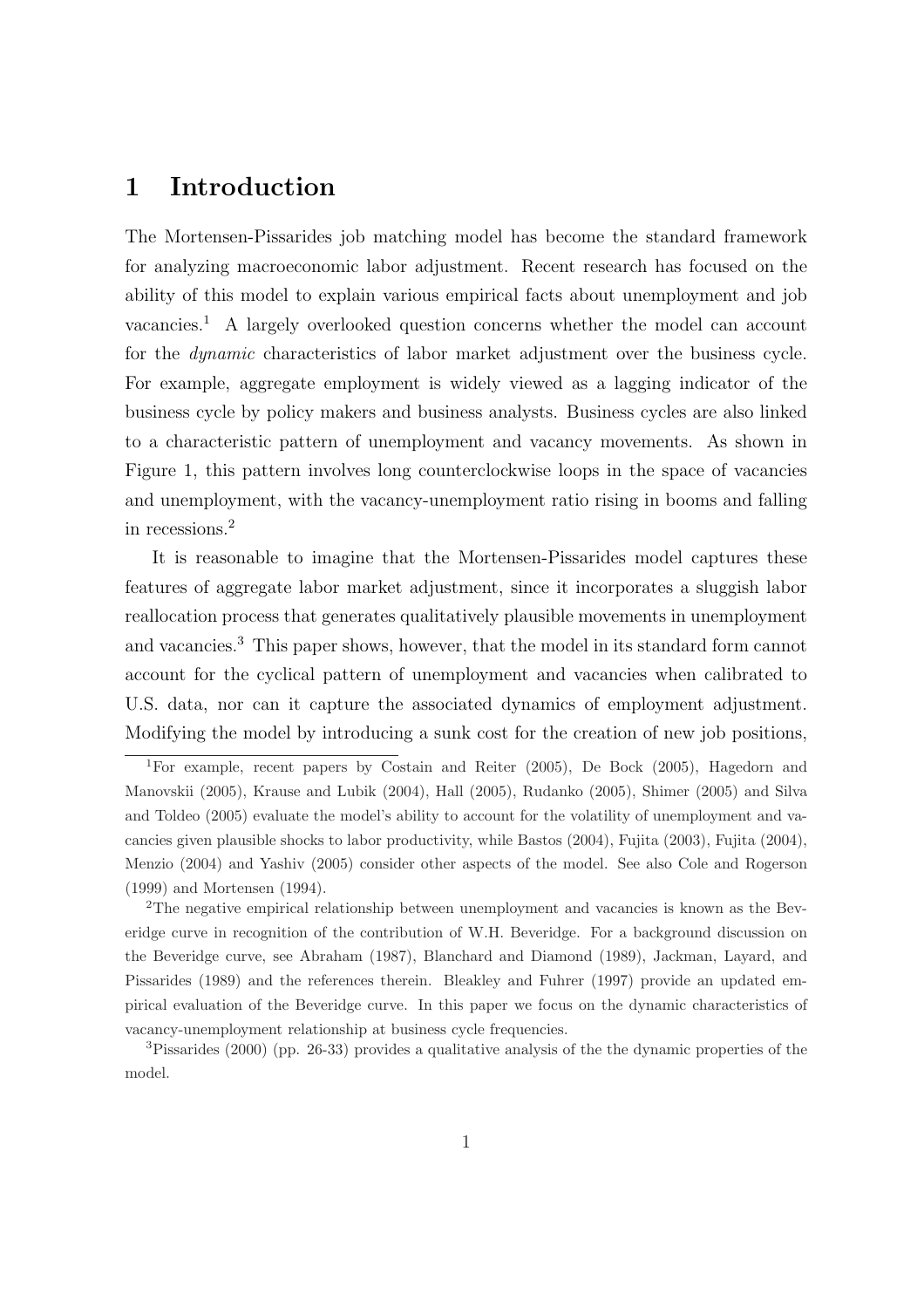however, dramatically improves the performance of the model in matching the empirical dynamics.

We begin our analysis by estimating a three-variable VAR at quarterly frequency for the U.S. consisting of aggregate labor productivity, the vacancy-unemployment ratio and employment. In the context of the matching model, the vacancy-unemployment ratio reflects the intensity of search activities in the matching market, and thus it influences employment through match formation. Procyclical movements in the vacancyunemployment ratio capture the adjustment pattern depicted in Figure 1. This specification allows us to trace the dynamic effects of labor productivity shocks on matching intensity, as measured by the vacancy-unemployment ratio, and employment. Note that in the context of the matching model, our identified cyclical productivity shock can be broadly interpreted as resulting from impulses to demand or technology.<sup>4</sup>

The estimates reveal that the productivity driving process identified in our VAR has a high positive correlation with matching intensity and employment at lags of 0-2 quarters and 1-3 quarters, respectively. Correspondingly, the impulse responses for the two variables exhibit hump shapes, with matching intensity and employment peaking after four and five quarters, respectively. In the period of the shock, matching intensity jumps by about a third of the way toward its peak response, while employment does not jump.

We next consider the ability of the Mortensen-Pissarides model to account for these patterns. A discrete-time version of the model is calibrated to U.S. data, and simulated data are obtained using a productivity driving process that approximates the estimated process. The resulting dynamic correlations are sharply peaked at zero lag, in stark contrast to the empirical correlations. The impulse responses derived from the simulated data exhibit excessively large jumps in the period of the shock, and the subsequent responses fail to capture the empirical hump shapes. Thus, the standard matching model fails to capture the dynamic characteristics of the data.

The poor performance of the standard model can be traced to the rapid adjustment of vacancies following a shock. Firms in the model incur vacancy posting costs only on a period-by-period basis, and there are no other costs associated with creating job

<sup>4</sup>Shimer (2005) offers a similar interpretation concerning shocks to labor productivity.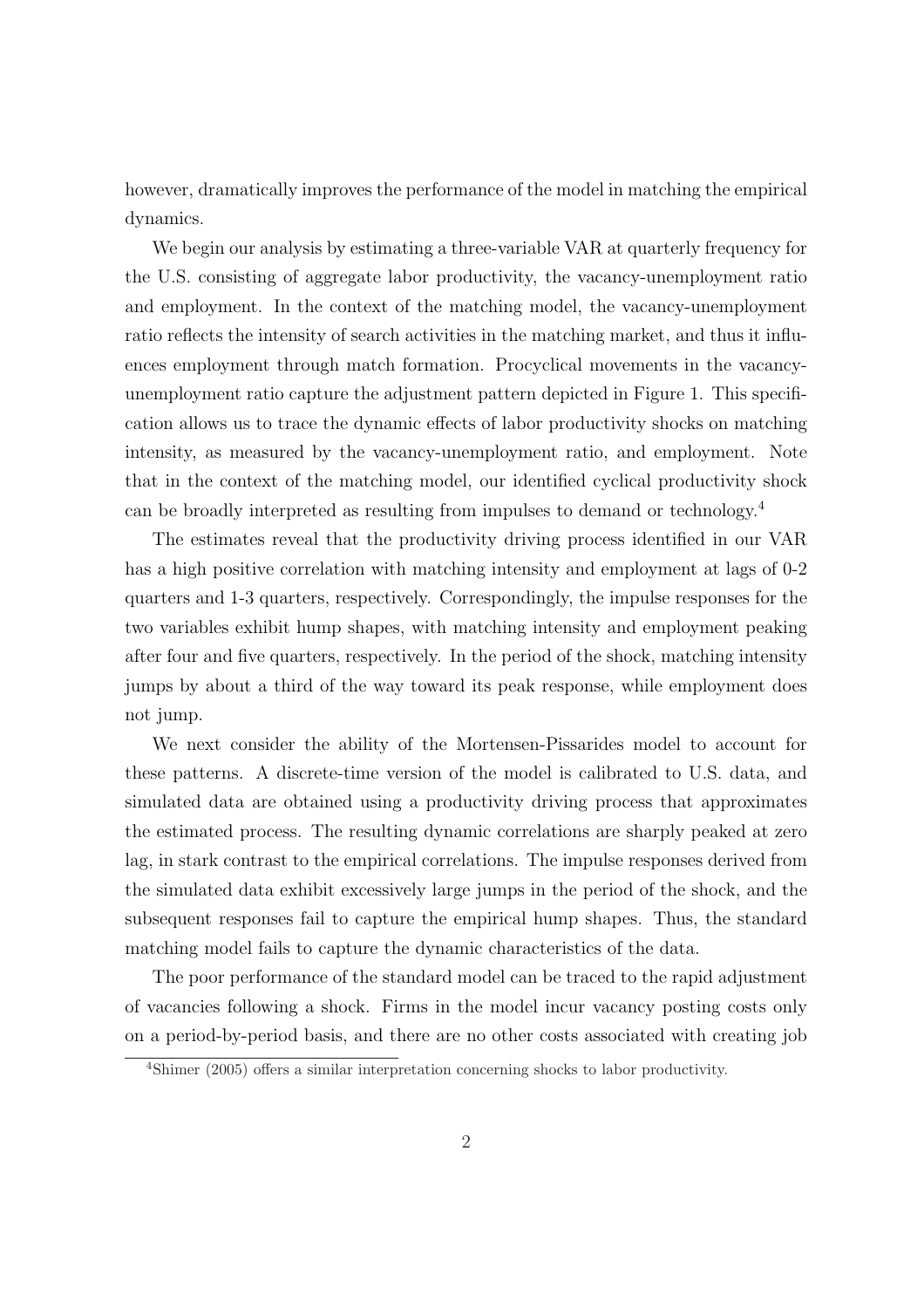positions. Thus, they can respond freely to changes in productivity, causing vacancies to closely track the driving process.

Evidence suggests, however, that job positions behave differently from vacancies. Davis et al. (1996), for example, emphasize that jobs themselves are created and destroyed at a rate substantially lower than the rate at which firms open up and fill vacancies. This makes sense if firms bear additional costs for creating job positions, over and above the cost of posting vacancies. Such costs could tend to slow the adjustment of positions in response to shocks, leading to sluggishness in vacancy adjustment.

To assess the importance of this mechanism for the dynamic performance of the matching model, we extend the model in a simple way by introducing sunk job creation costs. We assume that heterogeneous opportunities for creating new positions become available each period. To exploit these opportunities, potential entrant firms must pay a sunk cost before they can post a vacancy. Positions created in this way remain active, whether filled or unfilled, until they are eliminated by obsolescence. In particular, when a worker quits, the firm can post a vacancy to refill the position without incurring the sunk cost. This provides a meaningful distinction between job flows and worker flows. Moreover, potential entrant firms and firms with established positions will have different incentives to post vacancies.

Simulated data from the calibrated sunk cost model reproduce the dynamic correlations for matching intensity and employment with great precision. Impulse responses exhibit realistic hump shapes, with the correct timing of peaks. The initial jump in matching intensity closely matches the empirical estimate, while the counterfactual jump in employment is significantly reduced relative to the standard model.

The superior performance of the sunk cost model is explained by the fact that sunk costs cause vacancies to respond more smoothly following shocks. On impact, the increase in vacancies is dampened due to the limited availability of opportunities whose returns exceed the sunk cost. Since the shock persists, however, newly arising opportunities will have profitability above the steady state level in the periods following the shock. This leads to further increases in vacancies, even as productivity decreases toward the steady state. Similar reasoning applies with respect to negative shocks. These smooth changes in vacancies underlie the realistic persistence exhibited by the simulated data.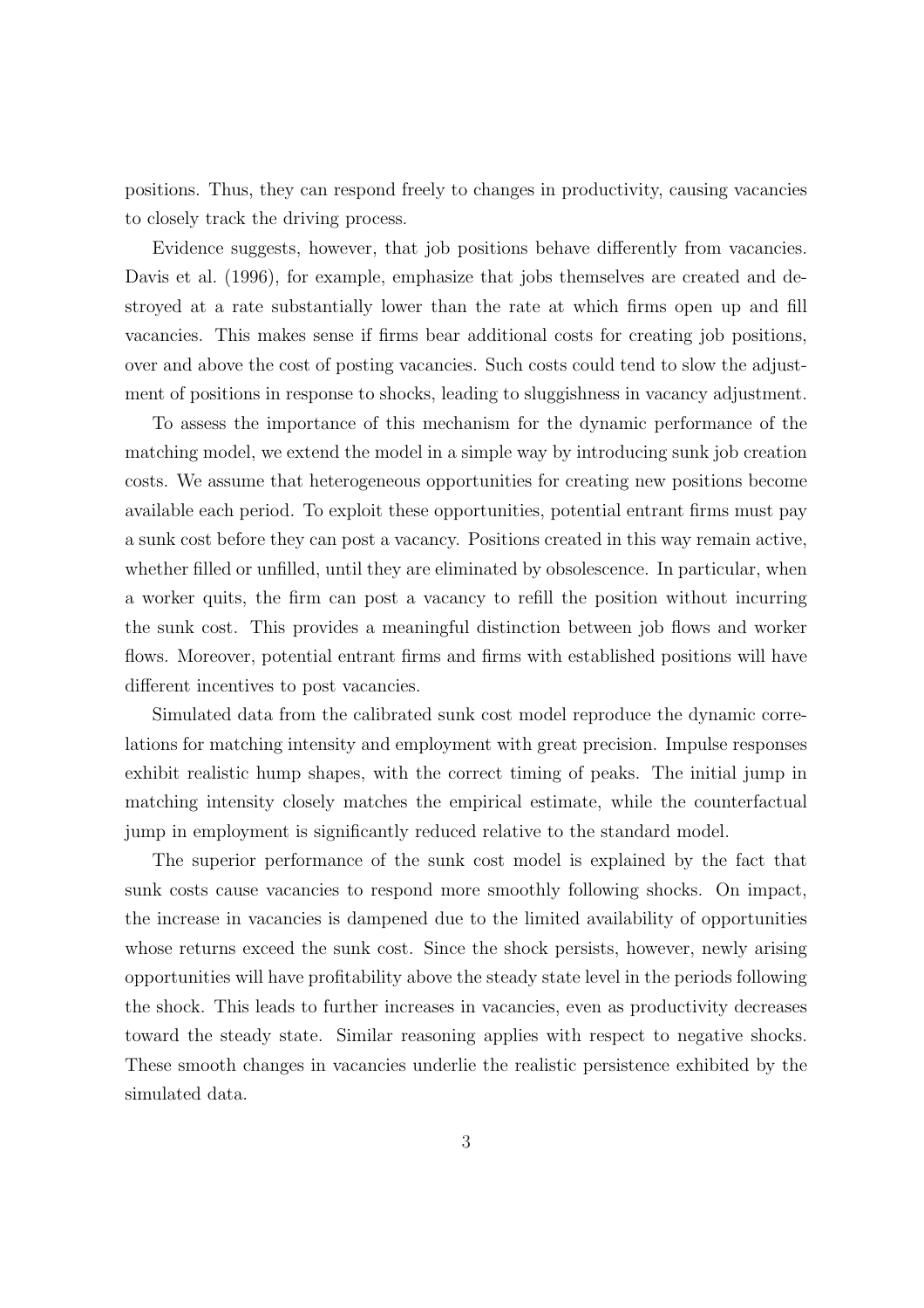Related literature. In their pioneering work, Blanchard and Diamond (1989, 1990) study the dynamic adjustment of vacancies and unemployment using VAR models that incorporate the labor force as a third variable. The impulse responses estimated by these authors capture the hump-shaped responses of vacancies and unemployment, consistent with our empirical analysis using the single matching intensity variable. Fujita (2004) studies vacancy persistence using an identification approach that builds on the method of Blanchard and Diamond (1989, 1990), and he shows that the Mortensen-Pissarides model cannot generate realistic persistence. In the present paper, we utilize a different identification procedure, based on direct use of labor productivity data, and we also consider employment dynamics. Further, we show that the deficiencies of the model can be corrected by introducing a sunk job creation cost.

Fujita (2003), Hornstein, Krusell, and Violante (2004) and Yashiv (2005) consider job matching models in which firms bear costs for adjusting the stock of job positions. In Fujita (2003), sluggish adjustment results from an initial job planning stage, while Yashiv (2005) introduces sluggishness by means of a standard convex adjustment cost. Neither of these papers considers direct costs of job creation, nor do they develop the distinction between job flows and worker flows. Hornstein, Krusell, and Violante (2004) focus on steady-state economic growth rather than cyclical adjustment.

The remainder of the paper proceeds as follows. Section 2 presents the empirical findings from the estimated VAR. The standard matching model and the sunk cost extension are developed in Section 3, and results are presented in Section 4. Section 5 concludes.

# 2 Cyclical shocks and adjustment

In this section we assess the cyclical characteristics of unemployment, vacancies and employment for the U.S. between 1951 and 2004. The first step is to determine an appropriate measure of cyclical shocks. Shimer (2005) has argued that average labor productivity can be used as a cyclical indicator for purposes of evaluating the matching model. This is compelling in that productivity incorporates a broad range of factors that influence the returns to employment. Productivity can itself be influenced by the labor market, however, so we must account for potential endogeneity in evaluating the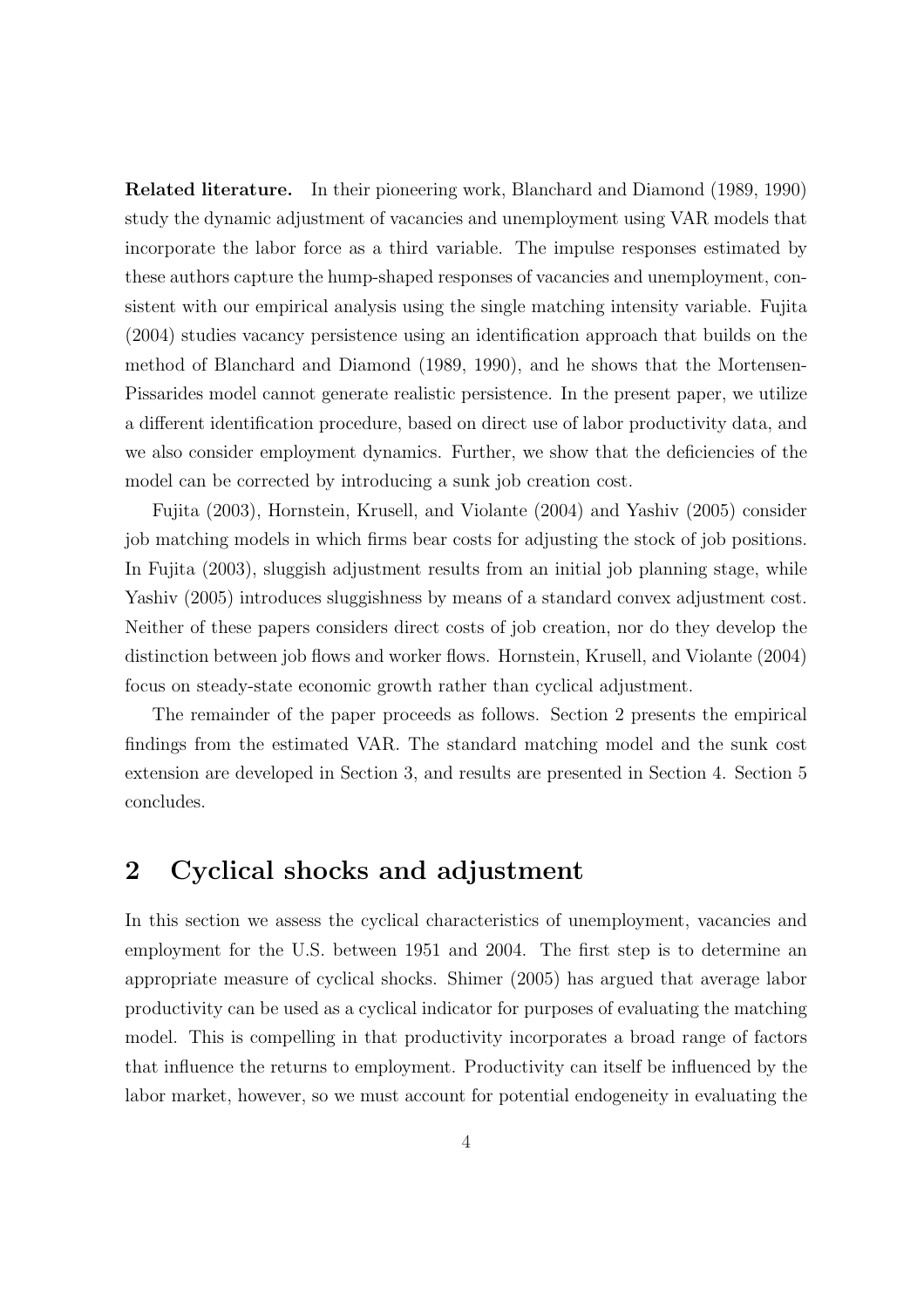effect of productivity on labor market variables.

We next specify an empirical relationship between productivity and the labor market variables. A large body of empirical work has demonstrated that hiring flows are well approximated by a constant returns-to-scale function of unemployment and job vacancies.<sup>5</sup> This implies that hiring may be regarded as a function of the vacancyunemployment ratio. Thus, it makes sense to summarize the relationship between unemployment and vacancies in terms of the vacancy-unemployment ratio; we refer to the latter as matching intensity. This leads to the following reduced-form VAR:

$$
A(L)\begin{bmatrix} \ln z_t \\ \ln vu_t \\ \ln emp_t \end{bmatrix} = \begin{bmatrix} \varepsilon_t^z \\ \varepsilon_t^{vu} \\ \varepsilon_t^e \end{bmatrix},
$$
 (1)

where  $\ln z_t$ ,  $\ln vu_t$  and  $\ln emp_t$  denote the logs of labor productivity, the vacancyunemployment ratio and the employment-population ratio, respectively;  $\varepsilon_t^z$ ,  $\varepsilon_t^{vu}$  and  $\varepsilon_t^e$ are the reduced-form residuals of the three equations; and  $A(L)$  is a lag polynomial matrix, with  $A(0)$  being the identity matrix. Each variable is detrended by regressing on Chebyshev polynomial time trends. The sample period is 1951:Q1 to 2004:Q3.<sup>6</sup>

To identify the exogenous component of productivity, we use the recursive ordering  $\ln z_t$ ,  $\ln vu_t$  and  $\ln emp_t$ , so that innovations to labor productivity are treated as exogenous with respect to matching intensity and employment in the current quarter.<sup>7</sup> The

<sup>&</sup>lt;sup>5</sup>See Petrongolo and Pissarides (2001) for a detailed survey of research on the estimation of matching functions.

<sup>6</sup>Labor productivity is measured as real GDP divided by civilian employment, 16 years and over. For the vacancy-unemployment ratio, we use the index of newspaper help-wanted advertising divided by the number of unemployed, 16 years and over. The employment-population ratio consists of civilian employment, 16 years and over, divided by civilian noninstitutional population. Data were obtained from the FRED II database maintained by the Federal Reserve Bank of St. Louis. The sample period is restricted by the availability of the help-wanted index. The model was estimated for all combinations of lag lengths (up to four) and polynomial trends (up to fourth order). Based on the AIC, we choose lag lengths of three quarters and third-order time trends in each equation.

<sup>7</sup>Our identification of cyclical shocks can be motivated by the reasonable restriction that innovations to the vacancy-unemployment ratio should not have a positive contemporaneous effect on productivity. Among the six possible orderings of the three variables, this restriction eliminates the three orderings in which  $\ln vu_t$  is ordered before  $\ln p_t$ . The results for the remaining three orderings are nearly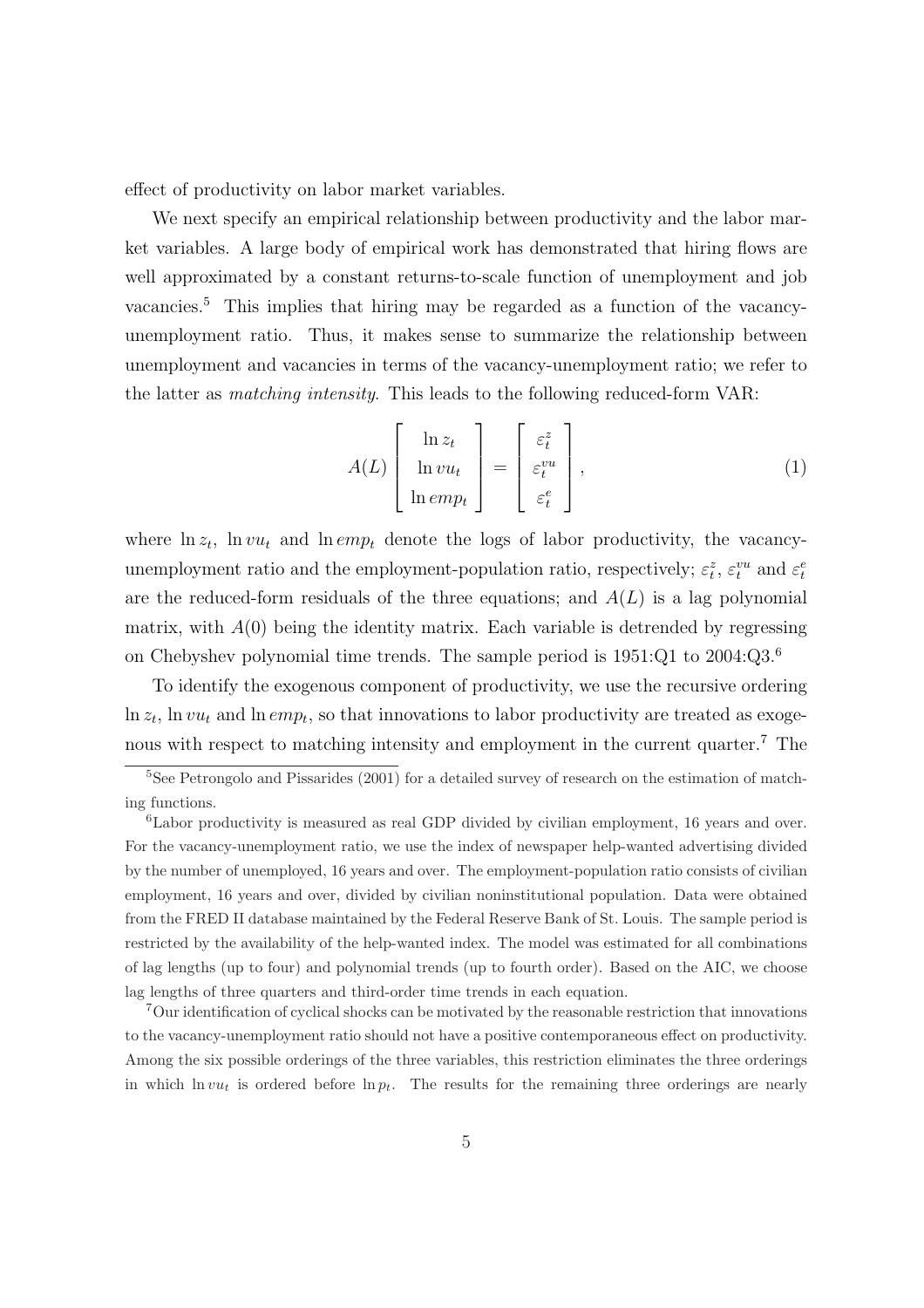exogenous productivity series, denoted by  $\ln \widehat{z}_t$ , is determined by

$$
\widehat{A}_{11}(L)\ln \widehat{z}_t = \widehat{\varepsilon}_t^z,\tag{2}
$$

where  $\widehat{A}_{11}(L)$  is the estimated value of the polynomial in the first row and first column of  $A(L)$  and  $\hat{\epsilon}_t^z$  indicates the fitted residuals from (1). Note that (2) extracts the exogenous cyclical component of  $\ln z_t$  by suppressing the feedbacks to productivity from matching intensity and employment that are associated with the terms  $\widehat{A}_{12}(L)$ and  $\hat{A}_{13}(L)$  in the second and third columns of the first row of the matrix polynomial.

The conditional correlations of  $\ln vu_t$  and  $\ln emp_t$  with  $\ln \hat{z}_t$  at various leads and lags provide a summary measure of the dynamic relationship between cyclical shocks, matching intensity and employment. These correlations are computed from the following structural system:

$$
\begin{bmatrix}\n\widehat{A}_{11}(L) & 0 & 0 \\
\widehat{A}_{21}(L) & \widehat{A}_{22}(L) & \widehat{A}_{23}(L) \\
\widehat{A}_{31}(L) & \widehat{A}_{32}(L) & \widehat{A}_{33}(L)\n\end{bmatrix}\n\begin{bmatrix}\n\ln \widehat{z}_t \\
\ln vu_t \\
\ln emp_t\n\end{bmatrix} =\n\begin{bmatrix}\n\widehat{\varepsilon}_t^* \\
0 \\
0\n\end{bmatrix},
$$
\n(3)

where  $\widehat{A}_{2j}(L)$  and  $\widehat{A}_{3j}(L)$  give the estimated values of the polynomials in the  $j^{th}$  column of the second and third rows, respectively.<sup>8</sup> Figure 2 reports the correlations graphically. Observe that matching intensity and employment are highly correlated with lagged values of exogenous productivity, with peak correlations at lags of 0-2 quarters and 1-3 quarters, respectively.

Impulse responses to a one-standard-deviation productivity shock can be computed by calculating the trajectories implied by (3). Results are reported in Figure 3. As seen in the top panel,  $\ln \hat{z}_t$  jumps by about 0.7 percent as a result of the shock, then returns monotonically to its steady state after oscillating slightly for two quarters.<sup>9</sup> The dynamic pattern of unemployment and vacancy adjustment is captured in the

indistinguishable from one another. For concreteness, we focus on one particular choice from among these three.

<sup>&</sup>lt;sup>8</sup>Since the identified productivity shock  $\hat{\epsilon}_t^z$  may have contemporaneous effects on the other two variables in the structural form (3), the elements  $\hat{A}_{21}(0)$  and  $\hat{A}_{31}(0)$  may be nonzero, in contrast to the restriction  $A_{21}(0) = A_{31}(0) = 0$  in the reduced form (1).

<sup>&</sup>lt;sup>9</sup>Note that the estimated impulse response for  $\ln \hat{z}_t$  is very close to the one generated by the technology process  $\ln z_t = .95 \ln z_{t-1} + \varepsilon_t$ , with  $\sigma_z = .007$ , that is standard in RBC analysis.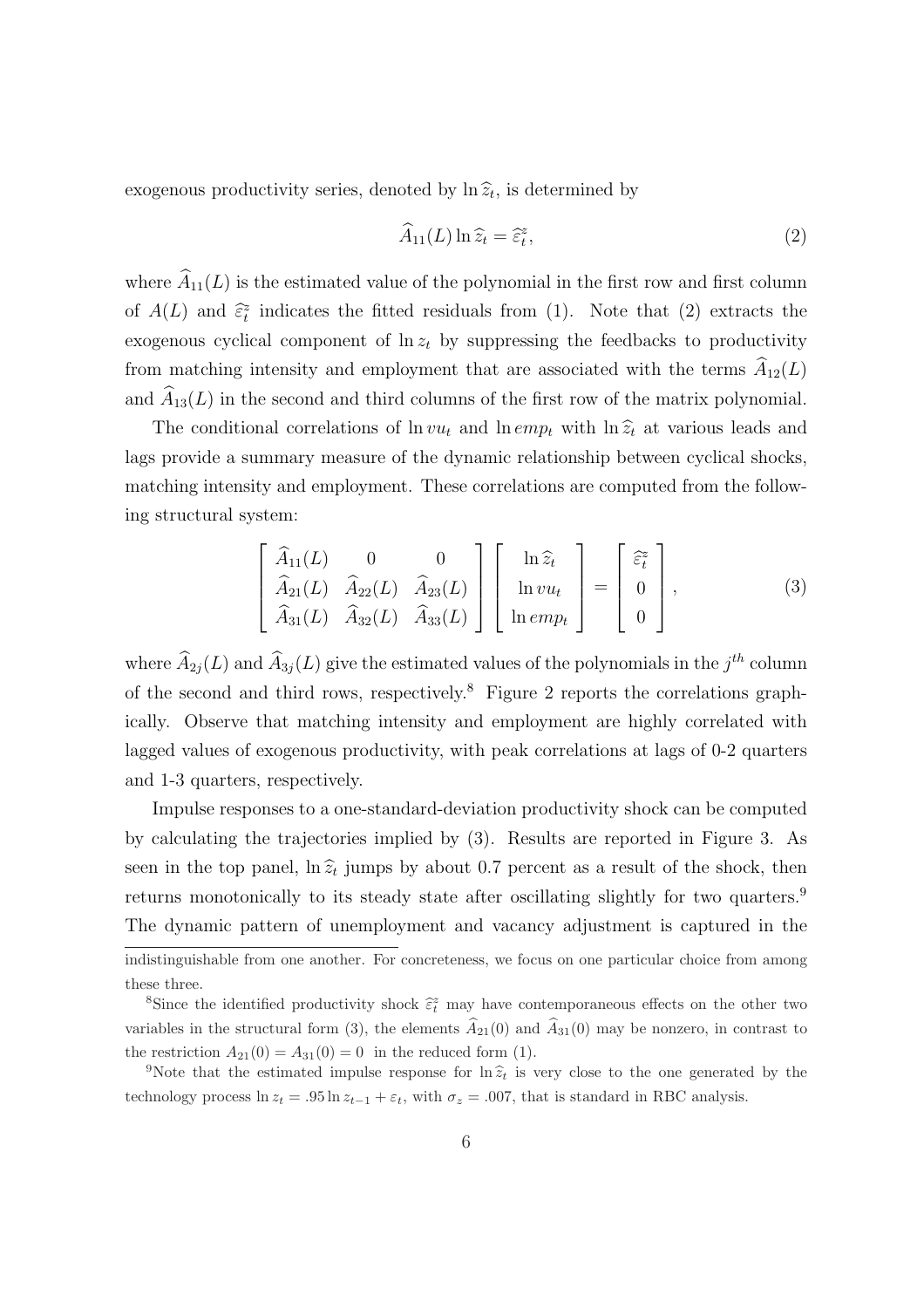middle panel as a hump-shaped response of the variable  $\ln vu_t$ . Vacancies initially jump relative to unemployment by about 5 percent. The vacancy-unemployment ratio continues to rise rapidly for four quarters, with a peak at roughly 12 percent above the steady state, after which it falls fairly rapidly for eight quarters or so. The variable  $\ln emp_t$ , in the bottom panel, does not jump in the period of the shock, but otherwise its response closely mimics the response of  $\ln vu_t$ , with a one-quarter lag and a peak of about 0.35 percent above the steady state. This indicates that the adjustment of employment is closely tied to the dynamics of unemployment and vacancies.

We now link these results back to adjustments of unemployment and vacancies themselves. The matching intensity variable  $\ln vu_t$  can be decoupled into separate vacancy and unemployment components by estimating a bivariate VAR in which the fitted exogenous productivity process and its innovations appear as independent variables:

$$
B(L)\left[\begin{array}{c}\ln vac_t\\ \ln unemp_t\end{array}\right] = C(L)\ln \widehat{z}_t + D\widehat{\varepsilon}_t^x + \left[\begin{array}{c}\varepsilon_t^v\\ \varepsilon_t^u\end{array}\right],
$$

where  $\ln vac_t$  and  $\ln unemp_t$  represent the logs of vacancies and unemployment, respectively;  $\varepsilon_t^v$  and  $\varepsilon_t^u$  are innovations to these two variables; and  $B(L)$ ,  $C(L)$  and D indicate a polynomial matrix, a polynomial vector and a real vector, respectively. Variables have been detrended by regressing on Chebyshev polynomial time trends.<sup>10</sup>

Figure 4 depicts the responses of vacancies and unemployment to a one-standarddeviation shock to productivity. Observe that vacancies and unemployment respond in opposite directions, but by the same magnitude, in the period of the shock, with vacancies rising by 2 percent and unemployment falling by 2 percent. The variables move as rough mirror images of each other over the next 12 quarters, with unemployment decreasing at a slightly faster rate in the first year. The vacancy response peaks at 5.5 percent in the third period following the shock, and the unemployment response troughs at -6.5 percent in the fourth quarter. It follows that just under half of the overall adjustment of matching intensity over the first 12 quarters is accounted for by changes in vacancies. By the  $13<sup>th</sup>$  quarter, vacancies have substantially returned to their steady state, while unemployment maintains an extended gap of about one

<sup>&</sup>lt;sup>10</sup>In this estimation we use lag lengths of three quarters and third-order time trends in order to maintain consistency with the previous specification.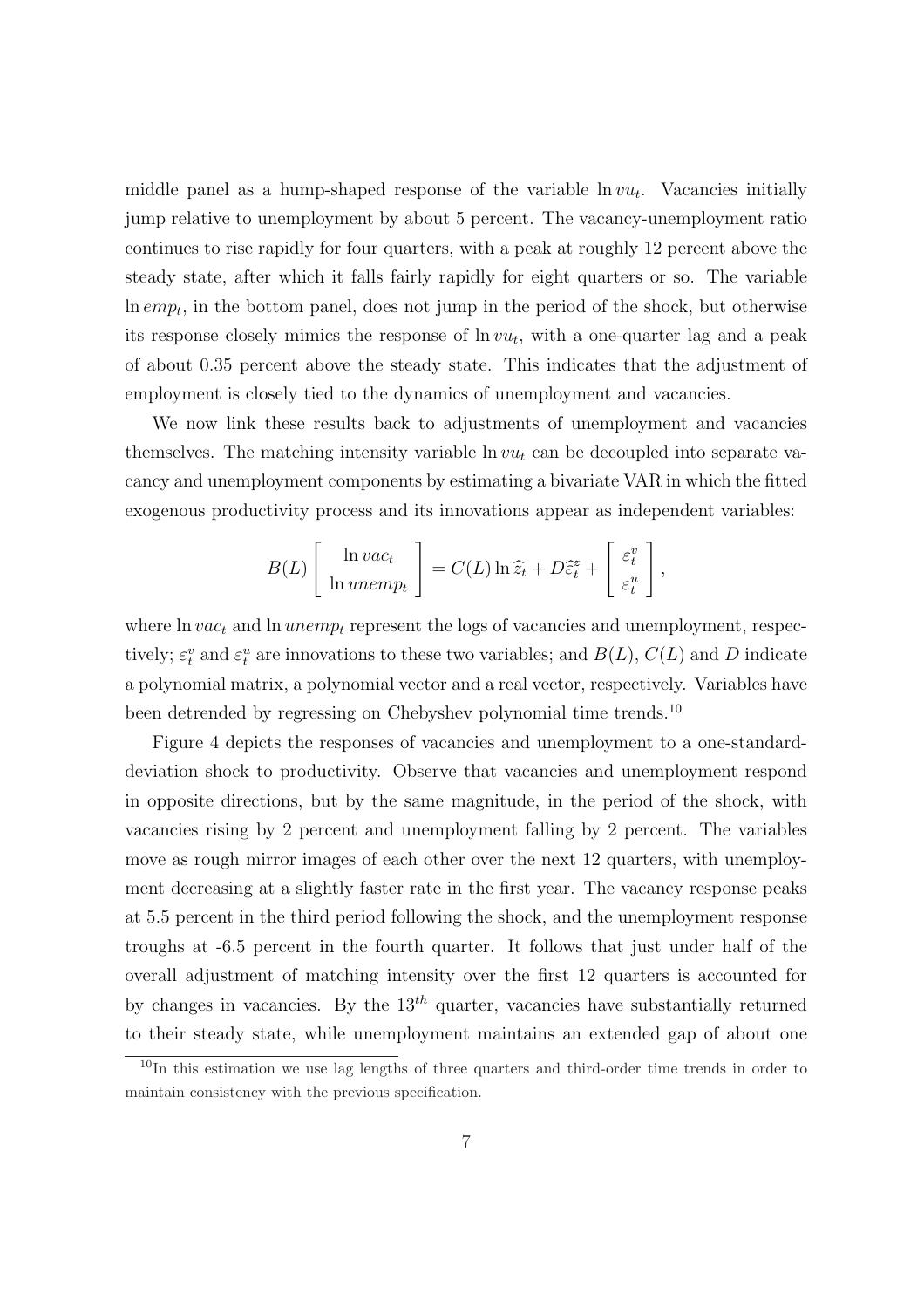percentage point below its steady state.

# 3 Matching Models

### 3.1 Standard model

Model description. In this section we present a version of the standard matching model.<sup>11</sup> The model consists of a unit mass of workers and an infinite mass of firms. In any given period, workers may be either matched with a firm or in the unemployment pool searching for a match. Firms are either matched with workers, in the vacancy pool searching for a match, or in a pool of potential entrant firms that are not actively searching. Matched worker-firm pairs engage in production, while workers and firms in the matching pools seek to form new matched pairs. Potential entrant firms may choose to enter the vacancy pool in any period.

While in the unemployment pool, a worker receives a flow benefit of b per period, which may be interpreted as utility from leisure. Each firm in the vacancy pool pays a posting cost of c per period. The net number of new matches created in period  $t$ is given by the matching function  $m(u_t, v_t)$ , where  $u_t$  and  $v_t$  indicate the sizes of the period t unemployment and vacancy pools, respectively. The function  $m$  satisfies the customary properties.<sup>12</sup> A worker and firm that are matched in period t begin a new employment relationship in period  $t + 1$ .

At the start of period  $t$ , each worker-firm match undergoes two distinct separation hazards. First, separation occurs with probability  $\lambda^d$  as a consequence of *obsolescence*. In this case, the worker enters the period  $t$  unemployment pool and the firm enters the pool of potential entrants. Second, separation may occur for reasons that do not

<sup>&</sup>lt;sup>11</sup>This is essentially a discrete-time version of the model described in Chapter 1 of Pissarides (2000). In defining the job separation rate, we introduce a distinction between permanent obsolescence and quits, and we also distinguish between quit rates of newly formed and ongoing matches. These distinctions are immaterial for the standard model, but they will play an important role in the sunk cost model introduced in the following section.

 $12$ That is, m is twice continuously differentiable, strictly increasing and strictly concave in each argument, and homogeneous of degree one. Further,  $m(0, v_t) = m(u_t, 0) = 0$  and  $m(u_t, v_t) \le \min\{u_t, v_t\}$ for all  $u_t$  and  $v_t$ .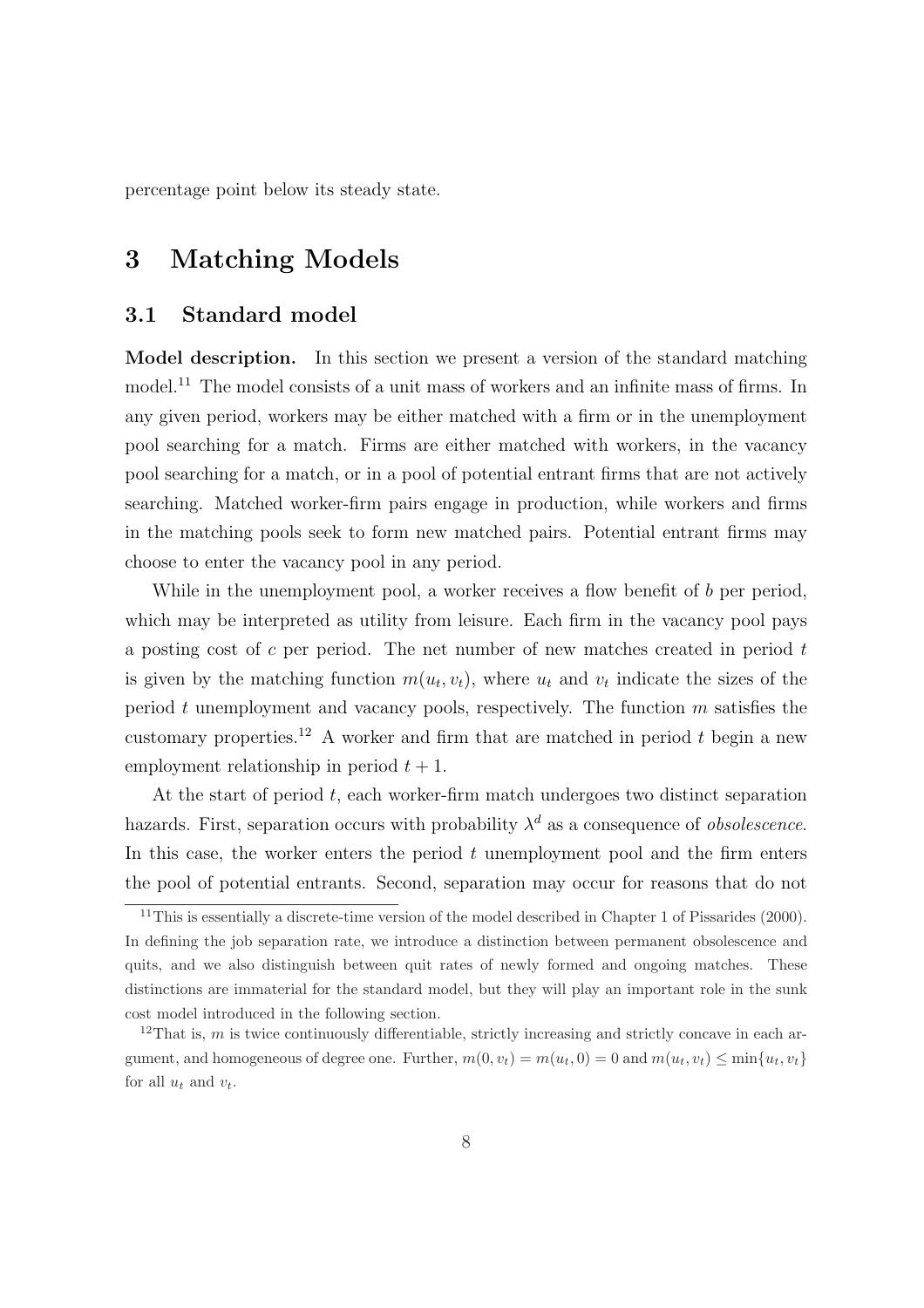destroy the job, which we refer to as a quit. For continuing matches, quits occur with probability  $\lambda^q$ , while they occur with the higher probability  $\lambda^n$  for matches that were newly-formed in the preceding period; this reflects the higher observed separation hazards among low-tenure employment relationships. Following a quit, the worker enters the period  $t$  unemployment pool and the firm enters the period  $t$  vacancy pool. Agents that enter the period  $t$  matching pools as a consequence of separation are eligible to be rematched in period t.

If the worker-firm match survives the separation hazards, then the agents negotiate a contract that divides the period t surplus according to the Nash bargaining solution, where  $\pi$  gives the worker's bargaining weight and the threat point is a quit. Given that the worker and firm agree to continue, the match incurs a flow capital cost of  $\kappa$  and engages in production in period t. The output of the match is given by the productivity level  $z_t$ , which evolves according to a Markov process.

**Equilibrium.** Let  $\theta_t = v_t/u_t$  denote the vacancy-unemployment ratio. For a worker who begins period  $t$  in the unemployment pool, the probability of ending period  $t$  in a job match is

$$
\frac{m(u_t, v_t)}{u_t} = m(1, \theta_t) = p(\theta_t),
$$

where we have made use of the linear homogeneity of the function  $m$ . Let  $S_t$  indicate the value of surplus for a match that survives the separation hazards in period  $t$ . A worker in the unemployment pool receives the benefit  $b$  along with a proportion of the surplus from any match made in in period t that survives into period  $t + 1$ . Thus, the expected present value of current and future receipts for an unemployed worker is given by h

$$
U_t = b + \beta E_t \Big[ p(\theta_t)(1 - \lambda^n)(1 - \lambda^d)\pi S_{t+1} + U_{t+1} \Big], \tag{4}
$$

where  $\beta$  indicates the discount factor.

Similarly, for a firm that begins period  $t$  in the vacancy pool, the probability of ending period  $t$  in a job match is

$$
\frac{m(u_t, v_t)}{v_t} = m\left(\frac{1}{\theta_t}, 1\right) = q(\theta_t),
$$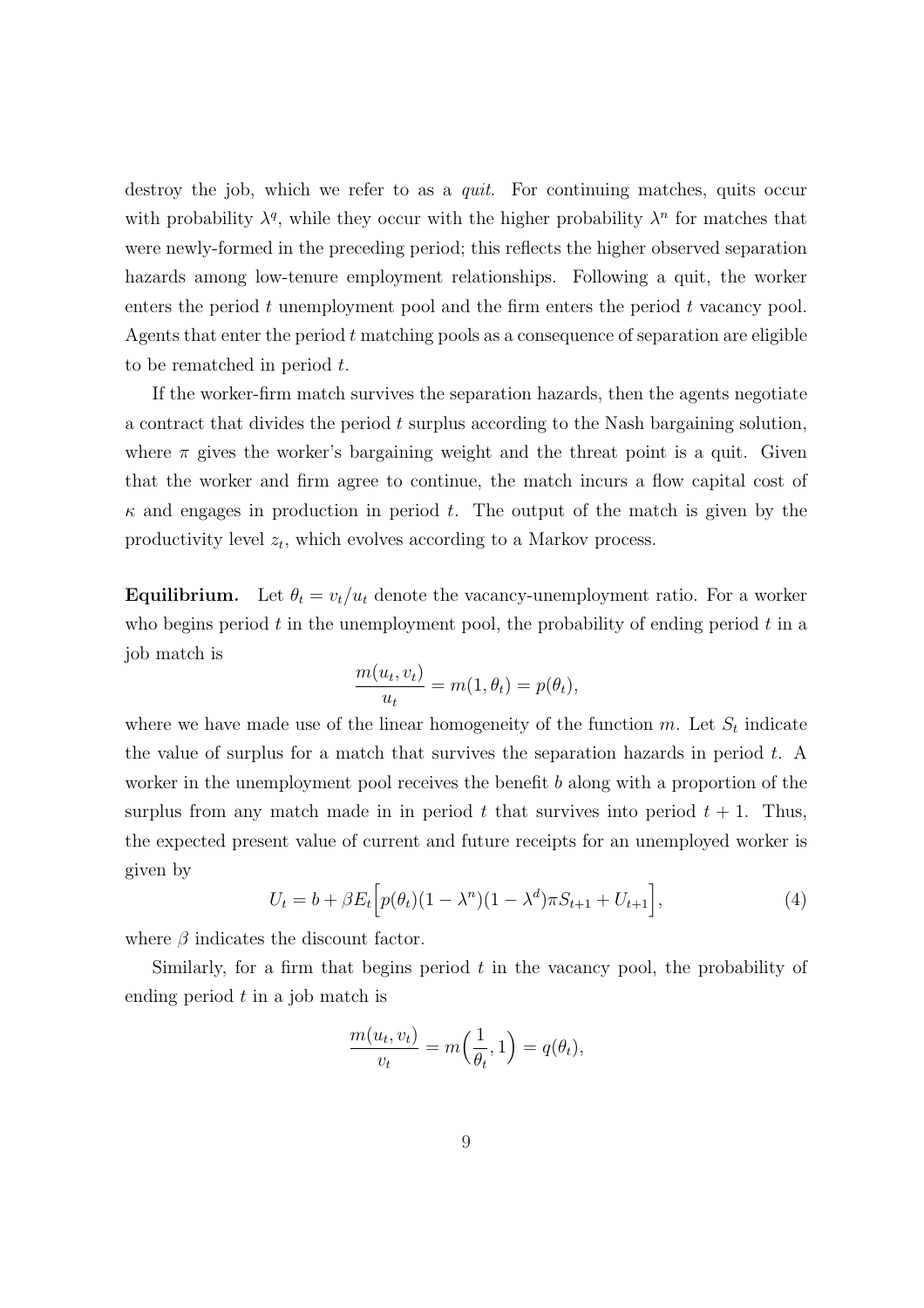and the expected present value of the firm's current and future receipts is

$$
V_t = -c + \beta E_t \Big[ q(\theta_t)(1 - \lambda^n)(1 - \lambda^d)(1 - \pi)S_{t+1} + (1 - \lambda^d)V_{t+1} \Big].
$$
 (5)

Note that the firm receives the outside option value  $V_{t+1}$  only if separation occurs as a consequence of a quit, whereas the worker receives  $U_{t+1}$  after either obsolescence or a quit. This follows from the fact that the job ceases to exist following obsolescence.

A job match that survives the separation hazards in period t obtains the following expected present value:

$$
N_t = z_t - \kappa + \beta E_t \Big[ (1 - \lambda^q)(1 - \lambda^d)S_{t+1} + U_{t+1} + (1 - \lambda^d)V_{t+1} \Big]. \tag{6}
$$

Equilibrium surplus is thus defined by

$$
S_t = N_t - U_t - V_t. \tag{7}
$$

Because entry into the vacancy pool entails zero sunk cost, competitive pressure from potential entrant firms will drive the equilibrium value of a vacancy to zero, i.e.,  $V_t = 0$  must hold for all t. Using (5), this gives rise to the following free entry condition:

$$
\frac{c}{q(\theta_t)} = \beta E_t \left[ (1 - \lambda^n)(1 - \lambda^d)(1 - \pi)S_{t+1} \right]. \tag{8}
$$

Equations (4) and (6)-(8) determine equilibrium paths of  $U_t$ ,  $N_t$ ,  $S_t$  and  $\theta_t$  for a given process  $z_t$ . The equilibrium solution determines the law of motion for unemployment:

$$
u_t = u_{t-1} + \left[\lambda^d + (1 - \lambda^d)\lambda^q\right](1 - u_{t-1}) - p(\theta_{t-1})(1 - \lambda^d)(1 - \lambda^n)u_{t-1}.
$$
 (9)

Vacancies adjust in each period in order to maintain the relationship  $v_t/u_t = \theta_t$ .

### 3.2 Sunk cost model

Motivation. The standard model has the key property that firms incur no costs to create job positions. Thus, unmatched firms are dissuaded from entering the vacancy pool only by the posting cost c. Equivalently, every unmatched firm has an implicit position to fill, and the model makes no distinction between the creation of positions and the filling of vacancies.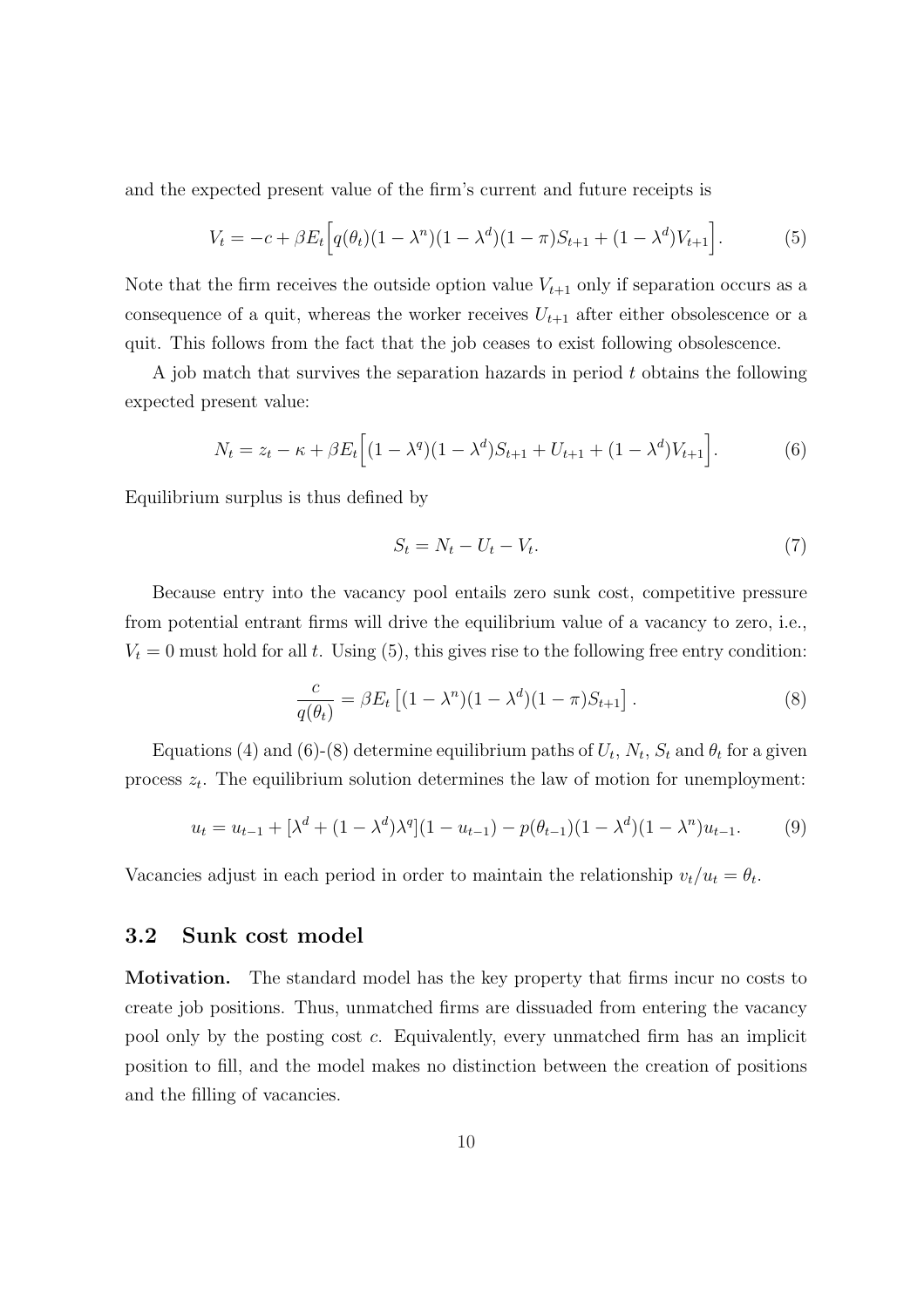Evidence on job and worker flows, however, points to important differences between job positions and vacancies. Davis, Haltiwanger and Schuh (1996), in particular, have stressed that the rate at which workers move across jobs greatly exceeds the rate at which filled jobs are created and destroyed. This difference can be measured by comparing steady-state match separation versus job destruction rates. Drawing on several sources of information, we calculate below that nearly 19 percent of employed workers separate from their jobs over the ensuing quarter, while the rate of job destruction itself is only about 8 percent per quarter. Thus, the "churning" of workers across filled job positions amounts to over 10 percent of employment each quarter.

Such large-scale churning stems from a strong tendency of employers to maintain job positions when workers depart. Indeed, Blanchard and Diamond (1990) argue that roughly 85 percent of quits are replaced, while Holzer (1989) finds that firms with a higher rate of worker turnover tend to post vacancies at a higher rate. Evidently, job positions become more valuable once they are created, indicating the presence of sunk costs for job creation. It is therefore sensible to extend the standard model by introducing sunk costs for creating new job positions. This modification leads to a meaningful distinction between job and worker flows, and also generates sluggishness in the adjustment of positions that carries over to vacancies.

Model description and equilibrium. The standard model is augmented as follows. At the start of each period  $t$ , a number of opportunities for creating new job positions is randomly distributed among the potential entrant firms. Each opportunity allows an entrant to create one position by incurring a sunk cost of  $K$ . The positions differ in their attractiveness; for simplicity, we assume that heterogeneity of positions is reflected by differences in sunk costs. Let the continuous function  $F(K)$  give the total mass of opportunities in a period that have sunk cost no greater than K.

When an entrant receives an opportunity, it observes the aggregate productivity level for period t, and then chooses whether or not to create the position at a cost of K. If it chooses to create the position, then it may enter the vacancy pool for period  $t$ ; moreover, it does not have to pay the sunk cost for this position in any future period, whether or not it is matched with a worker. However, at the start of each period the position becomes obsolete with probability  $\lambda^d$ , and it ceases to exist thereafter. If the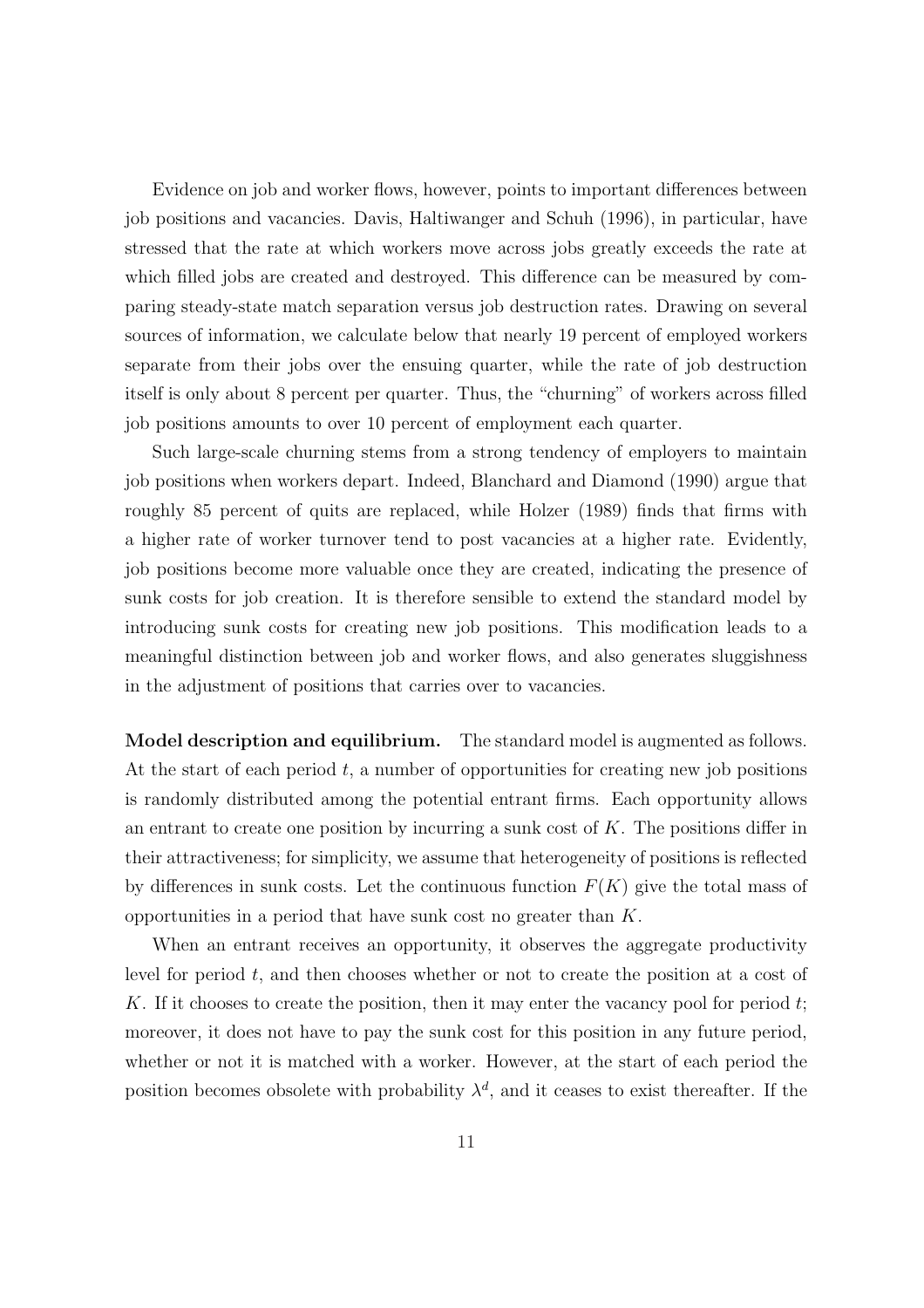entrant chooses not to create the position, then the opportunity becomes unavailable in future periods.<sup>13</sup>

For the sunk cost model, the free entry condition (8) is replaced by

$$
V_t = \widehat{K}_t,\tag{10}
$$

where  $\widehat{K}_t$  is the *entry margin*. Potential entrants with  $K \leq \widehat{K}_t$  at the start of period t will choose to enter the vacancy pool, while those with  $K > \widehat{K}_t$  will choose to stay out. New openings, denoted by  $e_t$ , are determined by

$$
e_t = \int_0^{\hat{K}_t} dF(K). \tag{11}
$$

The implied law of motion for vacancies is

$$
v_t = (1 - \lambda^d) \Big[ v_{t-1} + \lambda^q (1 - u_{t-1}) - (1 - \lambda^n) q(\theta_{t-1}) v_{t-1} \Big] + e_t.
$$
 (12)

Equilibrium paths of  $U_t$ ,  $N_t$ ,  $S_t$ ,  $\widehat{K}_t$ ,  $v_t$  and  $e_t$  are determined by equations (4)-(7), (10)-(11), and the identity  $v_t/u_t = \theta_t$ , given the  $z_t$  process and the predetermined variables  $u_{t-1}$  and  $v_{t-1}$ . Vacancies become a state variable in this model due to the fact that only finitely many jobs can profitably be created in any given period, even though the value of an established vacancy is strictly positive.

#### 3.3 Functional forms

We adopt the following functional forms. For the matching function we use the form introduced by den Haan et al. (2000):

$$
m(u_t, v_t) = \frac{u_t v_t}{(u_t^l + v_t^l)^{1/l}}.
$$
\n(13)

Since this function always lies below unity, it does not require truncation, in contrast to the standard Cobb-Douglas specification. The stochastic process for productivity

<sup>&</sup>lt;sup>13</sup>We do not model the determination of  $F(K)$ , nor do we allow a firm to hold its opportunity for more than one period, for reasons of parsimony. Under these assumptions there is no need to keep track of the distribution of available opportunities across potential entrants. Feedbacks between this distribution and search activities represent a potentially important additional source of propagation effects, however, as discussed in Conclusion.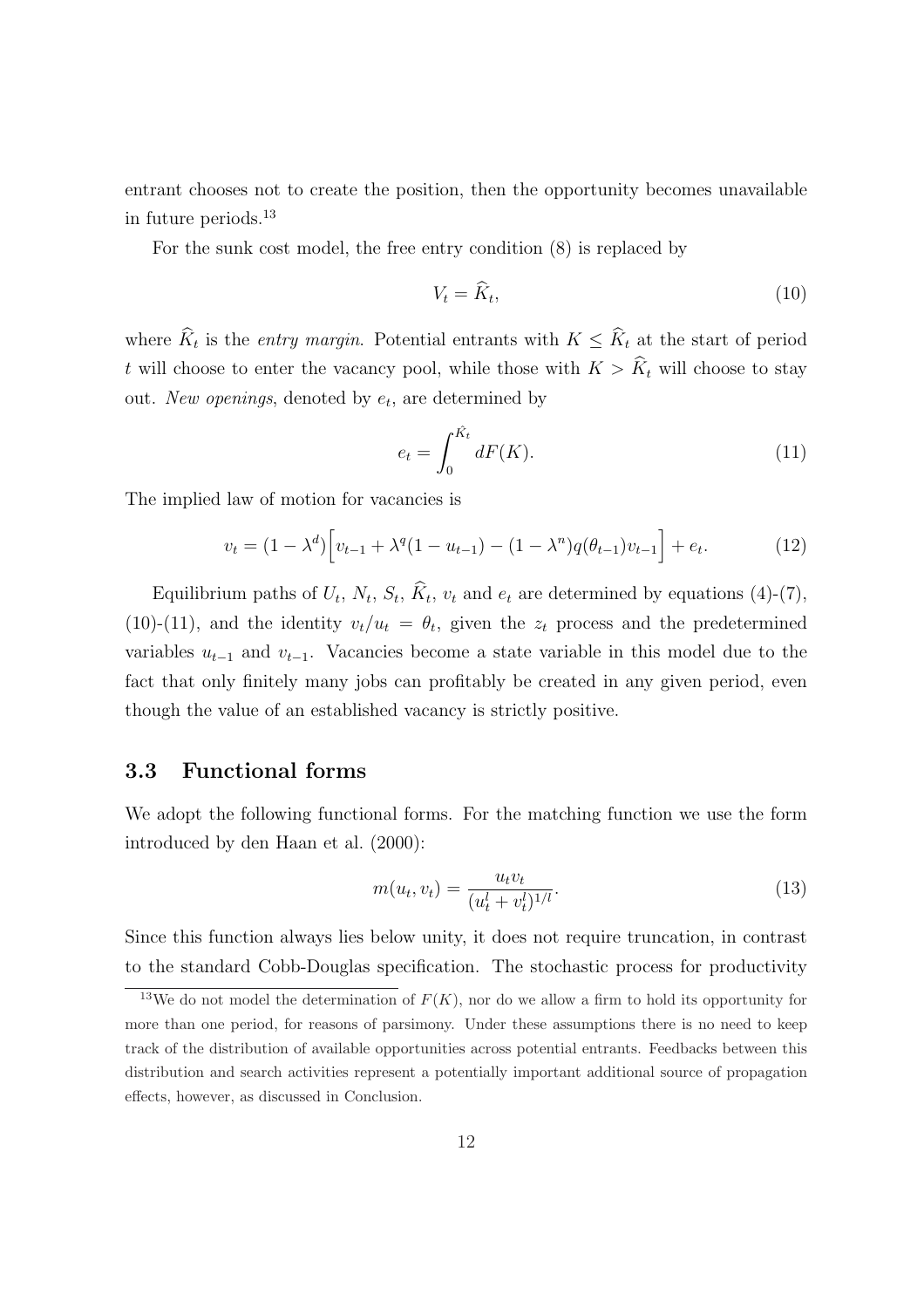assumes the standard first-order autoregressive form:

$$
\ln z_t = (1 - \rho) \ln z + \rho \ln z_{t-1} + \varepsilon_t,
$$

where  $\varepsilon_t$  is normally distributed with mean zero and standard deviation  $\sigma_{\varepsilon}$ . Note that the realization of  $\varepsilon_t$  is observed by all workers and firms in the economy at the start of each period t.

Finally, for the sunk cost model we take the opportunity function  $F(K)$  to be linear in K with slope  $1/\overline{K}$ , i.e.:

$$
F(K) = \frac{K}{\overline{K}}.
$$

Note that the standard matching model can be recovered as a limiting case by letting  $\overline{K}$  approach zero.<sup>14</sup>

#### 3.4 Measurement and calibration

To evaluate the two versions of the matching model, we generate artificial data that conforms to the U.S. data considered in Section 2. Our identification procedure establishes a direct correspondence between the theoretical driving process  $\ln z_t$  and the exogenous productivity component  $\ln \hat{z}_t$ . The theoretical matching pools  $v_t$  and  $u_t$ , however, do not represent represent end-of-period stocks, but rather cumulations of all workers and firms available for matching in period  $t$ . Measured end-of-period stocks are obtained from the following formulas:

$$
v_t^m = v_t - m(u_t, v_t),
$$
  

$$
u_t^m = u_t - m(u_t, v_t).
$$

The variable  $\ln(v_t^m/u_t^m)$  thus corresponds to the empirical matching intensity variable  $ln vu_t$ . Finally, the measured employment level is

$$
n_t^m = 1 - u_t^m,
$$

<sup>&</sup>lt;sup>14</sup>This may be seen as follows. For small values of  $\overline{K}$ , inflows of entrant firms would be very large if  $V_t$  were not close to zero. Such large inflows would raise  $\theta_t$ , however, and thereby drive  $V_t$  to zero. Thus,  $V_t$  must be close to zero, and the standard free entry condition  $V_t = 0$  must hold in the limit.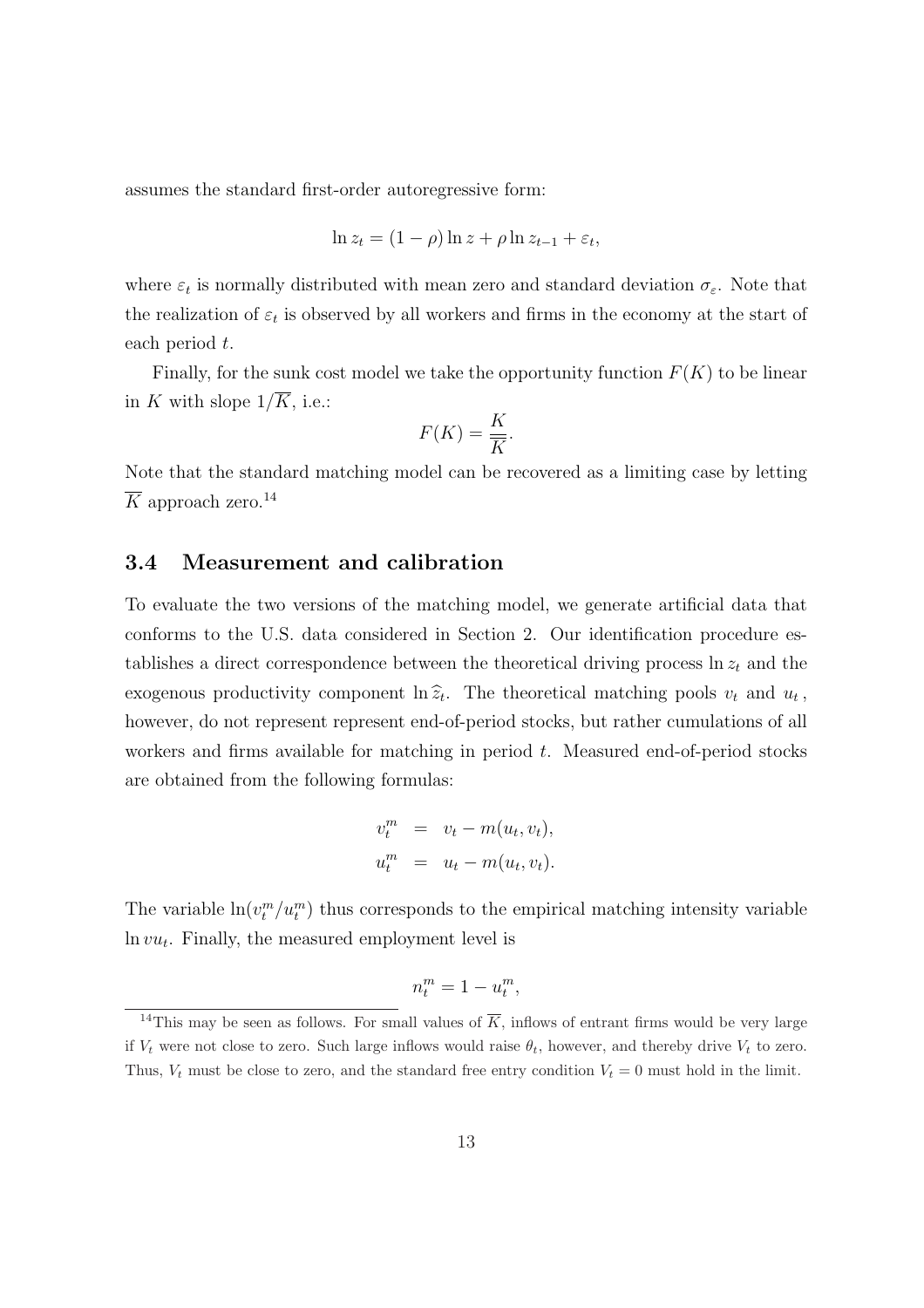and  $\ln n_t^m$  corresponds to the employment variable  $\ln emp_t$ <sup>15</sup>

We next summarize the calibration of the model at quarterly frequency; details of these calculations are given in the Appendix, and the chosen parameter values are presented in Table 1. First, information from Fallick and Fleischman (2004) and Anderson and Meyer (1994) is used to construct estimates of quarterly separation rates for new and continuing job matches. These are given by 42.12 percent and 12.79 percent for the first and subsequent quarters of a match, respectively, giving an overall average separation rate of 18.89 percent per quarter.

To measure quarterly job finding rates we must account for the existence of workers who are out of the labor force but still available for work. As argued in the Appendix, it is reasonable to equate the number of such available workers to the number of officially unemployed workers. Under this assumption, we can construct a monthly transition matrix for workers between the states of employed at a new employer, employed at the same employer, unemployed, and out of the labor force. This matrix yields quarterly rates of transition from unemployment and out of the labor force to employment of 58.34 percent and 65.79 percent, respectively. The implied overall job finding rate is  $p(\theta) = .6206$  per quarter.

We next combine this job finding rate with the vacancy rate estimated from the Job Opening and Labor Turnover Survey (JOLTS) to obtain a vacancy filling rate of  $q(\theta) = .8541$  per quarter. From these estimates we calculate the value  $l = 2.413$  for the matching function parameter. Further, we can extract the obsolescence rate  $\lambda^d$ by combining our estimated separation and vacancy filling rates with the average job destruction rate of roughly 8 percent per quarter, obtained from Faberman (2004). This gives an estimate of  $\lambda^d = 0.063$  per quarter. The associated quit rates for new and continuing matches are  $\lambda^n = .382$  and  $\lambda^q = .069$  per quarter, respectively.

We adopt standard values for the parameters  $\beta$ ,  $\pi$ ,  $z$ ,  $\rho$  and  $\sigma_z$ ; see Table 1. To select the parameters  $c, \kappa$  and b in the standard model, we impose two restrictions in addition to the free entry condition (8): per-period wages in the steady state must

<sup>&</sup>lt;sup>15</sup>As a check on our calibration, note that the measured unemployment rate in the steady state is  $u^m = 0.0996$ . This is a reasonable value, in view of the fact that under our calibration the worker matching pool includes a group of out of the labor force workers equal in size to the officially unemployed group.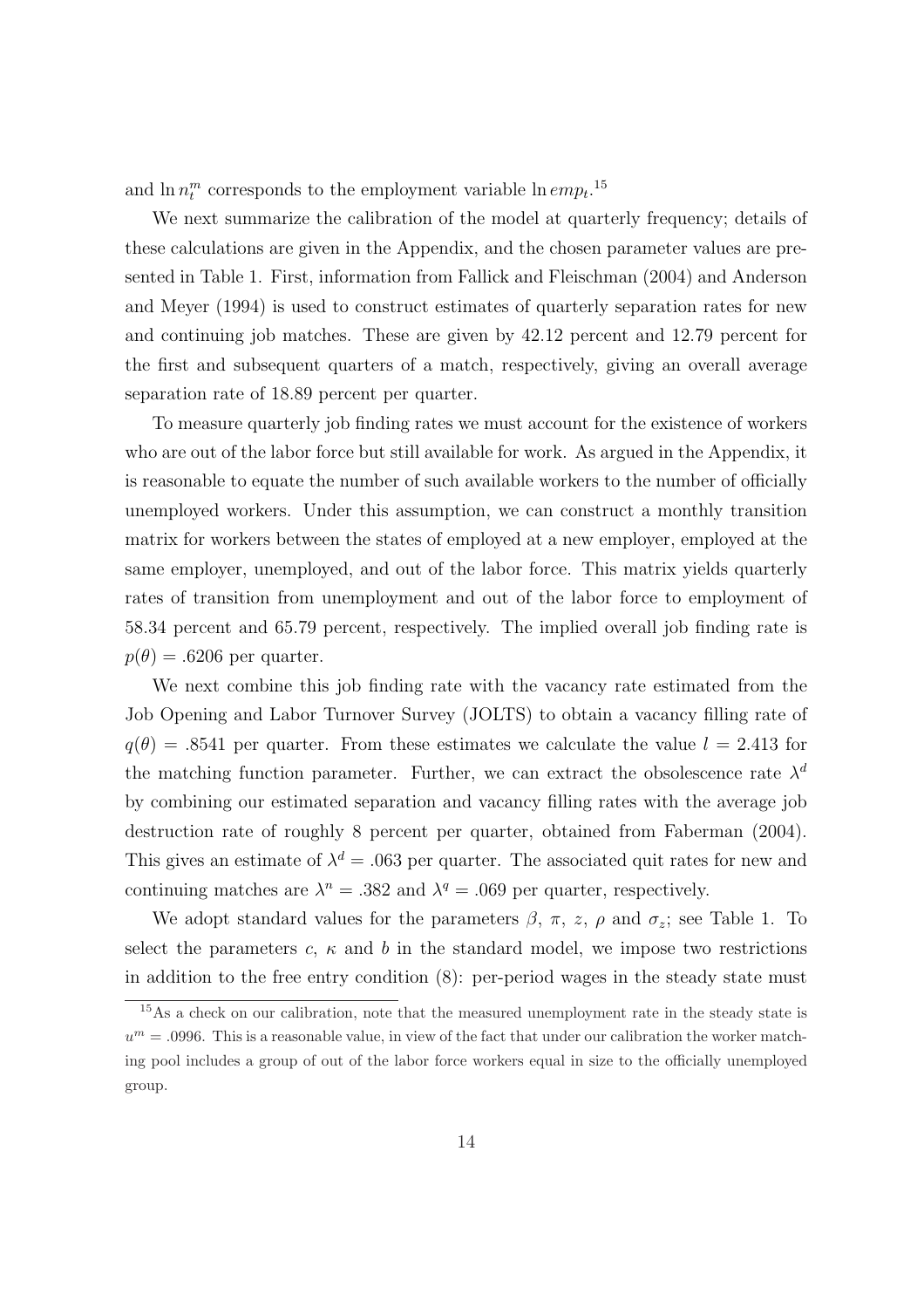match the measured labor share of 65 percent; and the unemployment benefit must amount to 65 percent of net match output,  $z-\kappa$ . Note that the latter value lies between the values of 40 percent and 94.3 percent suggested by Shimer (2005) and Hagedorn and Manovskii (2005), respectively, and close to the value of 75 percent proposed by Costain and Reiter (2005). These restrictions yield the values  $c = .193, \ \kappa = .293$ and  $b = .460$  for the standard model. For the sunk cost model, we use the free entry condition (10) and the other two restrictions to pin down the parameters  $\overline{K}$ ,  $\kappa$  and b for given values of c. In turn, we choose c to match the standard deviation of  $\ln(v_t^m/u_t^m)$ generated by simulated data to the standard deviation of the empirical variable  $\ln vu_t$ . The resulting parameter values are  $\overline{K} = .682$ ,  $\kappa = .288$ ,  $b = .463$  and  $c = .183$ .

# 4 Results

The standard and sunk cost models are solved using the nonlinear global projection method called the collocation parameterized expectation algorithm (PEA); see Christiano and Fisher (2000) for a general discussion of this method. Details of the procedure are given in the Appendix. The second moment statistics of the model economies are based on 500 simulated samples. Each sample consists of 400 periods, where the first 200 observations are ignored to randomize initial conditions, and the last 200 observations are used to compute the statistics.

#### 4.1 Empirical evaluation

Dynamic correlations. Figure 5 presents the dynamic correlations of productivity with matching intensity and employment, calculated from simulated data, for the standard and sunk cost models, along with the empirical correlations originally reported in Figure 2. The productivity-matching intensity correlations generated by the standard model, shown in the upper panel, exhibit an unrealistically sharp peak at zero lag, and fail to capture the flatness of the empirical correlations between lags of zero and two quarters. Further, as seen in the lower panel, the model makes the counterfactual prediction of almost perfect contemporaneous correlation between productivity and employment, and the correlations at lags of 2 and 3 quarters are too low. These results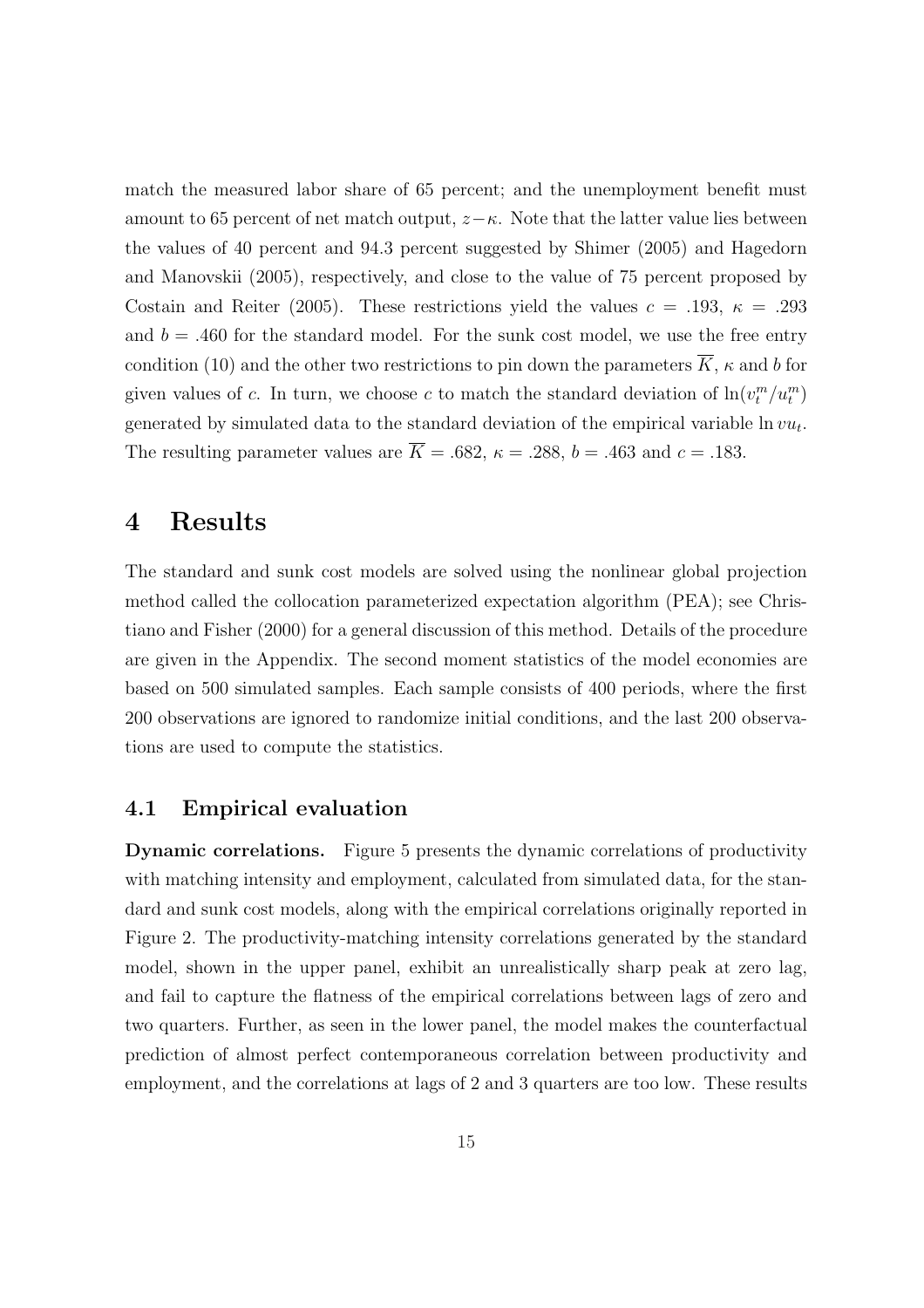clearly show that the standard model does not generate realistic dynamics.

The sunk cost model, in contrast, yields correlation profiles that essentially duplicate the patterns seen in the data: the simulated correlations are flat over the correct ranges of lags, with the correct phasing. Notably, the sunk cost model does not produce the sharp peaks at zero lag that are characteristic of the standard model. Quantitatively, the correlations of matching intensity with current and lagged productivity are somewhat too high in the sunk cost model, as may be seen in the upper panel of Figure 5. The model produces a remarkably close match with the productivity-employment correlations, however, as the lower panel shows.

Impulse responses. The deficiencies of the standard model can be further illustrated using impulse responses. Figure 6 overlays the model-based impulse responses for a one standard deviation shock to productivity with the VAR-based impulse responses reported in Figure 3. The top panel shows the dynamics of our calibrated productivity driving process in comparison with the estimated process. The middle panel indicates the response of matching intensity. On impact, the simulated variable  $\ln(v_t^m/u_t^m)$  jumps upward by over twice as much as the estimated response. Following this, it returns monotonically to the steady state. Thus, the standard model significantly overstates the effect of the shock on impact, and entirely misses the subsequent hump-shaped response pattern. Reflecting this behavior, the simulated variable  $\ln n_t^m$ jumps upward by a large amount in the period of impact, and its subsequent upward movements are slight and short-lived. While the presence of matching frictions introduces some persistence into the employment response, the amount of added persistence is quantitatively tiny in the standard model.

Impulse responses for the sunk cost model, together with the empirical impulse responses, are graphed in Figure 7. As seen in the middle panel, the jump in  $\ln(v_t^m/u_t^m)$ matches the empirical value closely, and the subsequent response also displays a realistic hump-shaped pattern: matching intensity rises for four quarters, then returns to the steady state. The third panel shows that the response of  $\ln n_t^m$  continues to exhibit the counterfactual upward jump in the period of impact, but the size of the jump is about half that of the standard model.<sup>16</sup> Moreover, the subsequent dynamics closely

<sup>&</sup>lt;sup>16</sup>Under our timing assumptions, the productivity shock induces a contemporaneous change in entry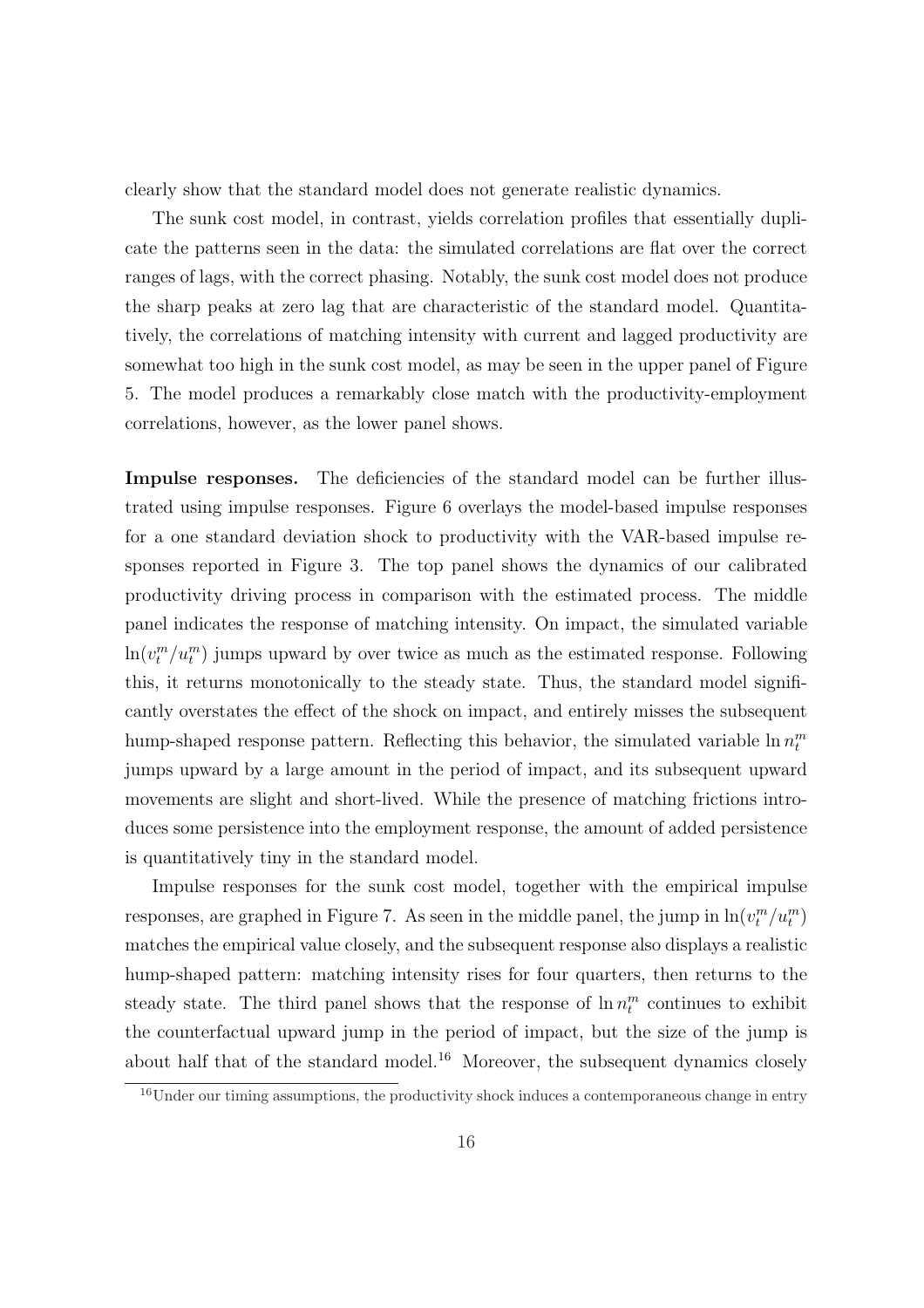match the empirical hump shape. Overall, the sunk cost model does a much better job capturing the dynamic characteristics of the employment adjustment process.

#### 4.2 Analysis

Vacancy adjustment and new openings. The dynamic properties of the standard and sunk cost models are linked to the behavior of vacancies. This is illustrated in Figure 8, which considers the vacancy adjustments associated with the calibrated standard and sunk cost models. The upper panel depicts the impulse response of the measured vacancy stock  $v_t^m$  for a one-standard-deviation productivity shock, and the bottom panel shows the corresponding net changes in the vacancy stock. The variables are expressed as level deviations from their steady-state values.<sup>17</sup>

In the standard model, the vacancy stock spikes upward in the period of the shock, and then decreases monotonically in tandem with productivity. This means the initial large inflow of vacancies is immediately reversed by outflows, as the bottom panel shows. Since there is no sunk cost for entering the matching pool, potential entrant firms can freely alter their job creation decisions to compete away rents following a shock. Consequently, the vacancy stock adjusts directly with productivity.

In the sunk cost model, the initial upward jump is much smaller, and vacancies continue to rise for several periods following the shock. The bottom panel of Figure 8 shows how the increases in vacancies gradually diminish, in contrast to the abrupt adjustment exhibited by the standard model. This smooth adjustment of the changes in vacancies underlies the persistent responses of the vacancy stock, matching intensity and employment exhibited by the sunk cost model.

Smooth adjustment arises because of the way sunk job creation costs affect the responses of potential entrant firms. The initial upward jump in vacancies following a

into the vacancy pool, and the job matches generated by these added vacancies are counted as higher employment at the end of the period. The measured jumps in both matching intensity and employment would be reduced by a measurement convention that incorporated some averaging of beginning- and end-of-period levels.

<sup>&</sup>lt;sup>17</sup>Other graphs in the paper are expressed as log deviations from steady-state values. In this instance, considering level deviations allows us to decompose net vacancy changes into separate gross inflows and outflows.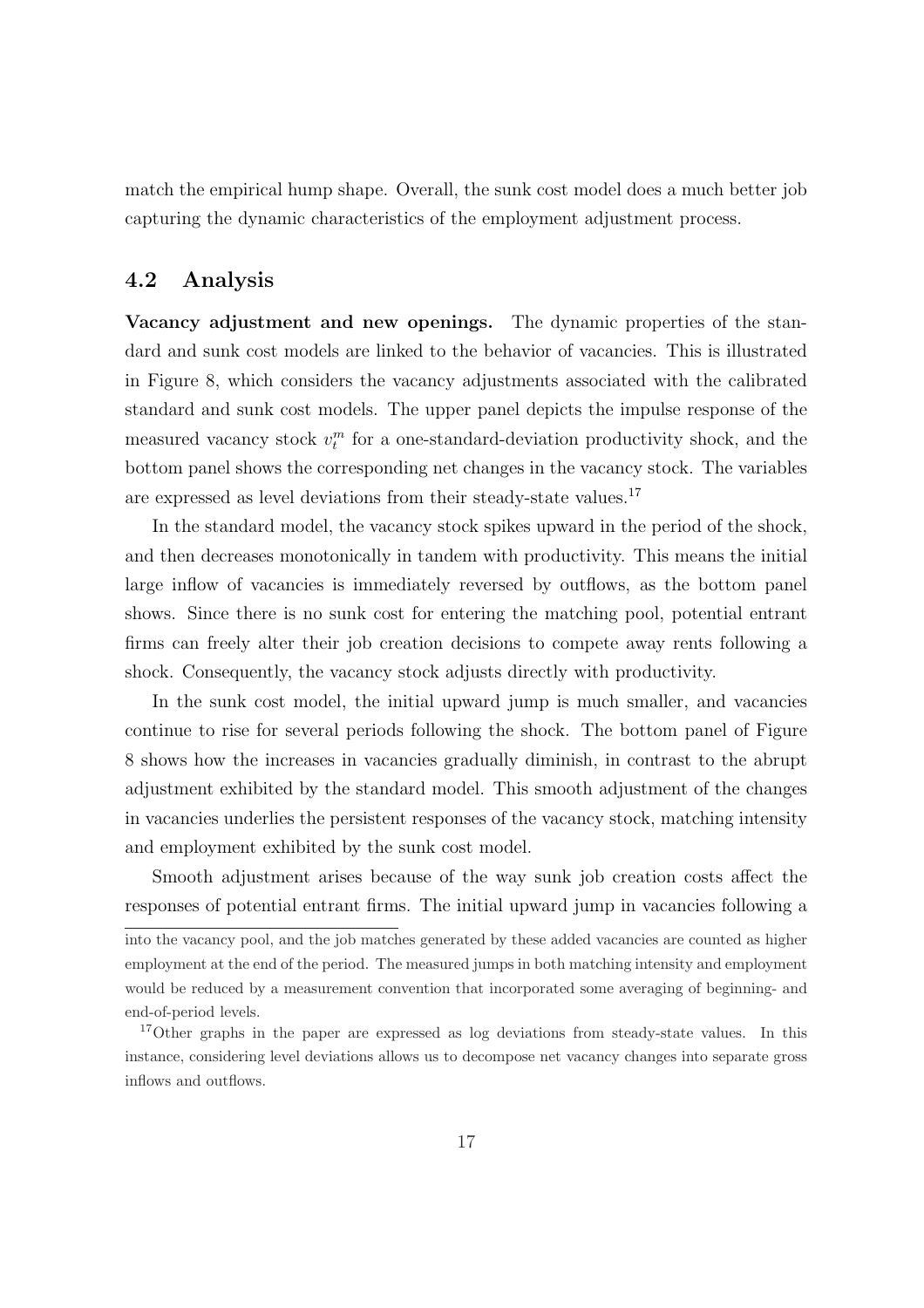positive productivity shock is limited by the availability of profitable opportunities for creating new openings, reflected in the opportunity function. Moreover, persistently higher productivity pushes the equilibrium entry margin  $\hat{K}_t$  above its steady state value. This raises the volume of new openings relative to the steady state, as may be seen in (11), and leads to further increases in vacancies. As the entry margin returns to the steady state along with productivity, the increases in vacancies gradually diminish. Similar reasoning applies with respect to negative productivity shocks: lower productivity drives down the entry margin and new openings, causing vacancies to decrease for several periods following a shock.

The quantitative importance of new openings can be seen by decomposing the net changes in the measured vacancy stock into separate outflow and inflows, using (12):

$$
\Delta v_t^m = \frac{-\lambda^d v_{t-1}}{\text{obsolescense}} \underbrace{-\left[m_t - (\lambda^d + (1 - \lambda^d)\lambda^n)m_{t-1}\right]}_{hires} + \underbrace{(1 - \lambda^d)\lambda^q(1 - u_{t-1})}_{repositions} + \underbrace{e_t}_{new\text{-}openings}.
$$

Observe that the net changes comprise gross outflows due to obsolescence and hires, together with gross inflows due to repostings following quits and new openings. Figure 9 plots the impulse responses for these gross flows, which make up the impulse response for the sunk cost model shown in the bottom panel of Figure 8. The graph clearly shows that vacancy adjustment is almost entirely driven by new openings and hires. Further, the inflows from new openings lead the outflows from hires, as a consequence of the matching process. In the four quarters following the shock, new openings inflows exceed hiring outflows, accounting for the vacancy increases observed in Figure 8.

Empirical evidence. Although new openings play a crucial role in shaping vacancy stock behavior in the sunk cost model, the available vacancy data do not permit a direct empirical assessment of this role. The Job Openings and Labor Turnover Survey (JOLTS), however, does provide information about vacancy stocks, quits, layoffs and hires for 2001:Q1 to 2005:Q1, and this allows us to obtain an indirect measure of new openings via the following stock-flow relationship:

$$
vac_t = (1 - \lambda^d)vac_{t-1} + quits_t - hires_t + e_t.
$$
\n(14)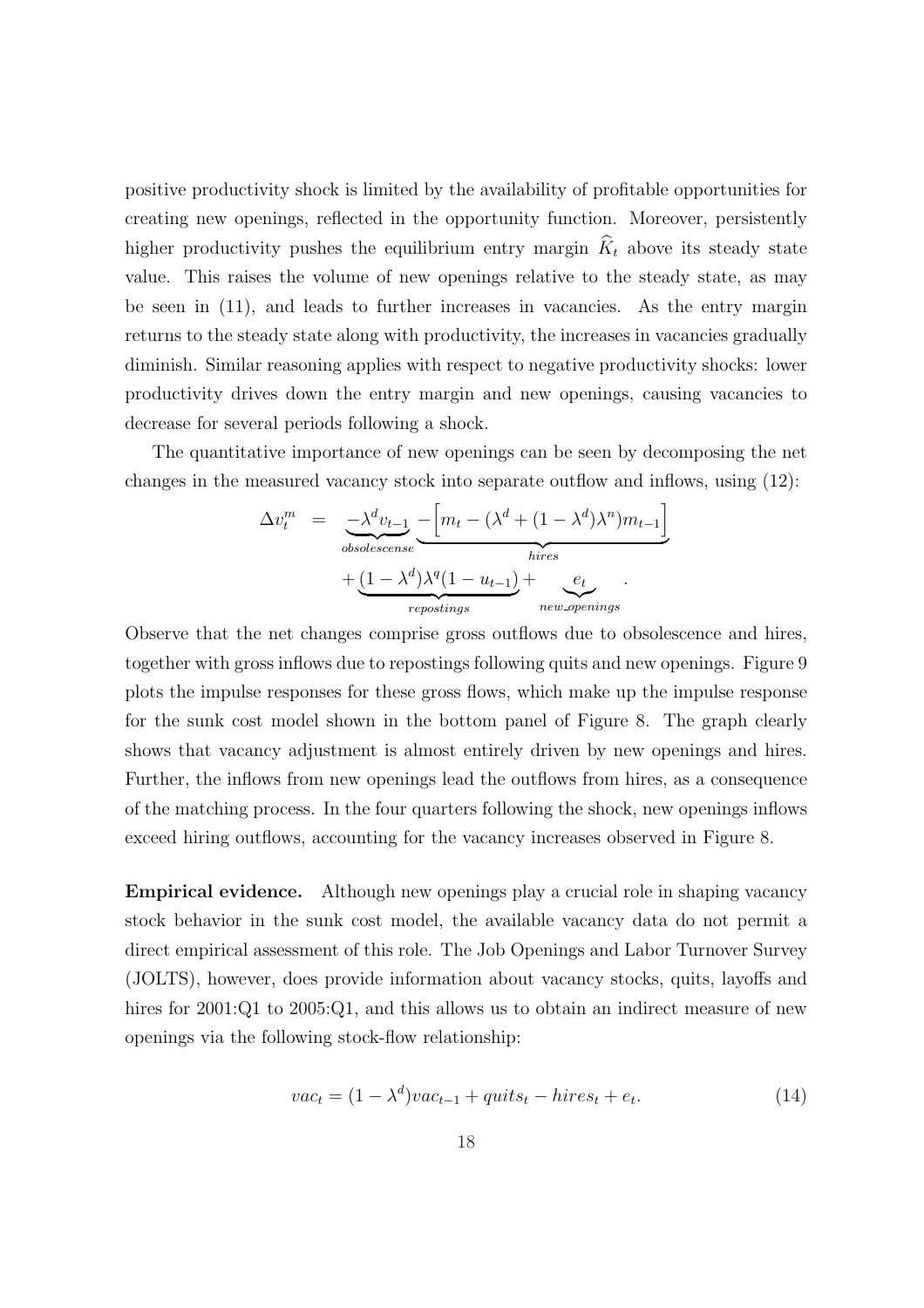Our analysis of steady state separation rates suggests that  $\lambda^d = 0.063$  provides a reasonable estimate of the vacancy withdrawal rate. We can combine this figure with the JOLTS data to impute an estimate of  $e_t$  from (14).

Consider the first quarter of 2001, which we view as the most typical within the limited JOLTS sample. For this quarter, the ratio of cumulative hires to end-of-quarter vacancy stock is about 3.5. Our imputed inflow of new vacancies amounts to 1.5 times the end-of-quarter stock. Thus, new openings amount to nearly half of total hires within the quarter. Figure 10 plots indices of imputed new openings, vacancies, hires and quits, treating 2001:Q1 as the base period. The four series fluctuate by comparable amounts over the sample period, and, in particular, new openings exhibit significant variability. Moreover, new openings move strongly upward in 2003:Q2, leading the upward movement of vacancies by four quarters. The upward movements of hires and quits lag those of new openings and are less steep. Based on this limited evidence, it appears that new openings adjust sooner and by a greater magnitude in comparison with the other components.

#### 4.3 Amplification of shocks

Recent literature has focused on the ability of the matching model to amplify productivity shocks in order to explain the volatility of the vacancy-unemployment ratio. This question may be addressed using our calibrations of the standard and sunk cost models. Table 2 presents the standard deviations of matching intensity, employment, vacancies and unemployment obtained from the detrended data, along with corresponding measurements from simulated data for the standard and sunk cost models. The standard deviation of the productivity process is 0.019 in all three cases.

Under the calibrated parameter values, the volatilities in the standard model exceed the empirical levels for all variables except unemployment. As for the sunk cost model, recall that our calibration procedure matches the standard deviation of  $\ln(v_t^m/u_t^m)$  to that of  $\ln vu_t$ . The standard deviations of the four variables are all lower than those of the standard model, but employment and vacancies remain somewhat more volatile than in the data.

Shimer (2005) shows that the amplification of productivity shocks is sensitive to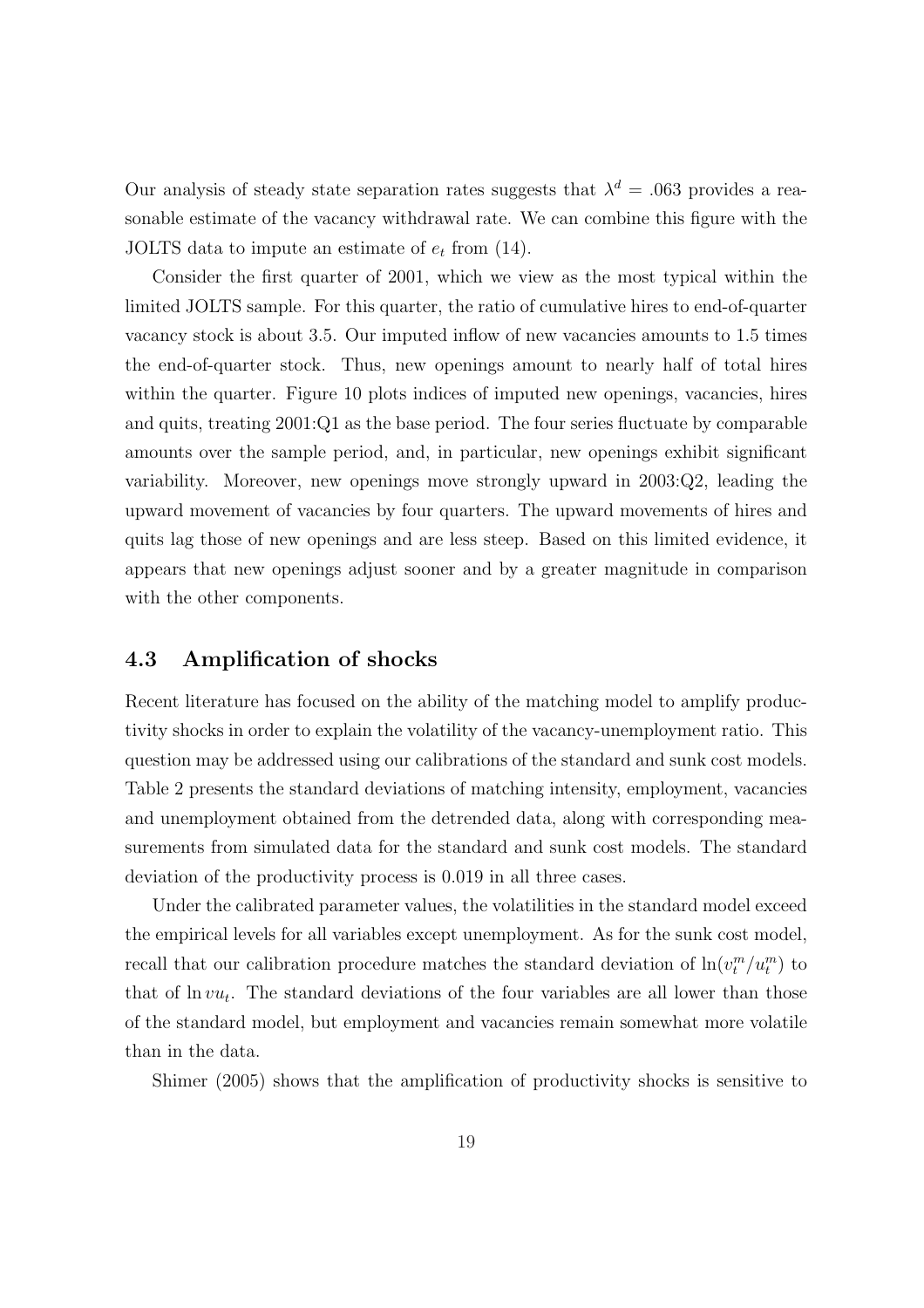the value of b, with larger values of b leading to greater amplification. To assess the sensitivity of amplification under our calibration, we reevaluate the standard model using Shimer's suggested value of  $b = .40$ , with the other parameters adjusted to maintain the calibration requirements.<sup>18</sup> Under the alternative parameter values, the volatility of matching intensity is reduced to 0.199 from 0.363. Broadly speaking, our results thus confirm that the matching model may generate insufficient volatility of the vacancy-unemployment ratio, but the amplification mechanism is not nearly so weak as suggested by Shimer (2005).

### 5 Conclusion

This paper has evaluated the cyclical dynamics of job matching intensity, as measured by the vacancy-unemployment ratio, and employment, where business cycles are driven by exogenous shocks to labor productivity. The two variables respond to shocks in similar ways, with employment responses lagging matching intensity responses by one quarter. Both variables display the "hump-shaped" dynamics that are commonly observed throughout the empirical business cycle literature.

We show that the standard matching model, as exemplified by Pissarides (2000, ch. 1), cannot account for the observed dynamic patterns. Because potential entrant firms are able to respond easily to shocks, the vacancy pool adjusts in tandem with productivity. As a consequence, most of the adjustment of matching intensity and employment occurs in the period of the shock, leading to counterfactual dynamic correlations and impulse responses. Introducing a sunk cost for creating job positions causes the stock of vacancies to adjust sluggishly, leading to realistic dynamic behavior. Our results suggest that sunk job creation costs may play a central role in explaining cyclical adjustment. Moreover, the modified matching model can generate highly realistic employment dynamics without resort to any kind of consumption-smoothing mechanism.

The paper has relied on a number of simplifying assumptions that we believe are worth evaluating in future research. First, the arrival of new opportunities for creating

<sup>&</sup>lt;sup>18</sup>In particular,  $\kappa$  and c have been changed to .245 and .352, respectively, while the other parameters remain the same.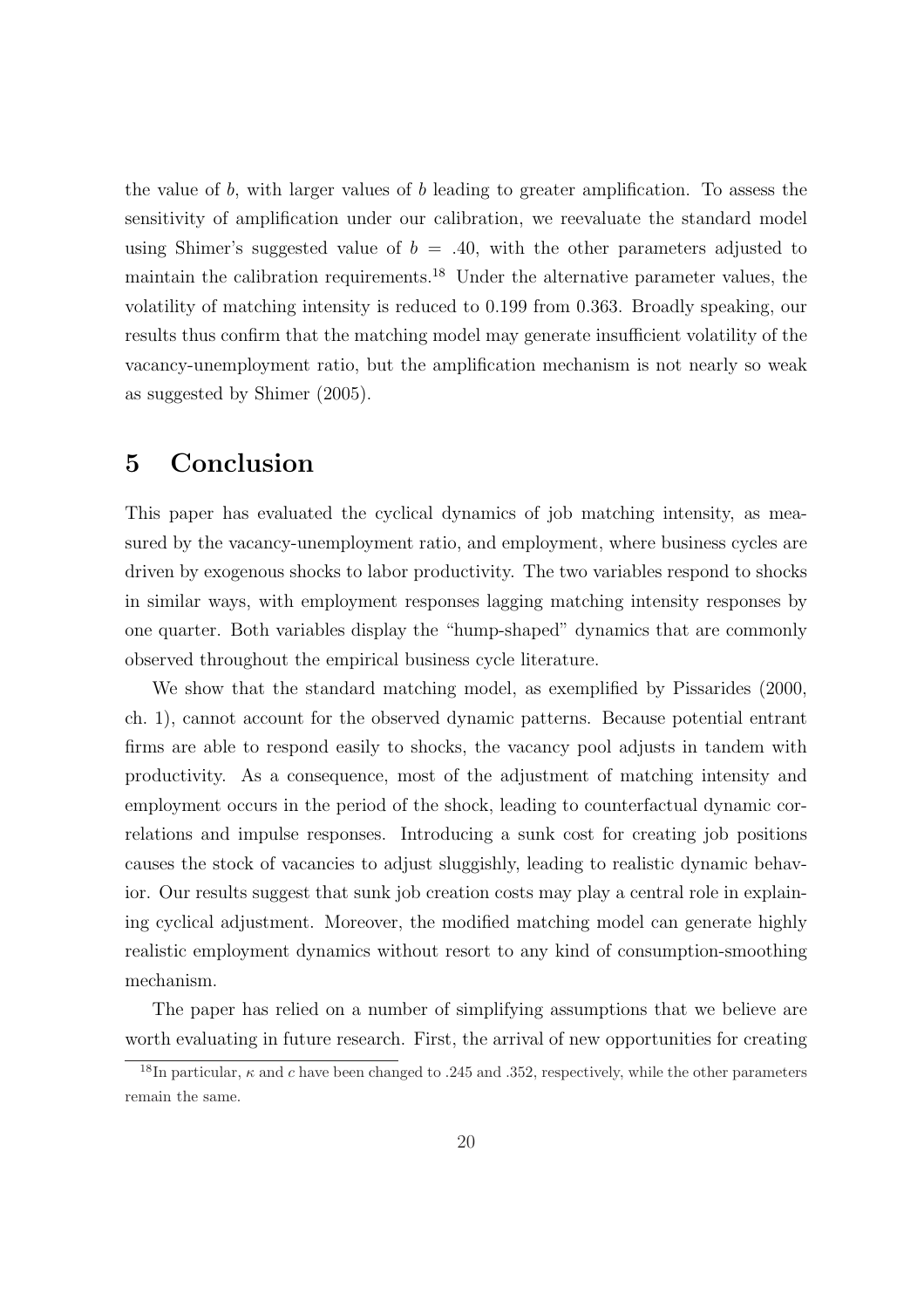job openings is taken to be exogenous and constant across periods. A more complete theoretical model would tie this distribution to underlying investments made by firms  $(e.g., in physical capital or R&D)$ . This creates further possibilities for longer-run feedbacks from the labor market to productivity that might serve as important additional sources of propagation. Relatedly, the assumed equivalence of newly-created and preexisting job positions can be modified by incorporating a vintage structure, whereby new jobs enjoy higher productivity. This permits the endogenous obsolescence of jobs and the turnover of workers to be considered as separate flows within a common framework.<sup>19</sup> Finally, we have ignored the effects of cyclical variation in the relative sizes of the pools of unemployed workers and workers out of the labor force but available for work, and in the flows between these pools. Changes in the characteristics of the latter pool may, however, represent another important source of longer-run propagation effects.

# 6 Appendix

### 6.1 Calibration

Separation rates. The monthly average separation rate for job matches can be calculated as the average of monthly outflows from job matches divided by total employment. Monthly outflows consist of worker transitions to new job matches, unemployment, and out of the labor force. Fallick and Fleischman (2004) have recently provided measures of aggregate U.S. stocks and flows of workers, derived from the Current Population Survey (CPS) for 1994 and 1996-2003, that include these three transitions. The numbers reported by Fallick and Fleischman imply outflows from unemployment that are inconsistent with steady state, so we adjust them slightly to achieve consistent steady-state flows and stocks. Adjusted flows and stocks are reported in Table 3. The

<sup>19</sup>Aghion and Howitt (1994), Caballero and Hammour (1994) and Mortensen and Pissarides (1998), for example, analyze endogenous obsolescence in models that combine embodied technological progress with search/matching frictions. None of those papers distinguish between worker and job turnover. In recent work, Hornstein, Krusell, and Violante (2004) adopt a specification similar to ours for purposes of analyzing the unemployment experiences of the U.S. and Europe. They focus on comparison of steady states, however, rather than cyclical adjustment.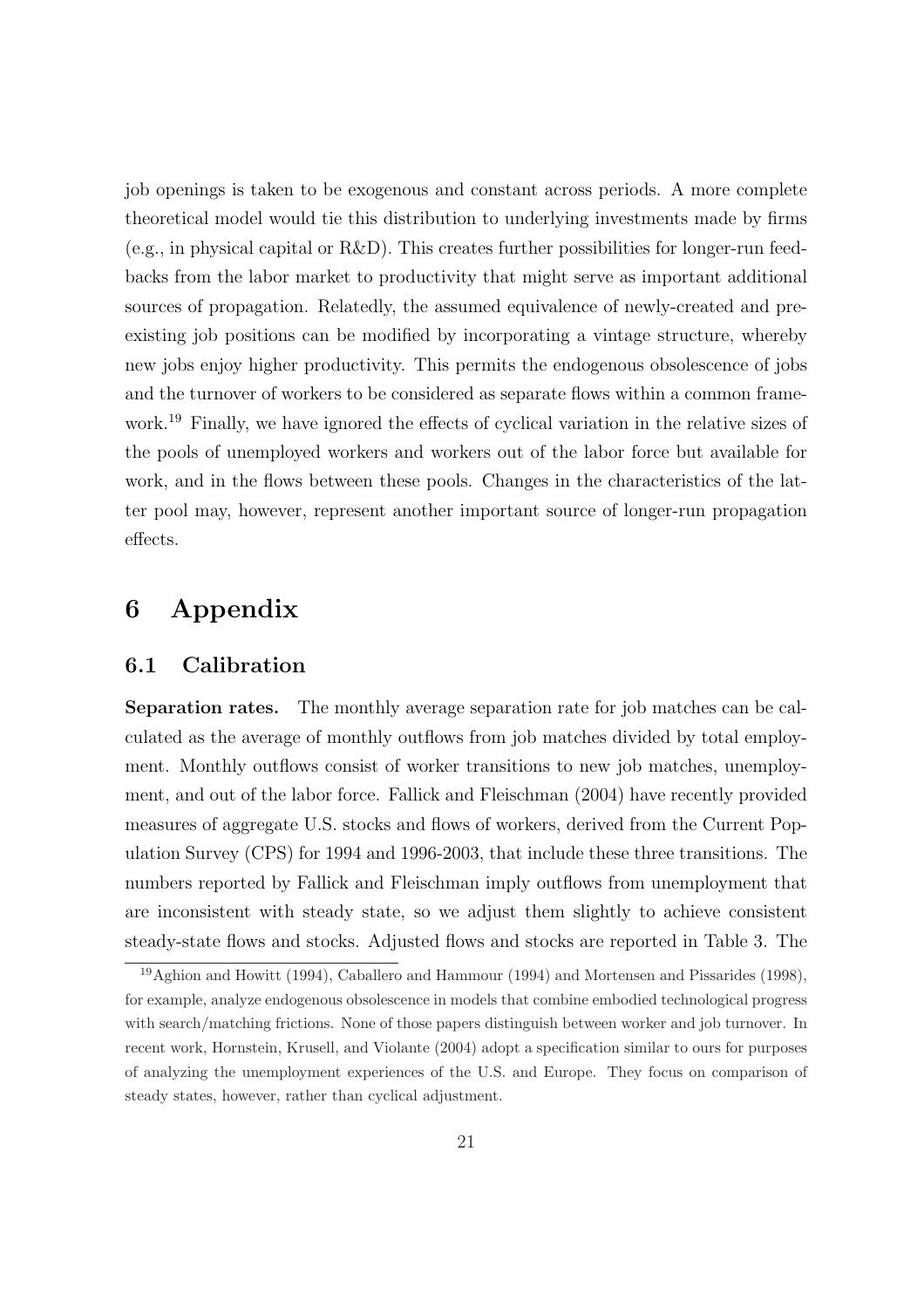units represent percentages of noninstitutional civilian population aged 16 and over. Observe that 4.15 new matches are created each month, while total employment is 63.15; thus, the implied steady-state separation rate is  $4.15/63.15 = .0674$  per month.

This figure is roughly corroborated by Anderson and Meyer (1994), who consider a large panel of workers derived from U.S. state unemployment insurance records for 1978-1984. In their sample, 17.23 percent of job matches experience a permanent separation each quarter, which translates into an average monthly separation rate of .0611.

Anderson and Meyer (1994) also find that 43.42 percent of job matches observed during a quarter have duration of less than one year, which cannot hold unless these newer matches experience separation at rates in excess of .0611. We incorporate this fact in a parsimonious way by specifying a higher separation rate in the first month of a match.<sup>20</sup> We calculate values for monthly separation rates in the first and subsequent months such that, in the steady state, 43.42 percent of matches have duration of less than one year when the flow of new matches is 4.15 per month. This yields monthly separation rates of .3663 and .0446 in the first and subsequent months, respectively, which translate into quarterly separation rates in the first quarter and subsequent quarters as follows:

$$
\lambda^d + (1 - \lambda^d)\lambda^n = .4212,\tag{15}
$$

$$
\lambda^d + (1 - \lambda^d)\lambda^q = .1279.
$$
\n(16)

Job finding and vacancy filling rates. As seen in Table 3, a significant number of workers flow directly into employment from out of the labor force each month. Thus, our measurements must account for a pool of workers who are out of the labor force but still available for work. Since a total of 2.45 workers flow into the labor force each month, there must be at least this many available workers at the start of the month. Further, assume that proportion  $\omega$  of the workers who remain out of the labor force

 $20$ This calibration procedure matches the distribution of employment durations, but not the duration-specific survival probabilities, since separations are crowded into the first month. Fitting the survival probabilities would require match-specific separation rates, and the number of categories of employed workers would correspondingly expand. In this paper we have opted instead for the simplest specification that allows new matches to separate at a higher rate.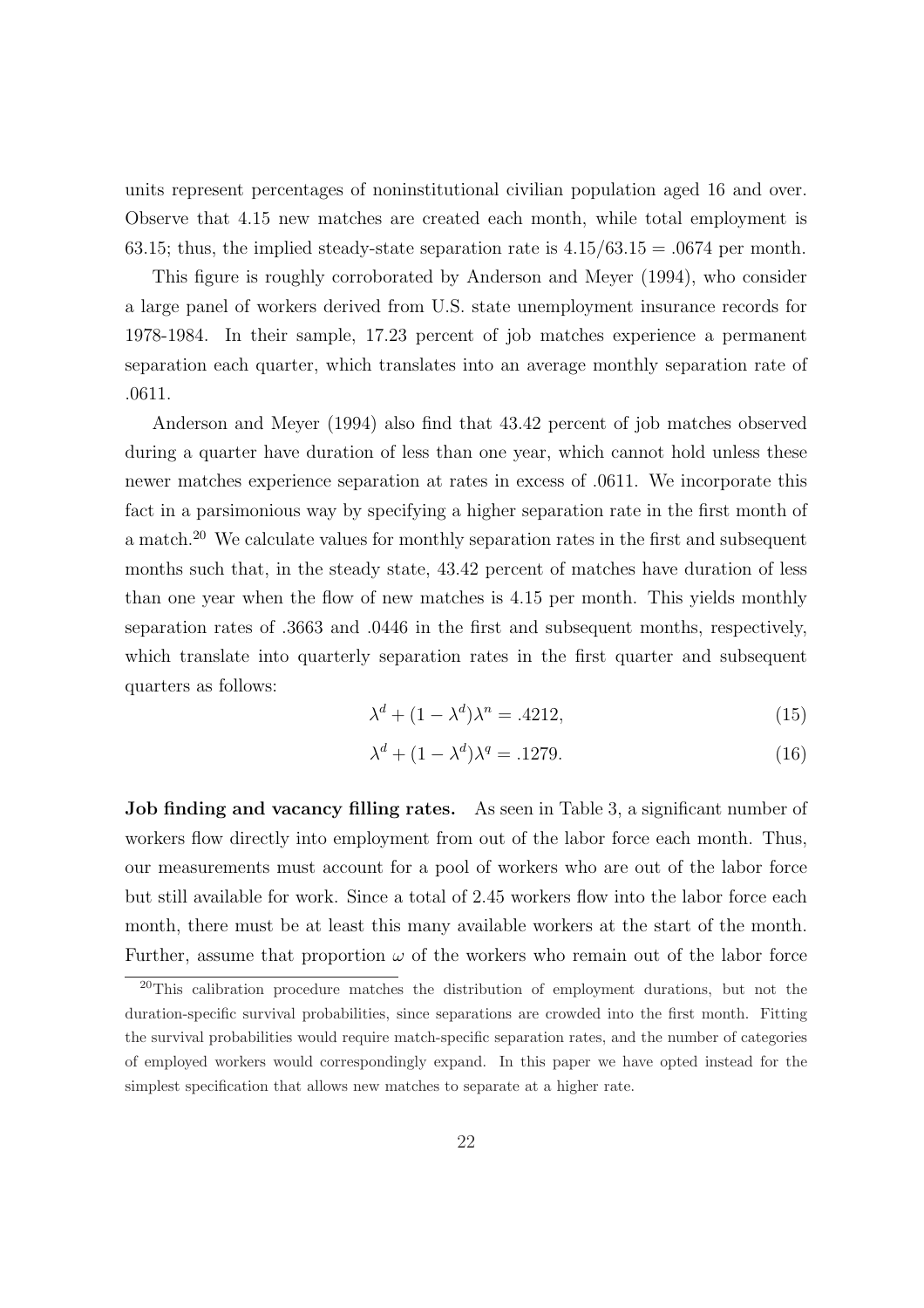at the end of the month are also available, corresponding to those whom the CPS records as not engaging in search activity but still willing to take a job if contacted by a searching firm. Evidence from the 1994 CPS, discussed in Castillo (1998, p. 36), indicates that this group amounts to anywhere between 22.5 and 77.5 percent of the officially unemployed population, yielding a range of  $\omega$  between .025 and .085. We settle on the value of  $\omega$  that equates the number of officially unemployed workers to the number of available workers, i.e.,  $3.4 = 2.45 + 31\omega$ , or  $\omega = .0306$ .

Monthly steady-state transition rates for newly separated, unemployed and available workers into new employment, unemployment and out of the labor force may be calculated from Table 3. For example, monthly job finding rates for newly separated, unemployed, and available workers are  $1.6/4.15 = .386, .85/3.4 = .25$  and  $1.7/3.4 = .5$ , respectively. To calculate quarterly transition rates, we construct a monthly transition matrix for the worker states of employed at new employer, employed at same employer, unemployed, and out of labor force but available. Using this matrix, we calculate that a worker who begins the quarter in the unemployed state will end the quarter in one of the two employed states with probability .5834. The corresponding figure for an available worker is .6579. Averaging over unemployed and available workers gives an overall job finding rate of  $p(\theta) = .6206$  per quarter. Using this job finding rate together the total separation rates for new and established matches, i.e.,  $\lambda^d + (1 - \lambda^d)\lambda^n$ and  $\lambda^d + (1 - \lambda^d)\lambda^q$ , respectively, in the steady-state flow balance equation for unemployment, we can determine the steady-state unemployment rate in the model  $u$ . This allows us to obtain the number of matches from  $m = p(\theta)u$  and the measured unemployment rate  $u^m = u - m$ .

Next we use evidence from JOLTS to determine the vacancy filling rate  $q(\theta)$ . JOLTS measures the vacancy rate as follows:

$$
vac\_rate = \frac{v^m}{1 - u^m + v^m}.
$$

According to the JOLTS, the monthly average level of the vacancy rate is 2.5 percent over the period of December 2000 through May 2005. Given the widely-recognized weakness of the U.S. labor market between 2001 and 2003, the average vacancy rate over the longer horizon is likely to have been somewhat greater. We therefore set  $vac_rate = .03.$  Using this evidence together with the previously calculated value for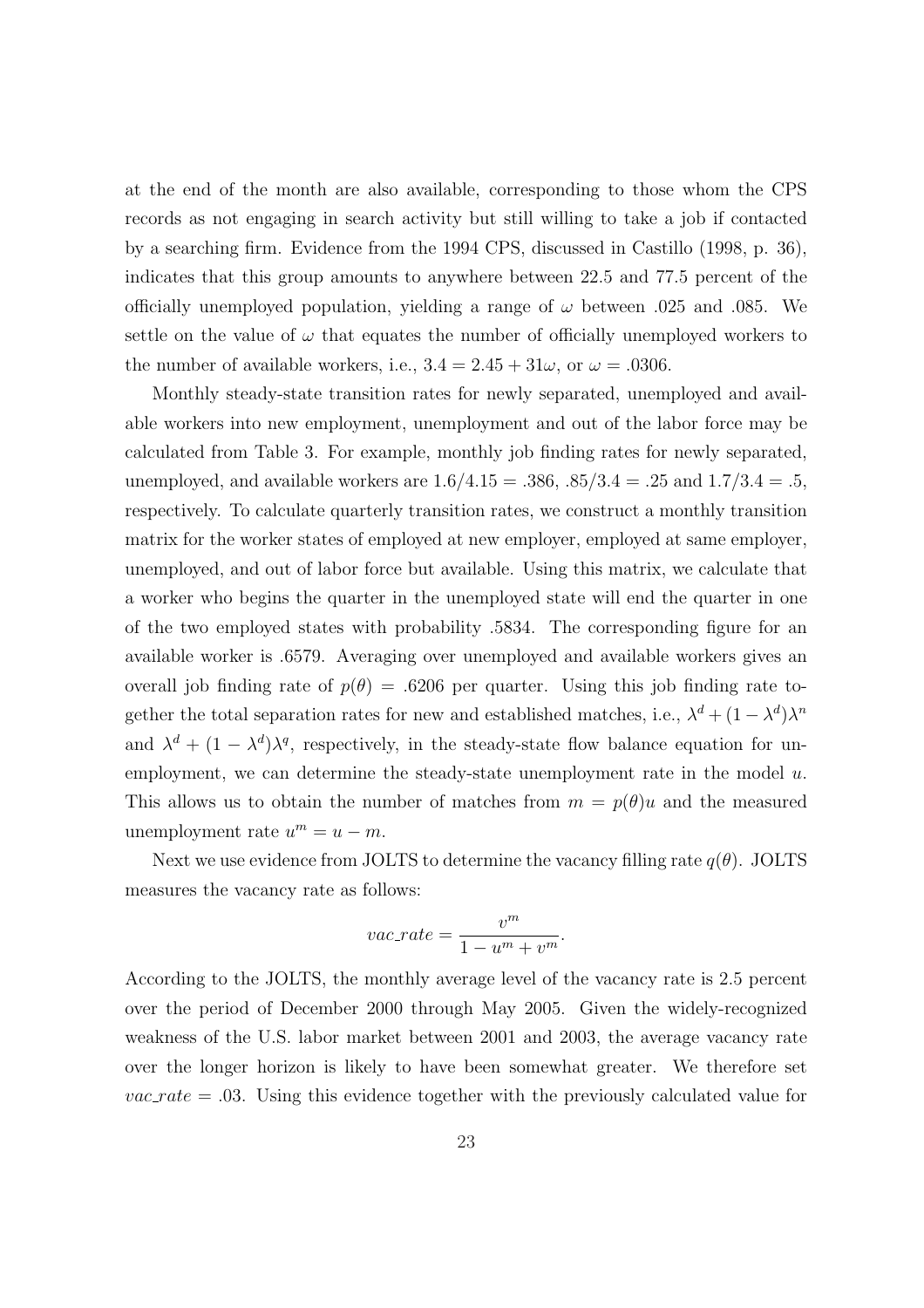$u^m$  allows us to solve the above equation for  $v^m$ , and from this we obtain  $q(\theta)$  =  $\frac{m}{v} = \frac{m}{v^m+m} = .8541$ . Having determined the steady-state values of u, v and m, the efficiency parameter of the matching function  $l$  is solved using the matching function, yielding  $l = 2.413$ . Furthermore, using the numerical values for  $\lambda^d$ ,  $\lambda^q$ ,  $u$ ,  $v$  and  $q(\theta)$ in the steady-state version of the law of motion for vacancies (12), we can calculate the steady-state value for new openings  $e = .058$ .

**Job flows.** In the sunk cost model, we need to distinguish the obsolescence rate  $\lambda^d$ from the quit rates  $\lambda^n$  and  $\lambda^{q}$ .<sup>21</sup> To pin down these three parameters, we combine the worker turnover rates with the job flow rates reported by the Business Employment Dynamics (BED) statistics. According to Faberman (2004), the quarterly job flow rates in the private sector averaged around 8 percent over the period 1990 through 2003. We equate this measured job destruction rate to the corresponding magnitude in the model:

$$
\lambda^{d} + (1 - \lambda^{d})(1 - q(\theta)) \left[ \frac{m}{1 - u + m} \lambda^{n} + \frac{1 - u}{1 - u + m} \lambda^{q} \right] = .08.
$$
 (17)

The first term on the left-hand side measures job obsolescence, while the second term reflects jobs that become vacant as a result of quits, and remain vacant at the end of the period. Since job destruction in the BED is computed from employment changes over a quarter, both sources of employment change must be included. Using the previously determined values of  $q(\theta)$ , u, and m, equations (15), (16), and (17) may be solved for the values  $\lambda^d = .063$ ,  $\lambda^n = .382$  and  $\lambda^q = .069$ .

**Other parameters.** We adopt the standard values  $\beta = .99$  and  $\pi = .50$  for the discount factor and worker bargaining weight. Productivity is normalized by setting  $z = 1$ , and the parameters  $\rho$  and  $\sigma_{\varepsilon}$  are selected to match the dynamics generated by our Section 2 estimates.

For the standard model we make use of the value function equations  $(4)-(7)$  in the steady state, together with the free entry condition  $V = 0$ , to specify the remaining

<sup>&</sup>lt;sup>21</sup>In view of the free entry condition  $V_t = 0$ , the equilibrium conditions for the standard model are influenced only by the combined separation rates  $\lambda^d + (1 - \lambda^d)\lambda^n$  and  $\lambda^d + (1 - \lambda^d)\lambda^q$ . Thus, we do not need to separately measure  $\lambda^d$  for purposes of evaluating the standard model.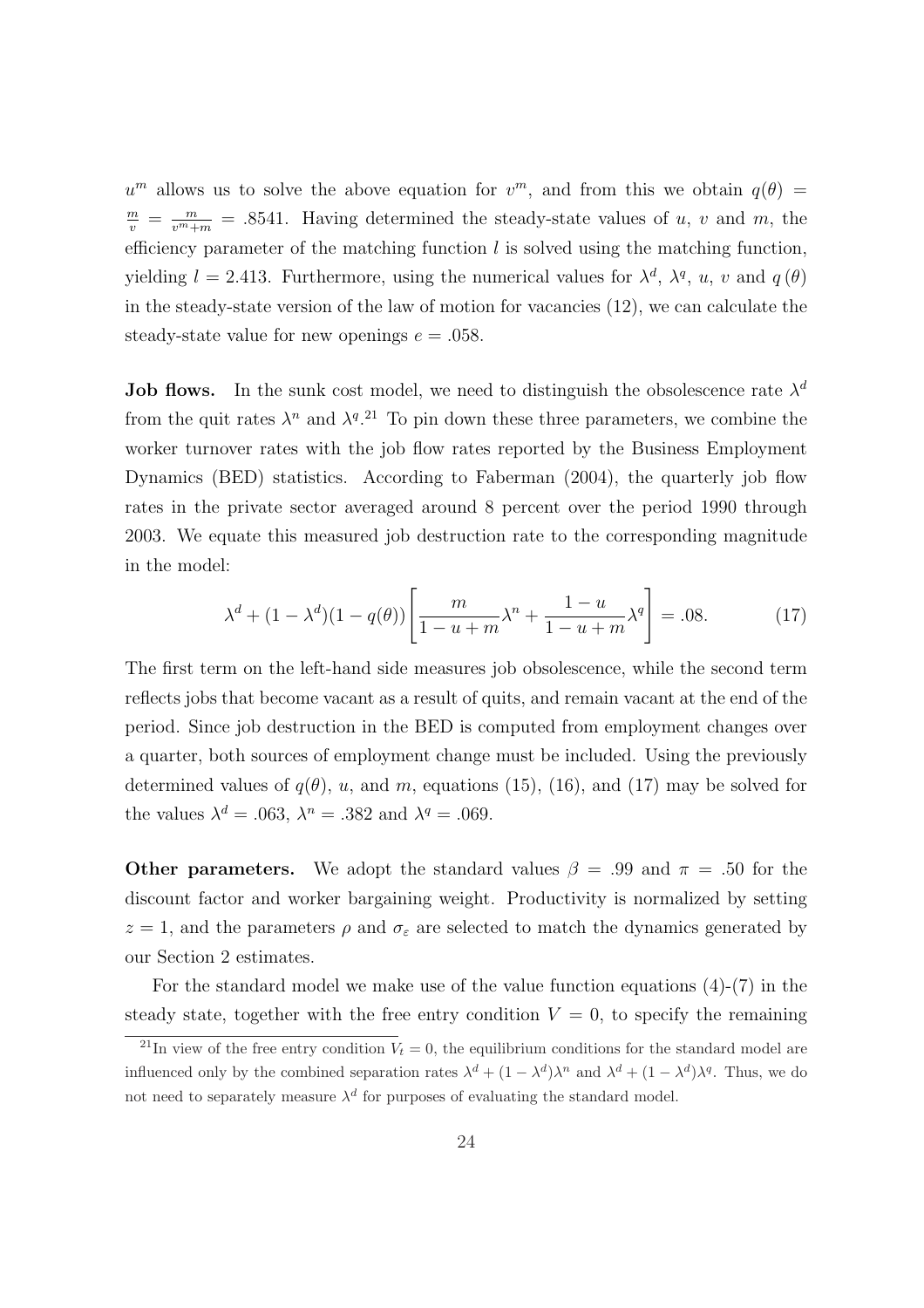parameters. The flow posting cost c is determined by (8). The flow capital cost  $\kappa$  is chosen so that the per-period wage payment to the worker matches the measured labor share of .65: £

$$
\left[\lambda^d + (1 - \lambda^d)\lambda^q\right] \pi S + (1 - \beta)U = .65. \tag{18}
$$

The unemployment benefit b is selected so that  $b = .65(z - \kappa)$ , i.e., the unemployment benefit is 65 percent of net match output. This lies between the values of 40 percent and 94.3 percent suggested by Shimer (2005) and Hagedorn and Manovskii (2005), respectively, and close to the value of 75 percent proposed by Costain and Reiter (2005). This procedure yields the values  $c = .193$ ,  $\kappa = .293$  and  $b = .460$ .

For the sunk cost model we must also specify the parameter  $\overline{K}$  of the opportunity function. For a given value of c, the parameters  $\kappa$  and b are chosen to satisfy (18) and  $b = .65(z - \kappa)$ , while  $\overline{K}$  is chosen so that the free entry condition  $V = \hat{K}$  is consistent with our previously estimated value of  $e$ :

$$
.058 = \frac{V}{\overline{K}}.
$$

It remains to specify the parameter c. There is little direct evidence as to the level of flow posting costs. The responsiveness of  $\widehat{K}_t$  to changes in  $z_t$  is highly sensitive to c, however, so we use second moment properties of the model to pin down this parameter. From the VAR model (1), the estimated standard deviation of  $\ln vu$ , conditional on  $\ln \widehat{z}_t$ , is .299. Thus, we choose c so that the standard deviation of the vacancy-unemployment ratio, based on end-of-period stocks, in the simulated data lies as close as possible to the empirical value. This yields the values  $\kappa = .288$ ,  $b = .463$ ,  $\overline{K} = .682$  and  $c = .183$ . The implied standard deviation of the vacancy-unemployment ratio is .303. Table 1 summarizes the choices of parameter values for both models.

#### 6.2 Solution Method

Standard Model. For the standard model, the aggregate state of the economy for period t is a set of variables  $\{m_{t-1}, u_{t-1}, z_t\}$ .<sup>22</sup> We set the aggregate state space to  $\lceil m-\rceil$ 

<sup>&</sup>lt;sup>22</sup>Note that  $m_{t-1}$  is in the set of period-t state variables because new matches and preexisting matches are subject to different separation hazard rates. In the sunk cost model below,  $v_{t-1}$  is also a state variable, and therefore we do not need to treat  $m_{t-1}$  as a separate state variable.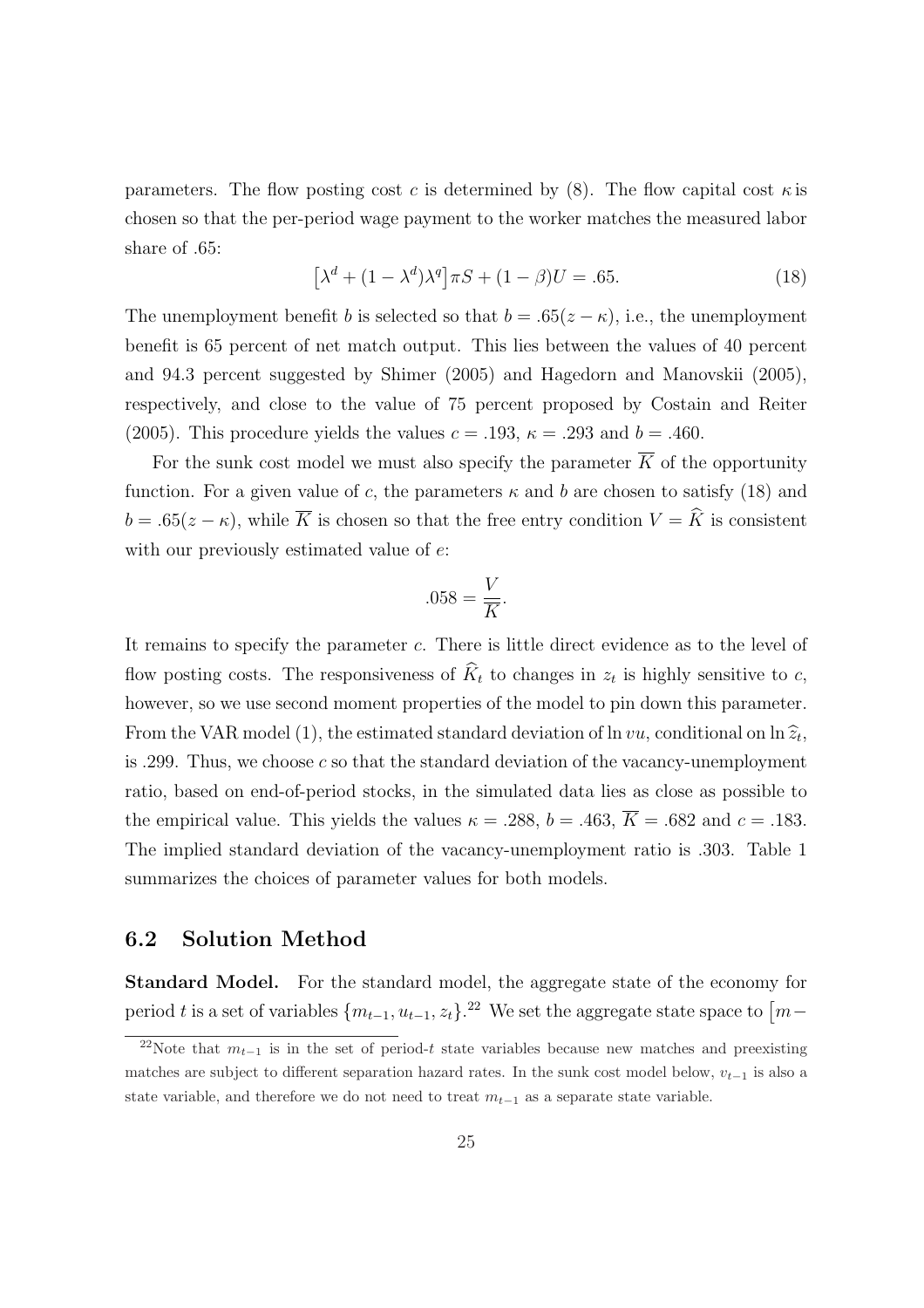$0.1, m+0.1$ l<br>E × £  $u=0.1, u+0.1$ l<br>E ×  $\int \exp(-4$ p  $\sigma_z^2/(1-\rho^2)$  $\big)$ , exp  $(4)$ p  $\overline{\sigma_z^2/(1-\rho^2)}$ , where  $m$  and  $u$  are the steady-state values of the number of new matches and unemployment. We parameterize the right-hand side of equations (4), (6) and (8) as a tensor product of second-order Chebyshev polynomials of the three state variables. Note that each function has  $27 (= 3^3)$  unknowns, and thus there is a total of  $81 (= 27 \times 3)$  unknowns to be determined.

Consider starting at an arbitrary grid point in the state space. For an initial guess of the unknown parameters of the approximating functions, we use the unemployment law of motion  $(9)$  to obtain the next period unemployment  $u_t$ . Using the approximating function for the right-hand side of the free entry condition (8) and the initial guess of its unknown parameters, we can obtain  $v_t$ . The  $u_t$  and  $v_t$  allow us to determine the number of matches formed  $m_t$ . Once we obtain the next period values of the state variables, we compute the conditional expectations appearing in the value functions from the distribution of the productivity shock  $\epsilon_t$ . The conditional expectations associated with the productivity shock are computed via the Gauss-Hermite quadrature with 5 nodes.

The conditional expectations for each value function are evaluated at 27 grid points that are chosen by finding zeros of Chebyshev polynomials of each of the three state variables, and taking all possible combinations of the zeros. The new set of coefficients of the approximating functions are obtained by equating the right-hand side of equations  $(4)$ ,  $(6)$  and  $(8)$  to the values of the approximating functions at the 27 grid points. Since there are 27 coefficients in each approximating function, this uniquely pins down the new set of coefficients. This process is iterated until convergence of the 81 Chebyshev coefficients is achieved. The convergence criterion is set to 10<sup>−</sup><sup>8</sup> . Finally, we simulate a long time series (200, 000 observations) using the obtained solution functions in order to check that the economy remains within the specified state space.

**Sunk Cost Model.** We solve the sunk cost model in a similar way. The period-t state variables in this economy consist of  $\{u_{t-1}, v_{t-1}, z_t\}$ . The state space is defined as −<br>г  $v - 0.1, v + 0.1$ ..<br>¬ ×  $\frac{1}{\tau}$  $u-0.1, u+0.1$ −′<br>¬ ×  $\int \exp\left(-4\right)$  $\frac{1}{\sqrt{2}}$  $\sigma_z^2/(1-\rho^2)$  $\frac{1}{2}$ , exp  $(4)$  $\frac{1}{\sqrt{2}}$  $\left[ \frac{\sigma_z^2}{(1-\rho^2)} \right]$ where  $v$  and  $u$  are the steady-state values of vacancies and unemployment. This time we parameterize the right-hand side of equations (4), (5) and (6), again as a tensor product of second-order Chebyshev polynomials of the state variables. Because there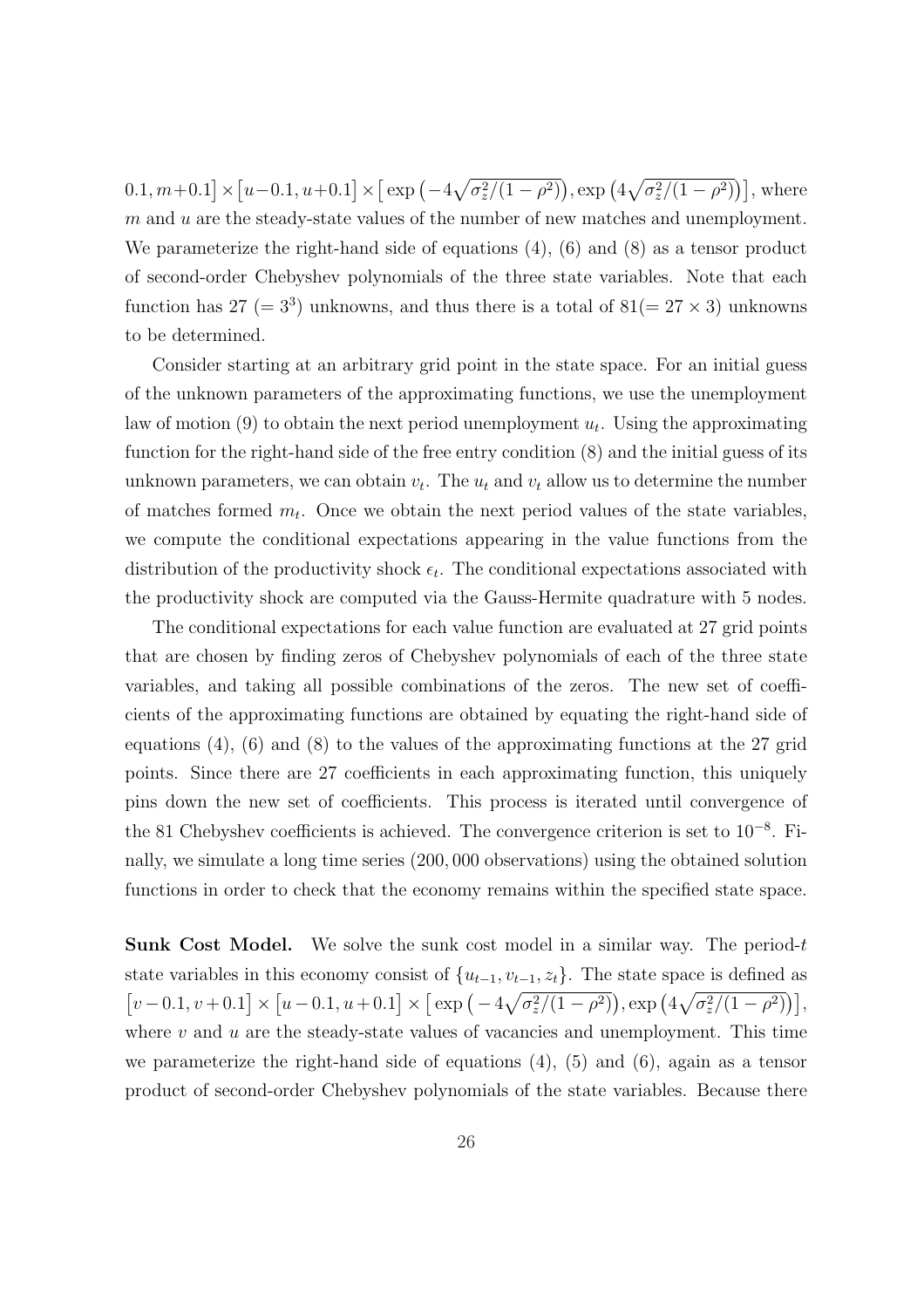are three state variables and three functions to be parameterized, there is the same number of unknowns  $(= 81)$ .

Using the initial guess of the set of unknown parameters for the parameterized equation (5), the entry conditions (10) and (11) pin down the entry level  $e_t$  at each grid point. Using the law or motion for vacancies (12), we can then obtain the next period value of vacancies  $v_t$  corresponding to the initial grid point. The next period unemployment  $u_t$  is also obtained from equation  $(9)$ . Given the distribution of the productivity shock  $\epsilon_t$ , we can compute the conditional expectation of the right-hand side of equations (4), (5) and (6). Each of the three conditional expectations is evaluated at 27 grid points, and the new set of coefficients is obtained by equating the right-hand side of equations  $(4)$ ,  $(5)$  and  $(6)$  to the values of the approximating functions at those grid points. The iteration process continues until convergence of the coefficients is achieved.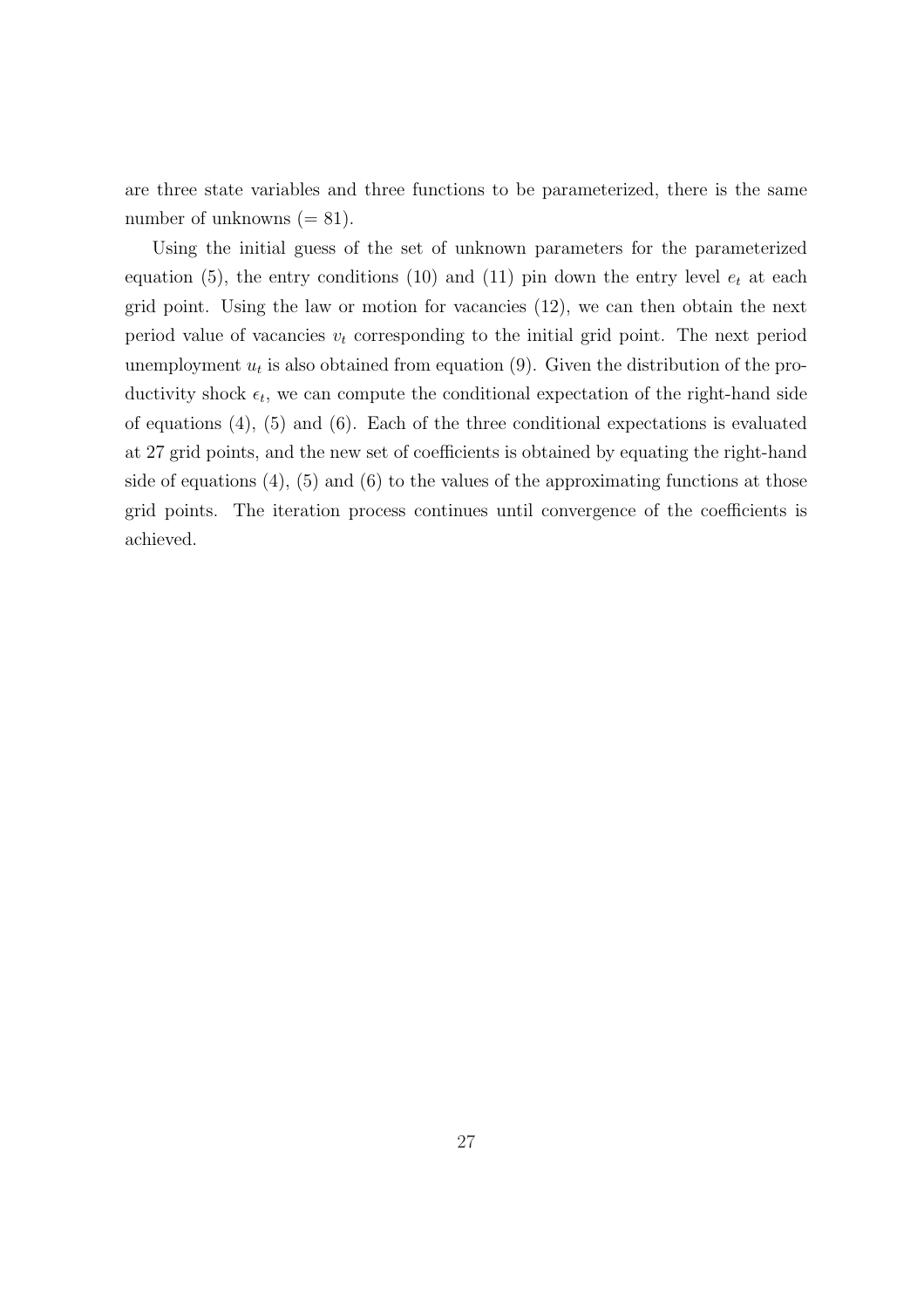# References

- Katherine Abraham. Help-wanted advertising, job vacancies, and unemployment. Brookings Papers on Economic Activity, 82(1):207–43, June 1987.
- Philippe Aghion and Peter Howitt. Growth and unemployment. Review of Economic Studies, 61:477–494, 1994.
- Patricia M. Anderson and Bruce D. Meyer. The extent and consequences of job turnover. Brookings Papers on Economic Activity; Microeconomics, 1994:177–244, 1994.
- Fabiano Bastos. Persistent employment fluctuations and the structure of search models: A frequency-domain perspective. November 2004. Draft, University of Maryland.
- Olivier Blanchard and Peter Diamond. The Beveridge curve. Brookings Papers on Economic Activity, 1:1–60, 1989.
- Olivier Blanchard and Peter Diamond. The cyclical behavior of the gross flows of U.S. workers. Brookings Papers on Economic Activity, 2:85–155, 1990.
- Hoyt Bleakley and Jeffrey Fuhrer. Shifts in the Beveridge curve, job matching and labor market dynamics. New England Economic Review, pages 3–19, Sept./Oct. 1997.
- Ricardo Caballero and Mohamad Hammour. The cleansing effect of recessions. American Economic Review, 85(5):1350–1368, December 1994.
- Monica D. Castillo. Persons outside the labor force who want a job. Monthly Labor Review, 121(7):34–42, 1998.
- Lawrence Christiano and Jonas Fisher. Algorithms for solving dynamic models with occasionally binding constraints. Journal of Economic Dynamics and Control, 24 (8):1179–1232, July 2000.
- Harold Cole and Richard Rogerson. Can the Mortensen-Pissarides matching model match the business-cycle facts? International Economic Review, 40(4):933–959, November 1999.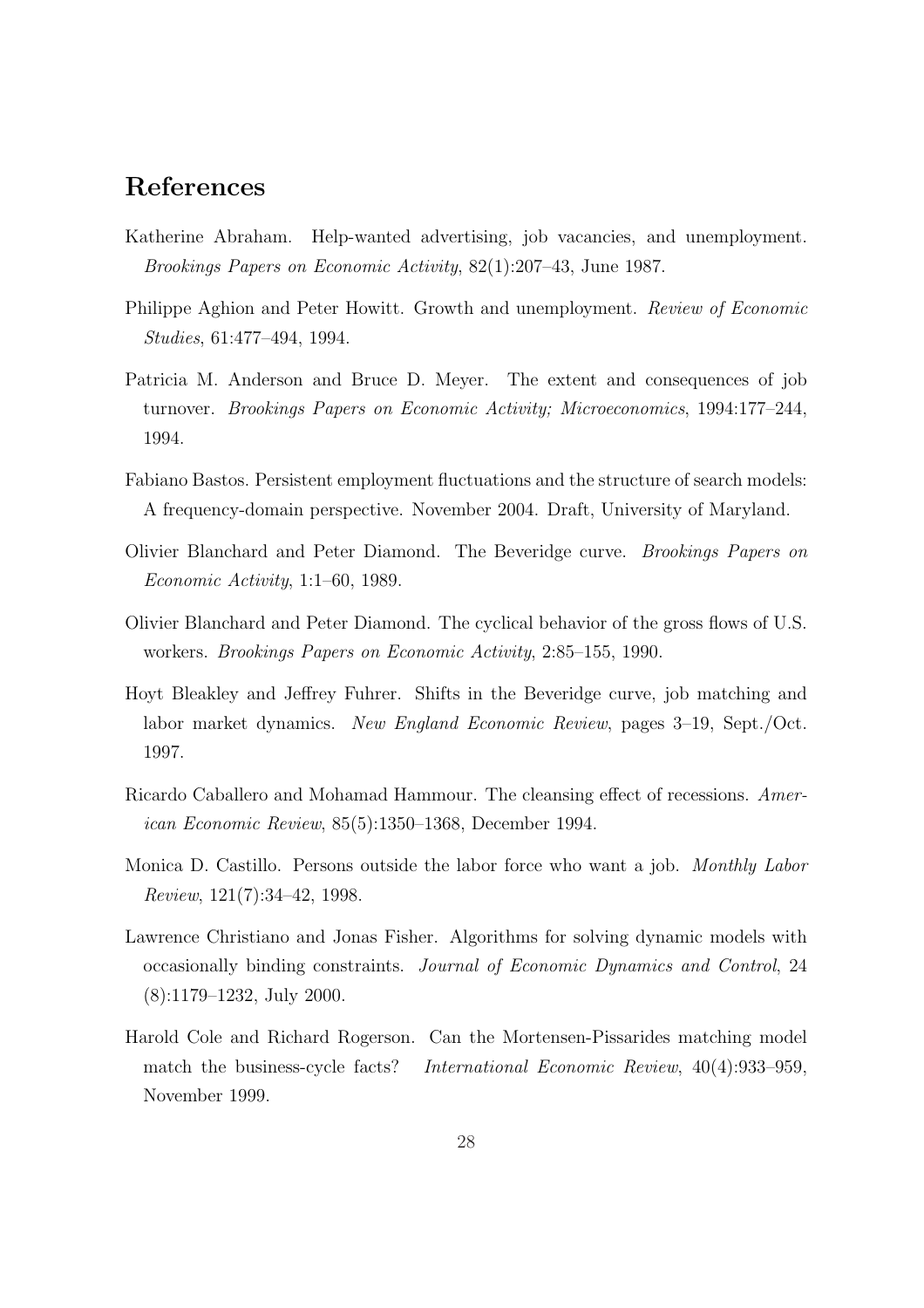- James Costain and Michael Reiter. Business cycles, unemployment insurance, and the calibration of matching models. July 2005. Draft.
- Steven Davis, John Haltiwanger, and Scott Schuh. Job Creation and Destruction. MIT Press, 1996.
- Reinout De Bock. Embodied technical change and the persistence of vacancies. February 2005. Draft, Northwestern University.
- Wouter den Haan, Garey Ramey, and Joel Watson. Job destruction and propagation of shocks. American Economic Review, 90(3):482–98, June 2000.
- Jason Faberman. Gross job flows over the past two business cycles: Not all 'recoveries' are created equal. BLS Working Paper Series, (372), June 2004.
- Bruce Fallick and Charles A. Fleischman. Employer-to-employer flows in the U.S. labor market: The complete picture of gross worker flows. Finance and Economics Discussion Series 2004-34, Board of Governors of the Federal Reserve System, 2004.
- Shigeru Fujita. The Beveridge curve, job creation and the propagation of shocks. 2003. Draft, UC San Diego.
- Shigeru Fujita. Vacancy persistence. Federal Reserve Bank of Philadelphia Working Paper, 04(23), 2004.
- Marcus Hagedorn and Iourii Manovskii. The cyclical behavior of equilibrium unemployment and vacancies revisited. April 2005. Draft, University of Frankfurt and University of Pennsylvania.
- Robert E. Hall. Employment fluctuations with equilibrium wage stickiness. American Economic Review, 95(1):25–49, March 2005.
- Harry Holzer. Unemployment, Vacancies and Local Labor Markets. W.E. Upjohn Institute, 1989.
- Andreas Hornstein, Per Krusell, and Giovanni Violante. Vintage capital in frictional labor markets. May 2004. Draft.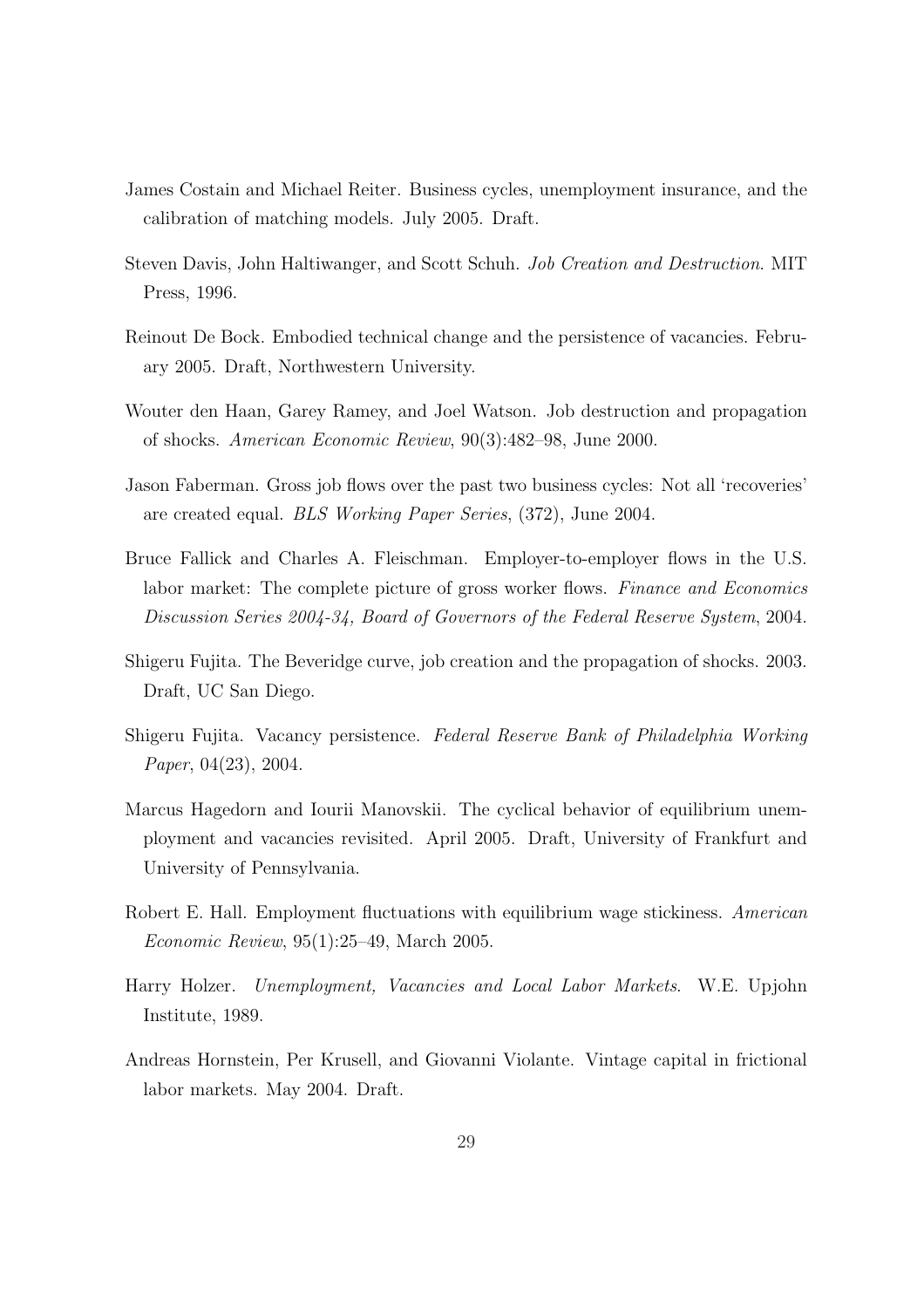- Richard Jackman, R Layard, and Christopher Pissarides. On vacancies. Oxford Bulletin of Economics and Statistics, 51(4):377–394, 1989.
- Michael Krause and Thomas Lubik. On-the-job search and the cyclical dynamics of the labor market. September 2004. Draft, Tilberg University and Johns Hopkins University.
- Guido Menzio. High frequency wage rigidity. November 2004. Draft, Northwestern University.
- Dale Mortensen. The cyclical behavior of job and worker flows. *Journal of Economic* Dynamics and Control, 18:1121–1142, 1994.
- Dale Mortensen and Christopher Pissarides. Technological progress, job creation, and job destruction. Review of Economic Dynamics, 1:733–753, 1998.
- Barbara Petrongolo and Christopher Pissarides. Looking into the black box: A survey of the matching function. Journal of Economic Literature, 39:390–431, June 2001.
- Christopher Pissarides. Equilibrium Unemployment Theory. MIT Press, second edition, 2000.
- Leena Rudanko. Labor market dynamics under long term wage contracting and incomplete markets. June 2005. Draft, University of Chicago.
- Robert Shimer. The cyclical behavior of equilibrium unemployment and vacancies. American Economic Review, 95(1):25–49, March 2005.
- José I. Silva and Manuel Toldeo. Labor turnover costs and the behavior of vacancies and unemployment. June 2005. Draft, Universidad Autónoma de Barcelona and Central Bank of Venezuela.
- Eran Yashiv. Forward-looking hiring behavior and the dynamics of the aggregate labor market. January 2005. Draft, Tel Aviv University.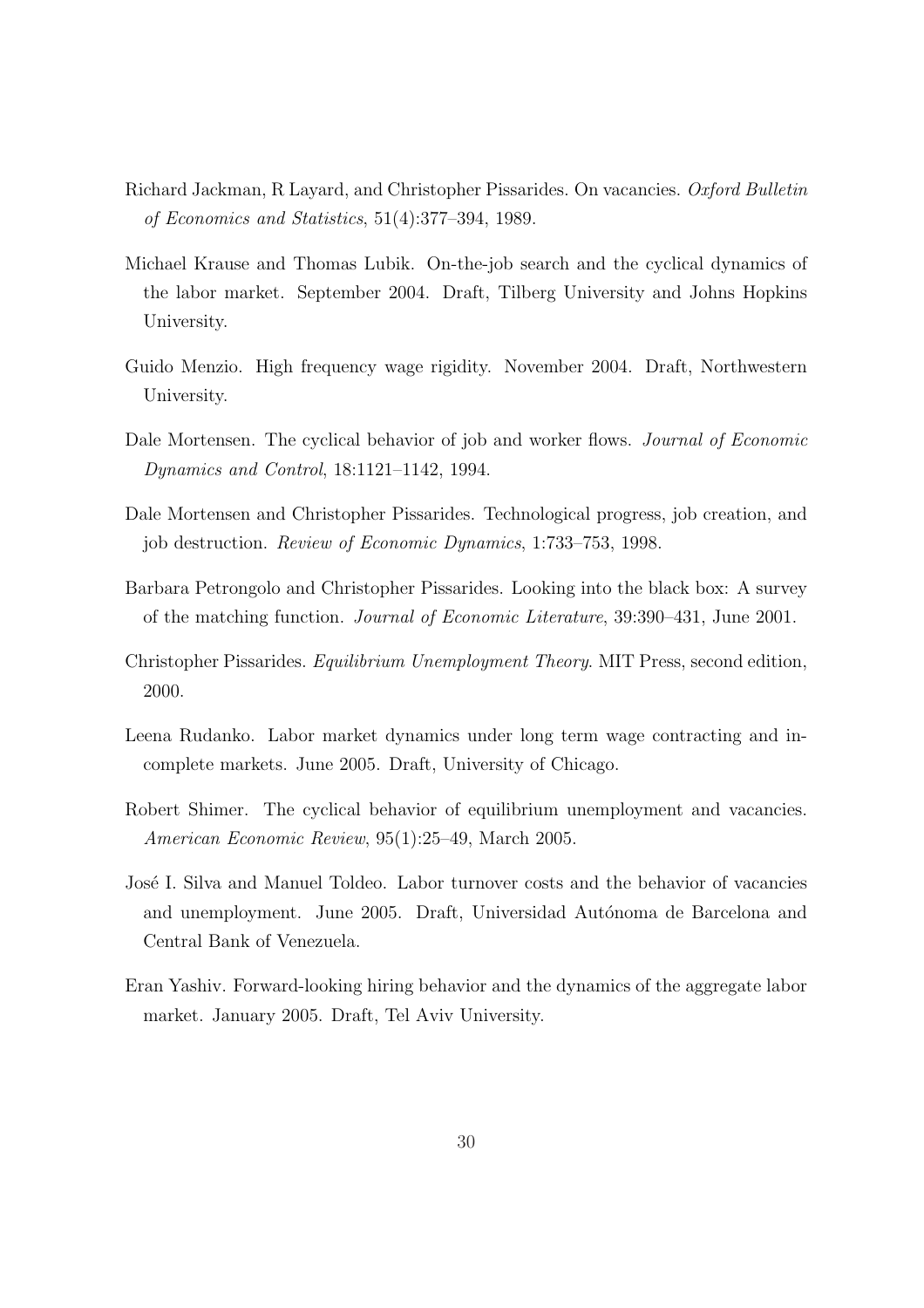| symbol                    | description                                   | calibrated value |           |
|---------------------------|-----------------------------------------------|------------------|-----------|
|                           |                                               | standard         | sunk cost |
| l                         | efficiency parameter of the matching function | 2.413            | same      |
| $\lambda^d$               | rate of obsolescence                          | 0.063            | same      |
| $\lambda^n$               | separation rate for new matches               | 0.382            | same      |
| $\lambda^q$               | separation rate for preexisting matches       | 0.069            | same      |
| $\beta$                   | discount factor                               | 0.99             | same      |
| $\pi$                     | bargaining weight of workers                  | 0.5              | same      |
| $\widetilde{\mathcal{Z}}$ | steady-state value of labor productivity      | 1.0              | same      |
| $\rho$                    | autoregressive parameter of $\ln z_t$         | 0.93             | same      |
| $\sigma_z$                | standard deviation of the productivity shock  | 0.007            | same      |
| $\mathcal{C}$             | flow vacancy posting cost                     | 0.193            | 0.183     |
| $\kappa$                  | flow capital cost                             | 0.293            | 0.288     |
| $\boldsymbol{b}$          | utility from leisure                          | 0.460            | 0.463     |
| $\overline{K}$            | slope parameter of the opportunity function   | n.a.             | 0.682     |

Table 1: Parameter Values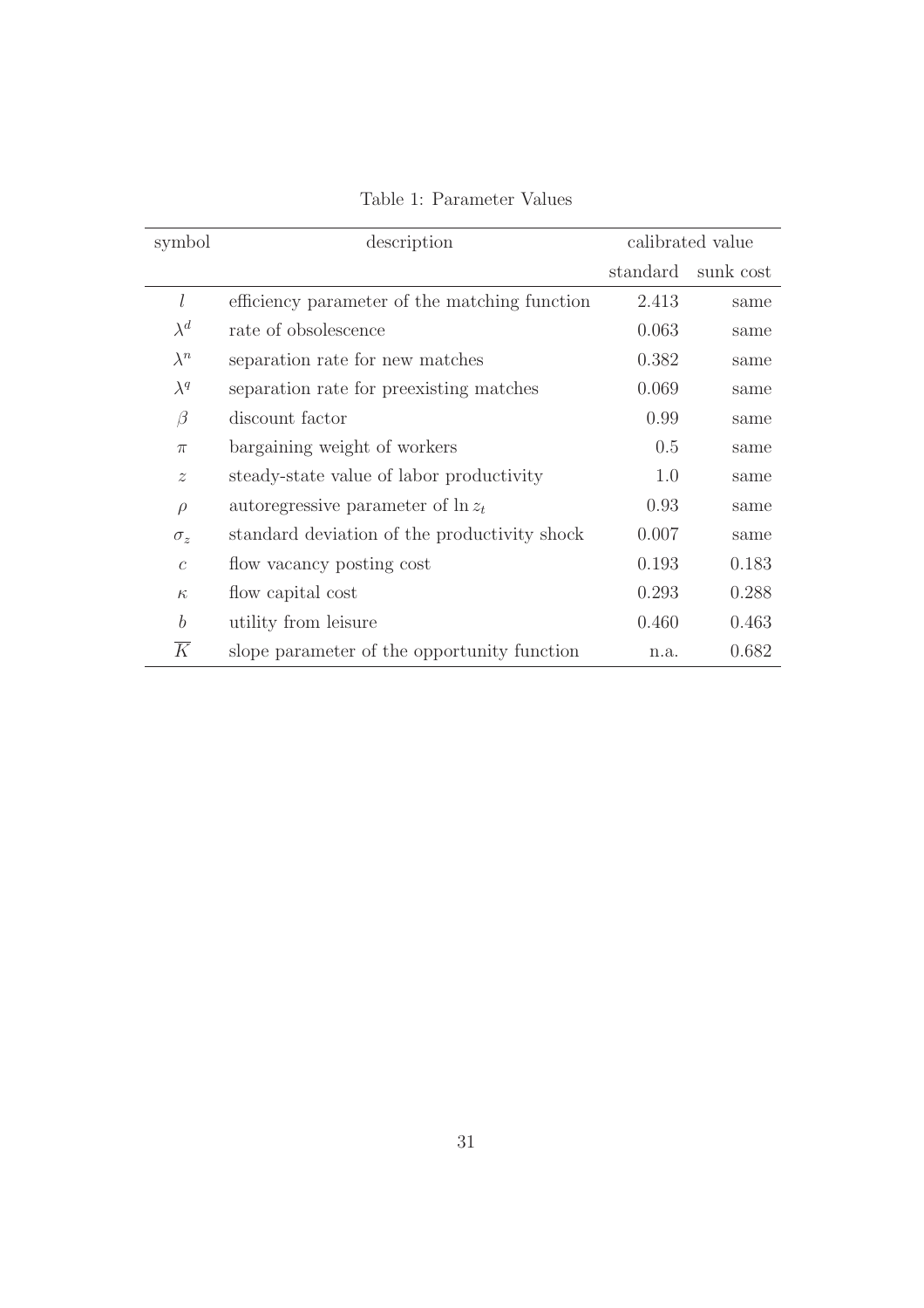Table 2: Volatilities

| data     |                                                                              | $\ln v_t/u_t$ $\ln emp_t$ $\ln v_t$ $\ln u_t$ |  |  |
|----------|------------------------------------------------------------------------------|-----------------------------------------------|--|--|
|          |                                                                              | $0.299$ $0.0087$ $0.131$ $0.179$              |  |  |
|          |                                                                              |                                               |  |  |
|          |                                                                              |                                               |  |  |
| model    | $\left  \ln v_t^m / u_t^m \right  \ln n_t^m \quad \ln v_t^m \quad \ln u_t^m$ |                                               |  |  |
| standard |                                                                              | $0.363$ $0.0161$ $0.225$ $0.141$              |  |  |

Notes: Volatilities of the empirical data are conditional standard deviations.

|           |                                                | End of Month |  |                   |                                           |  |  |
|-----------|------------------------------------------------|--------------|--|-------------------|-------------------------------------------|--|--|
|           |                                                |              |  | $E^s$ $E^n$ $U$ N |                                           |  |  |
|           | Start $E^s \cup E^n$ 59.0 1.60 0.85 1.70 63.15 |              |  |                   |                                           |  |  |
| $\circ$ f |                                                |              |  |                   | $0.95 \quad 1.70 \quad 0.75 \mid 3.40$    |  |  |
| Month     | $\overline{N}$                                 |              |  |                   | $1.60 \quad 0.85 \quad 31.00 \quad 33.45$ |  |  |
|           |                                                |              |  |                   | 59.0 4.15 3.40 33.45                      |  |  |

Notes: Computed from Fallick and Fleischman, Table 2 (2001, p11).  $E^s$ : same employer,  $E^n$ : new employer,  $U$ : unemployed,  $N:$  out of labor force. Outflows from  $U$  in their table are too large to be consistent with steady state. To adjust for this, we subtracted 0.05 from  $U \rightarrow E^n$  flows and  $U \rightarrow N$ flows, and added 0.05 to  $E^n \to U$  and  $N \to U$  flows. Units are percentages of civilian noninstitutional population aged 16 and over.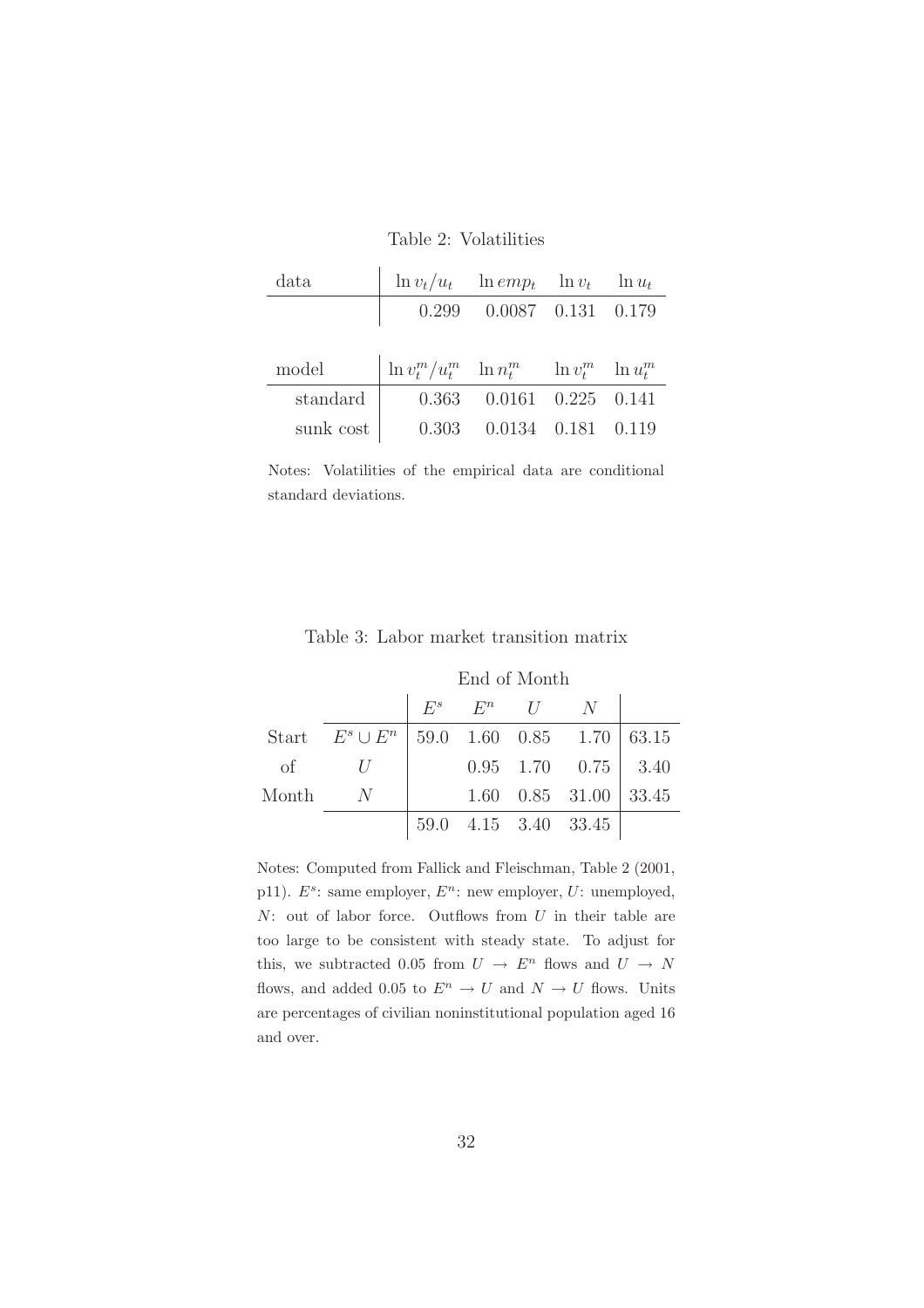



Notes: Quarterly averages of seasonally adjusted monthly data. The vacancy rate is the number of newspaper help-wanted ads divided by the sum of employment and help-wanted ads. Sample period: 1951Q1-2004Q3.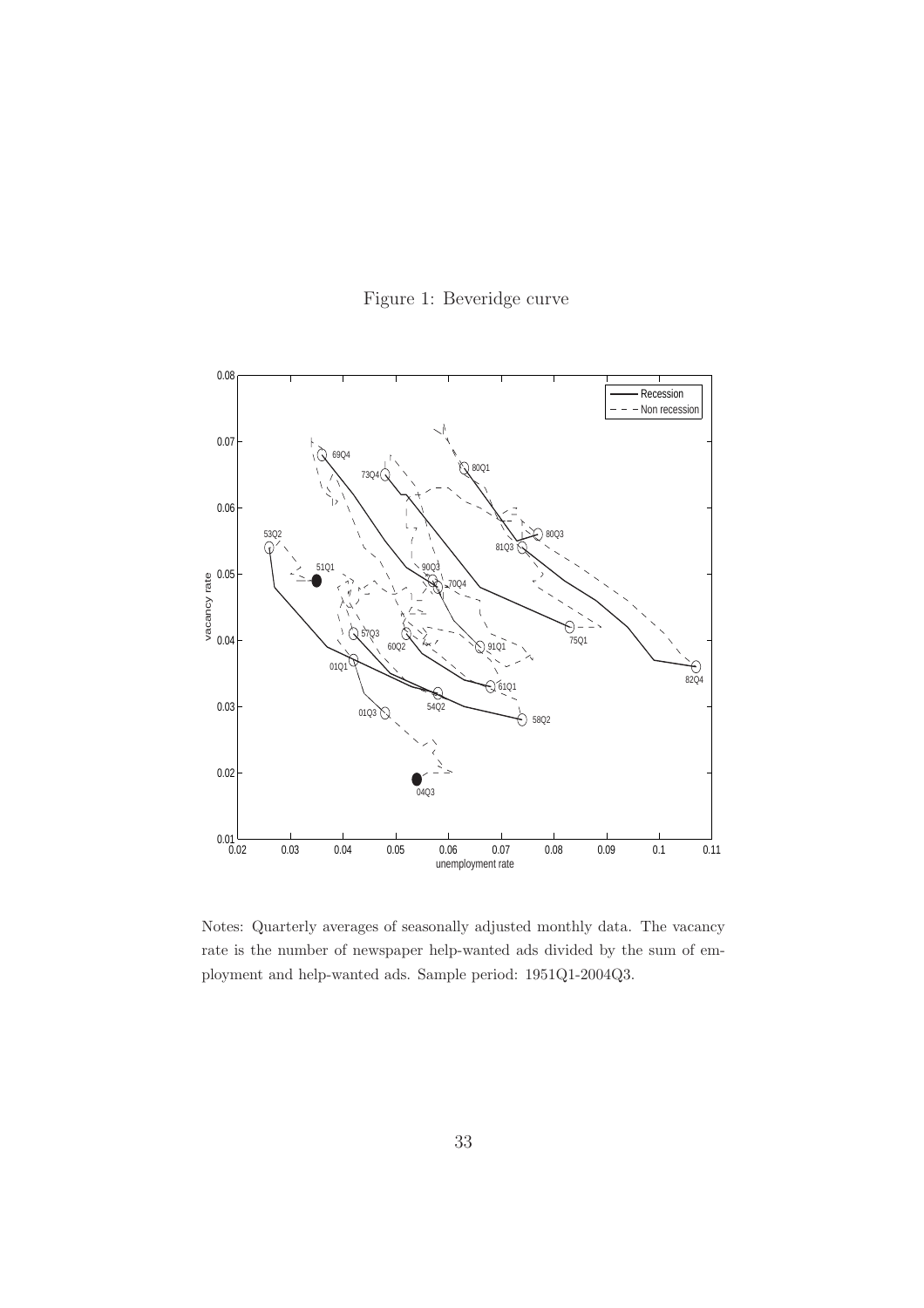



Notes: Plotted are conditional correlations.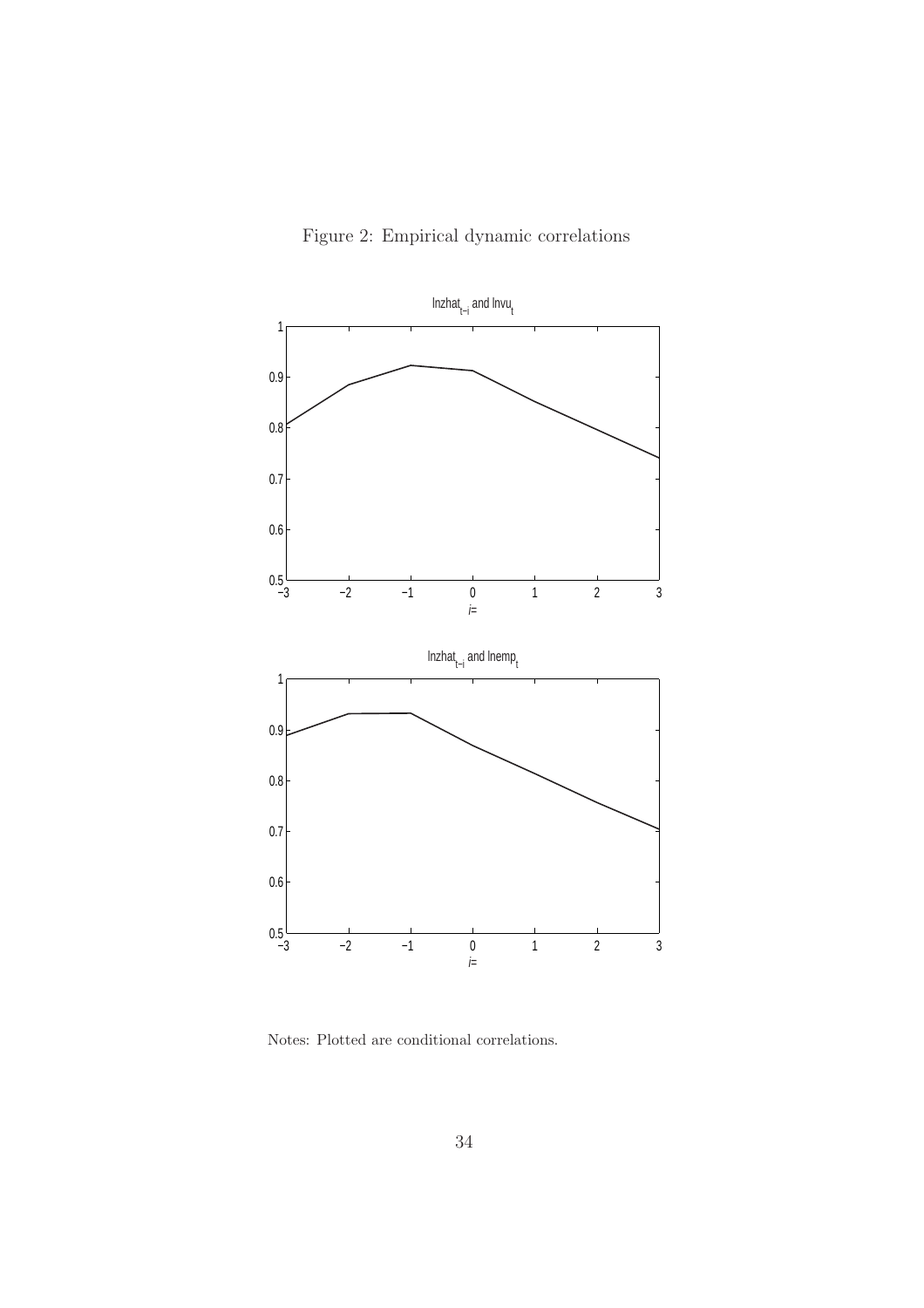

Notes: Dotted lines are 90% confidence bands computed via Monte-Carlo simulations with 1, 000 replications.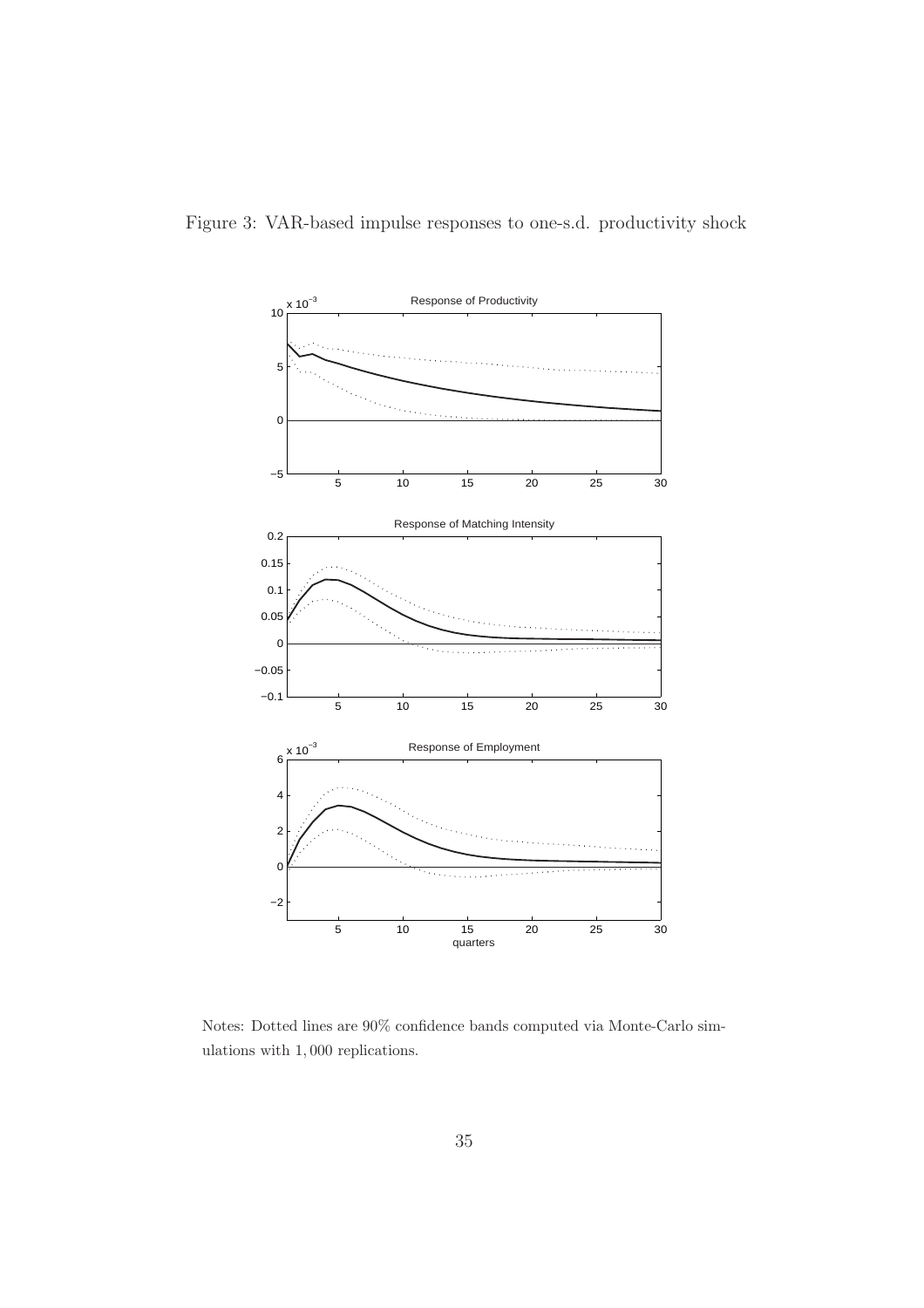Figure 4: Responses of vacancies and unemployment to one-s.d. productivity shock

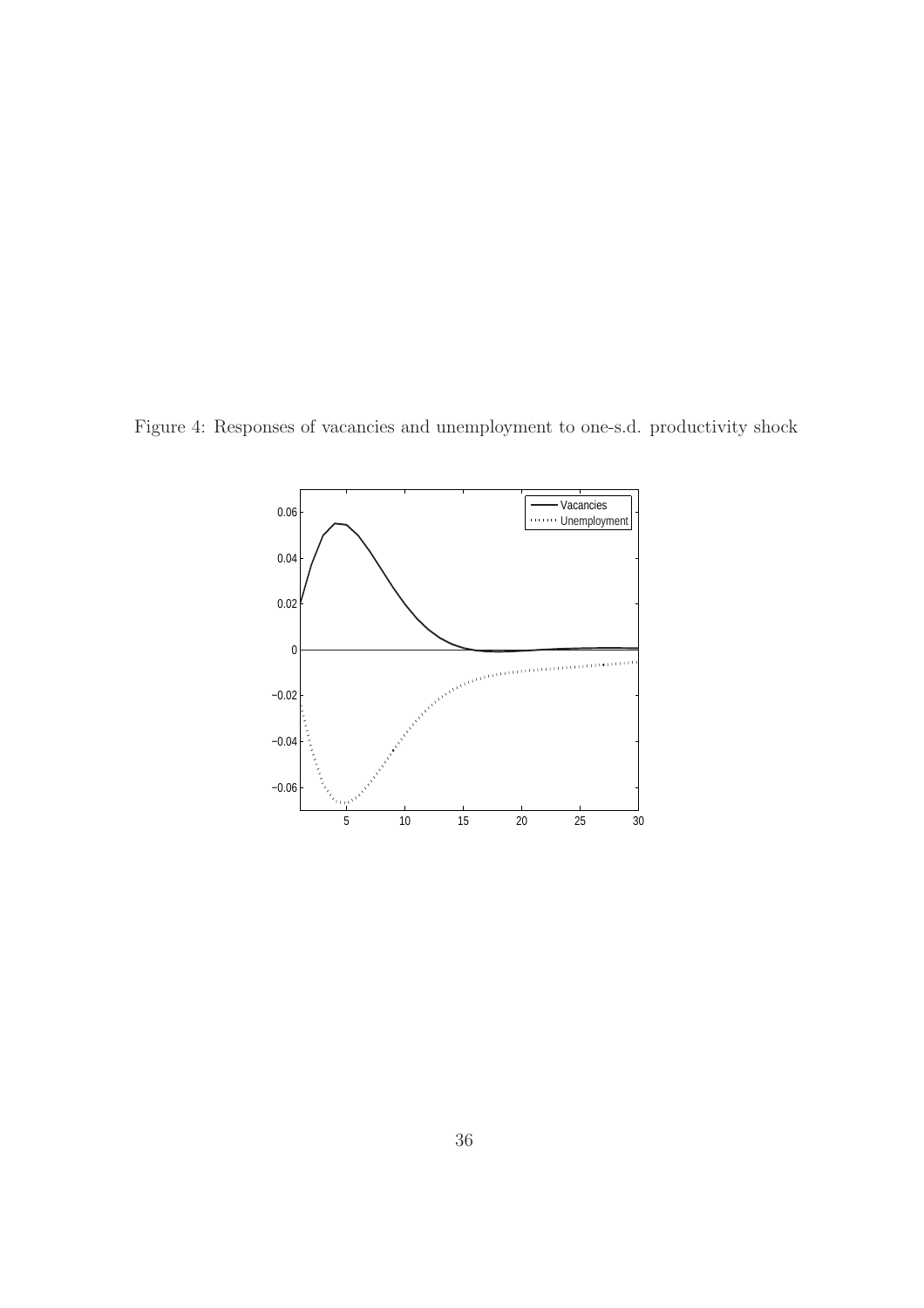

Figure 5: Comparison of dynamic correlations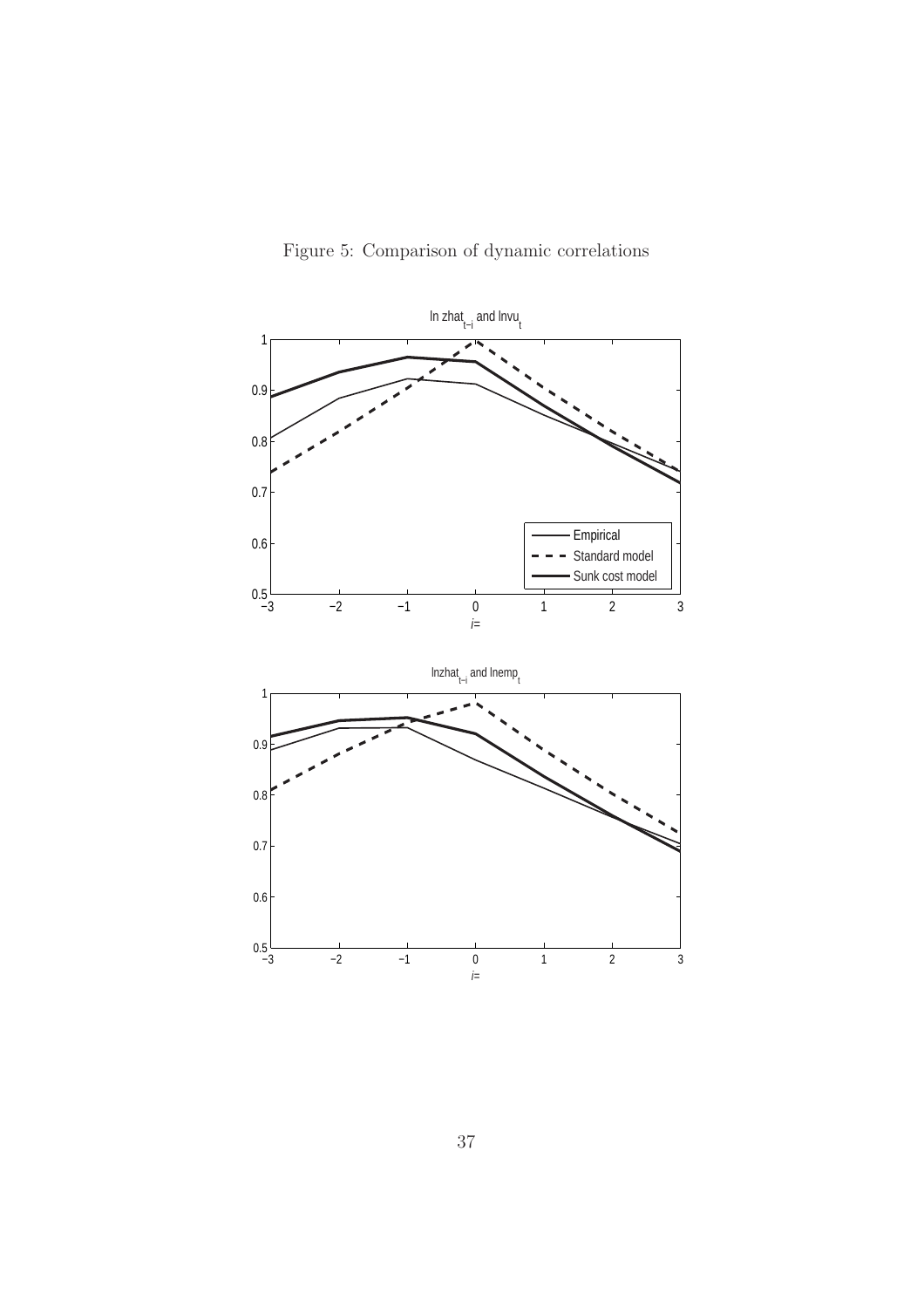

Figure 6: Comparison of the impulse responses: standard model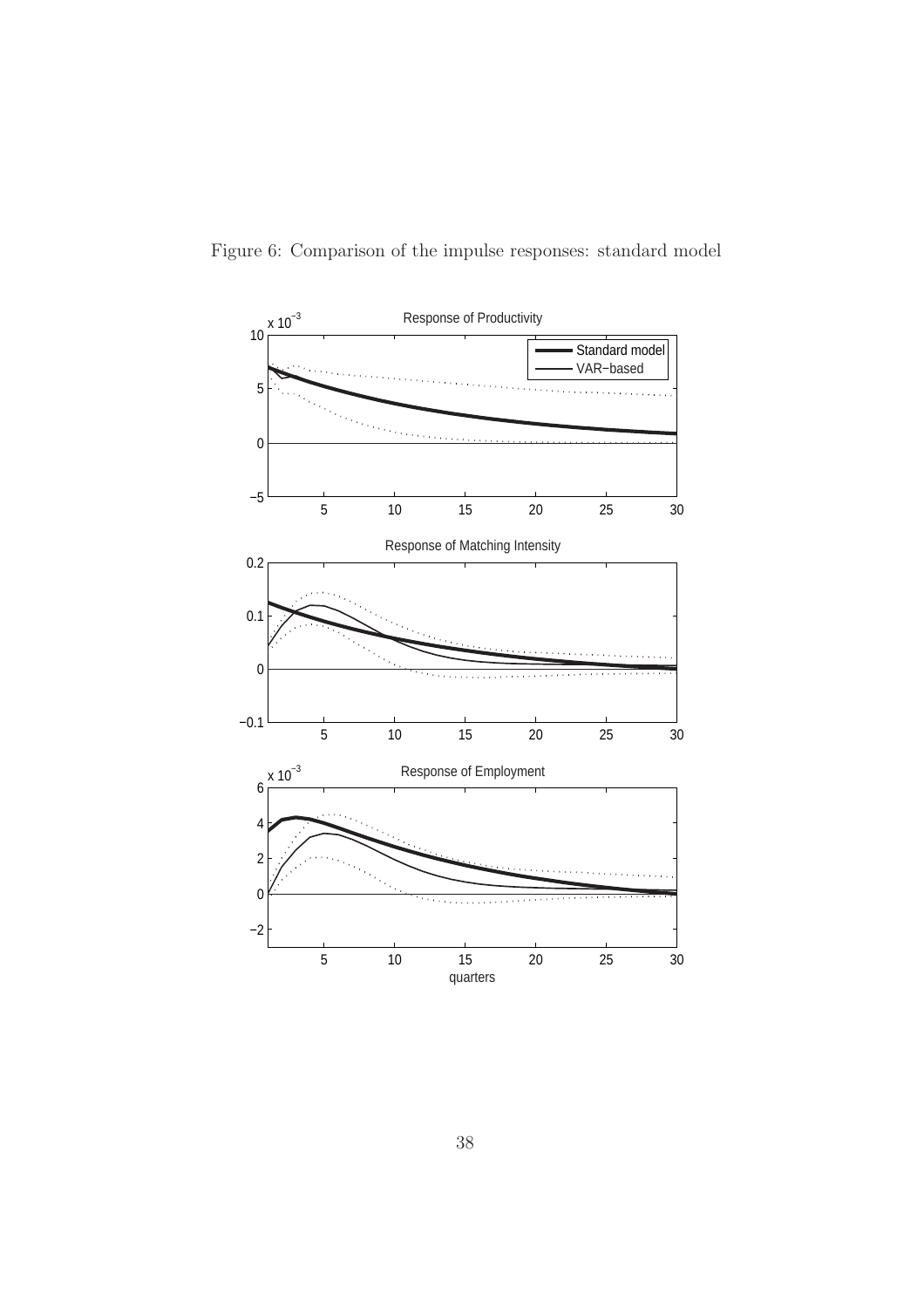

Figure 7: Comparison of the impulse responses: sunk cost model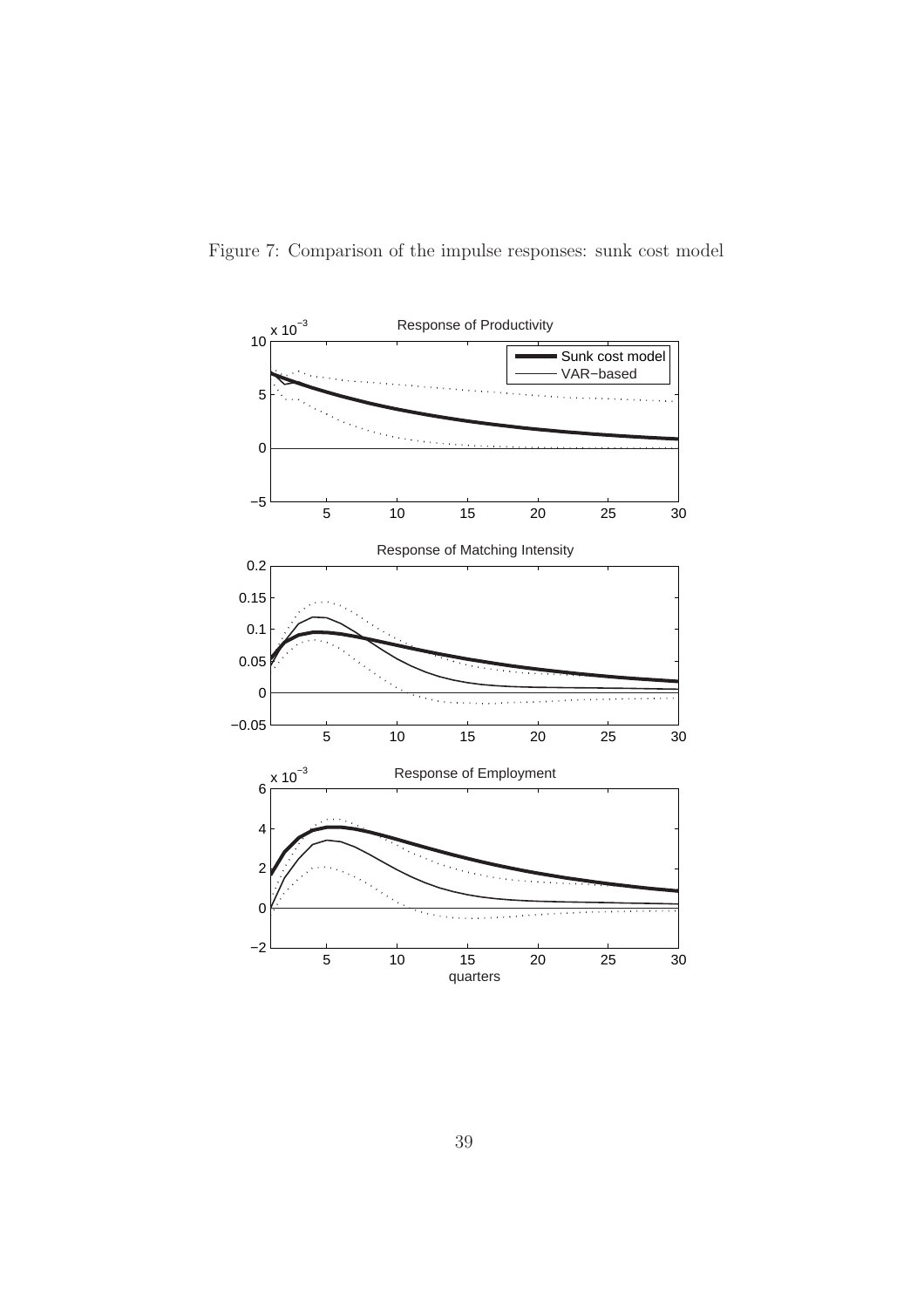Figure 8: Vacancy responses



Notes: Level deviations from the steady-state values.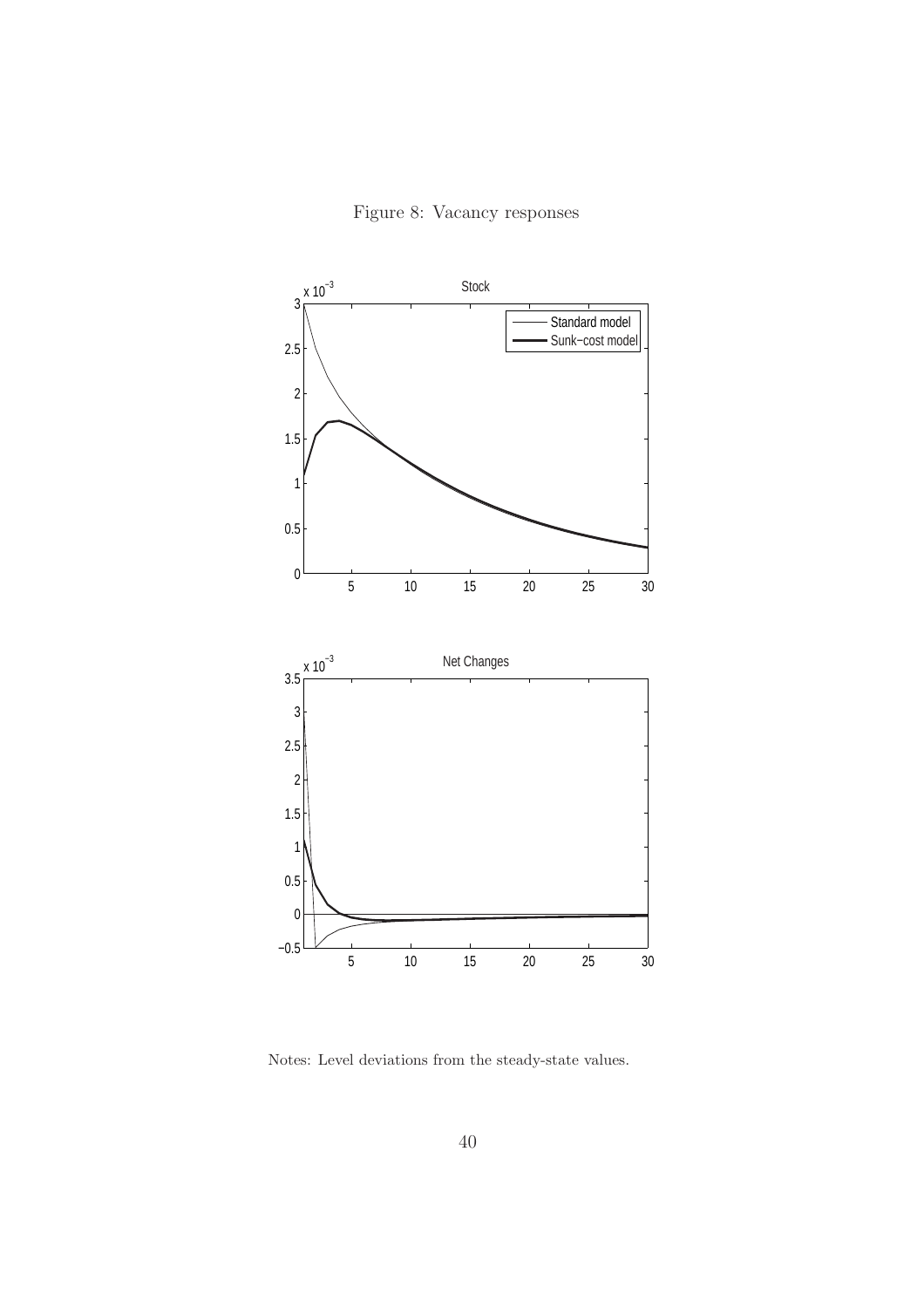Figure 9: Gross flows of vacancies in the sunk cost model



Notes: Level deviations from the steady-state values. Outflows are plotted as negative values.